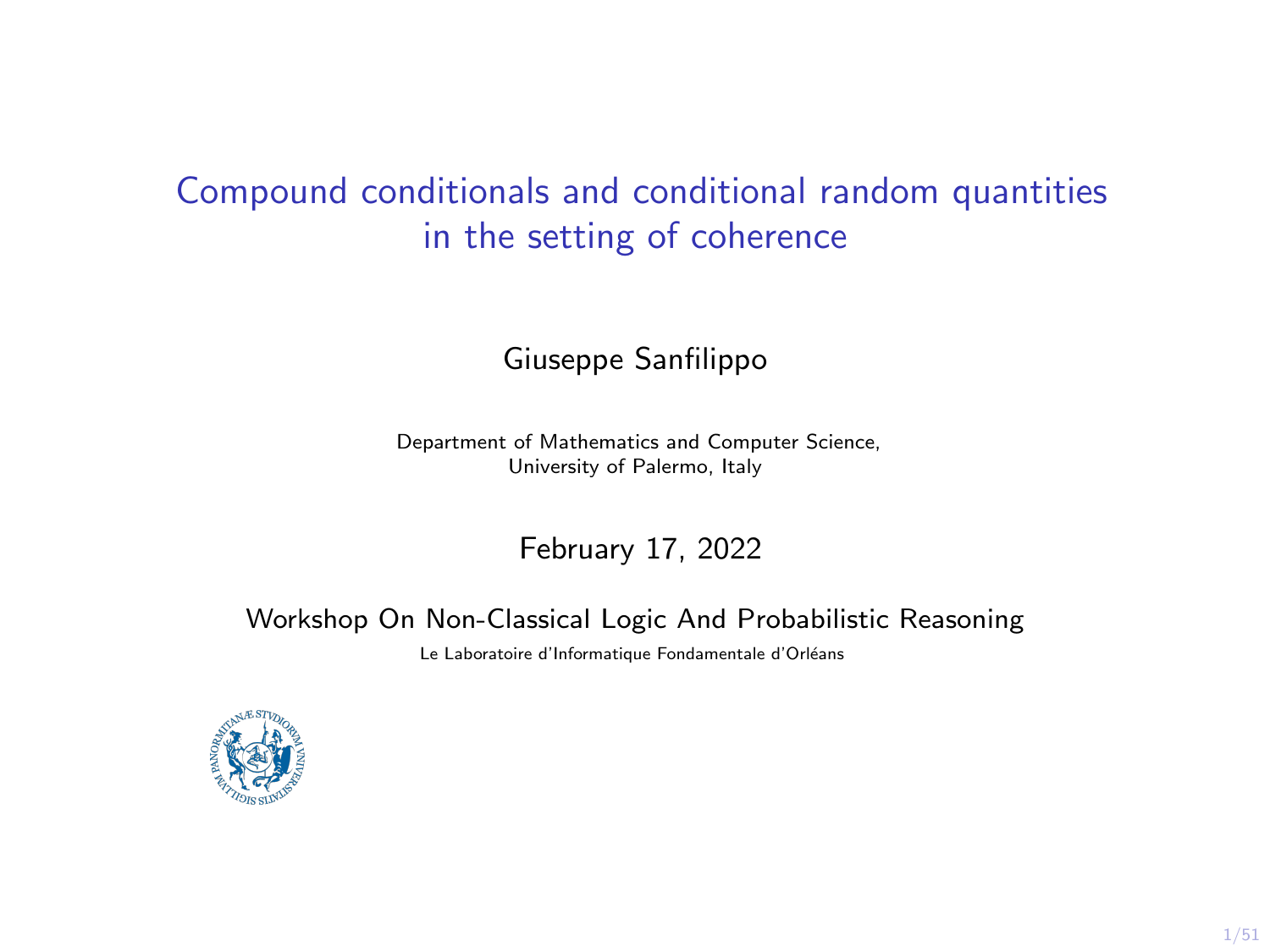# Conditional speech acts

- $\blacktriangleright$  There is a long ongoing interest in combining logic and probability (see, e.g., [\(De Morgan, 1847;](#page-46-0) [Boole, 1854\)](#page-46-1)).
- ▶ There are many conditional speech acts that have in some sense three values in natural language.
- § For example, suppose a father promises to pay his daughter 10 Euro if she cuts the grass. He keeps his promise when she cuts the grass and he pays her 10 Euro, and he breaks his promise when she cuts the grass and he does not pay her 10 Euro. But the promise is "void" when she does not cut the grass.
- ▶ There is wide agreement in logic and philosophy that the *indicative* conditional of natural language, if  $A$  then  $B$ , cannot be adequately represented as the material conditional of binary logic, logically equivalent to  $\overline{A} \vee B$  (not-A or B) [\(Edgington, 2014;](#page-46-2) [Over & Cruz, 2017\)](#page-49-0)
- § Psychological studies have also shown that ordinary people do not judge the probability of if A then B,  $P(if \mid A)$  then B), to be the probability of the material conditional,  $P(\overline{A} \vee B)$ , but rather tend to assess it as the conditional probability of B given A,  $P(B|A)$  [\(Gilio & Over, 2012a;](#page-47-0) [Pfeifer, 2012,](#page-49-1) [2013\)](#page-50-0).
- $\blacktriangleright$  An objection to making this identification in the past was that it appeared unclear how to form compounds of conditional events.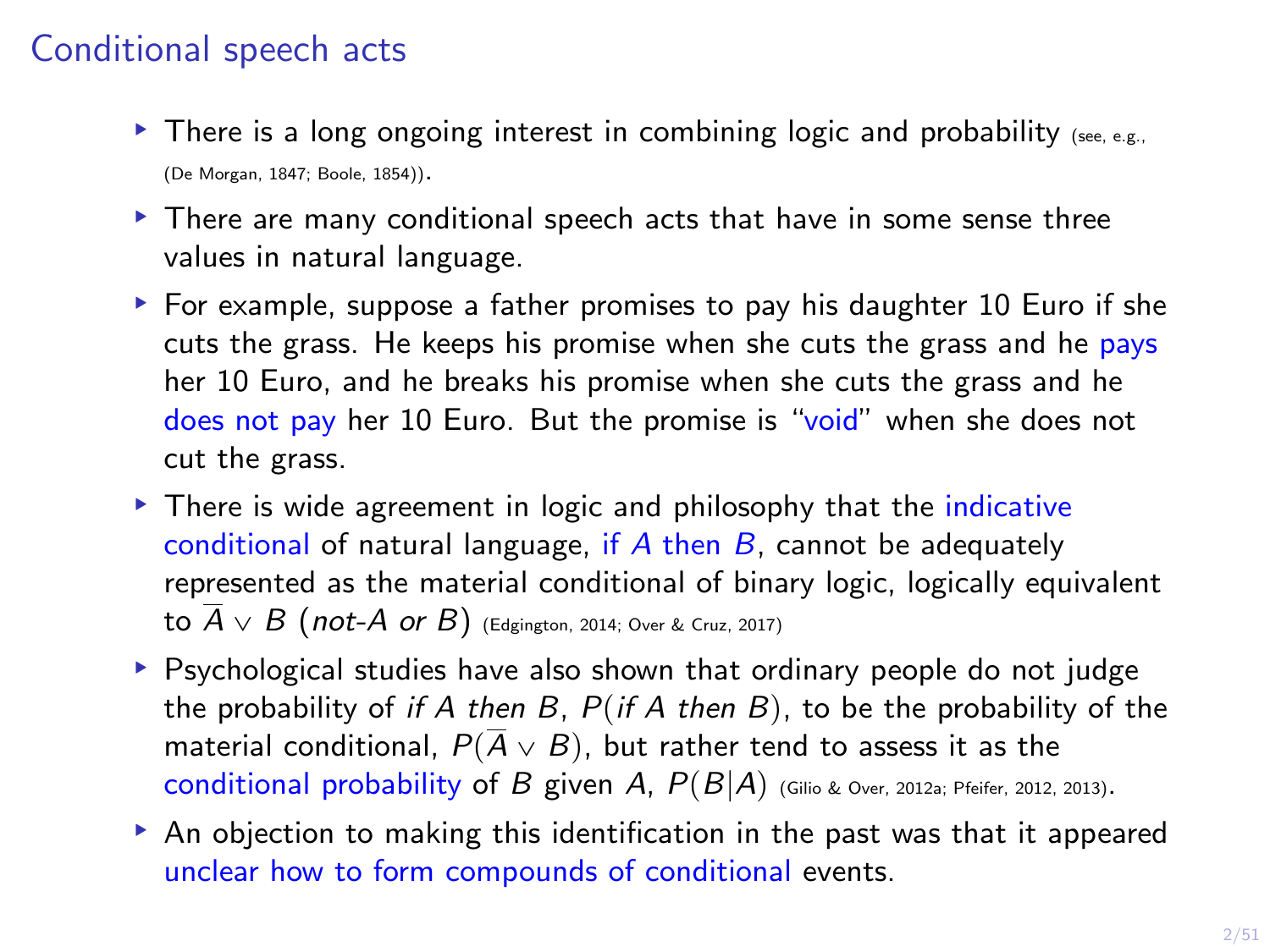# Conditional random quantities

Usually a conditional is looked as a three-valued object and the result of the conjunction or the disjunction of conditionals, as defined in literature, is still a conditional; see e.g. [\(Adams, 1975;](#page-46-3) [Calabrese, 1987,](#page-46-4) [2017;](#page-46-5) [Ciucci & Dubois, 2012;](#page-46-6) [Goodman, Nguyen, & Walker, 1991\)](#page-49-2).

A different approach, where the result of conjunction of conditionals is a random quantities, has been given in [\(Kaufmann, 2009;](#page-49-3) [McGee, 1989\)](#page-49-4).

In [\(Gilio & Sanfilippo, 2013a,](#page-48-0) [2013b,](#page-48-1) [2014\)](#page-48-2) a related theory has been developed in the setting of coherence, with the advantage (among other things) of properly managing the case where some conditioning events have zero probability.

In these papers, the results of conjunction and disjunction of conditional events are conditional random quantities with a finite number of possible values in the interval  $[0, 1]$ .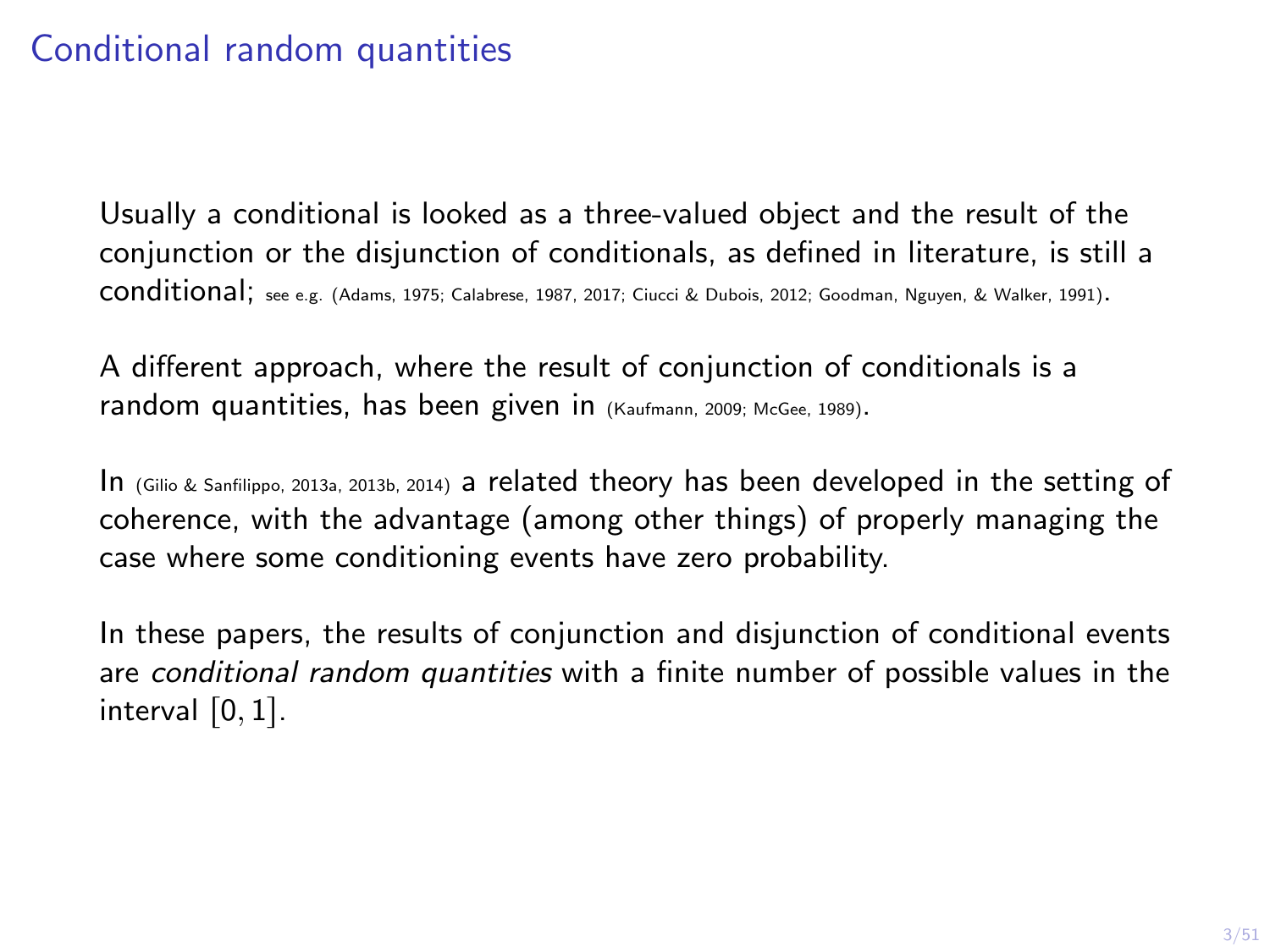### Subjective approach [\(de Finetti, 1931\)](#page-46-7)

An event A is a two-valued logical entity which can be true, or false.

In the subjective approach the probability of an event  $A, P(A)$ , is a numerical degree of belief in the occurrence of A attributed by a given person at a given instant and with a given set of information.

Based on the betting scheme, to assess  $P(A) = x$  means that, for every real number s, you are

willing to pay an amount 
$$
sx
$$
 and to receive  $\begin{cases} s, & \text{if } A \text{ is true,} \\ 0, & \text{if } \overline{A} \text{ is true.} \end{cases}$ 

Intuitively, the person who is buying a betting ticket (the bettor) and the person who is selling a betting ticket (the bank) can in principle change roles.

Then, you agree to exchange the fixed amount sx with the uncertain amount sA, which could be s or 0.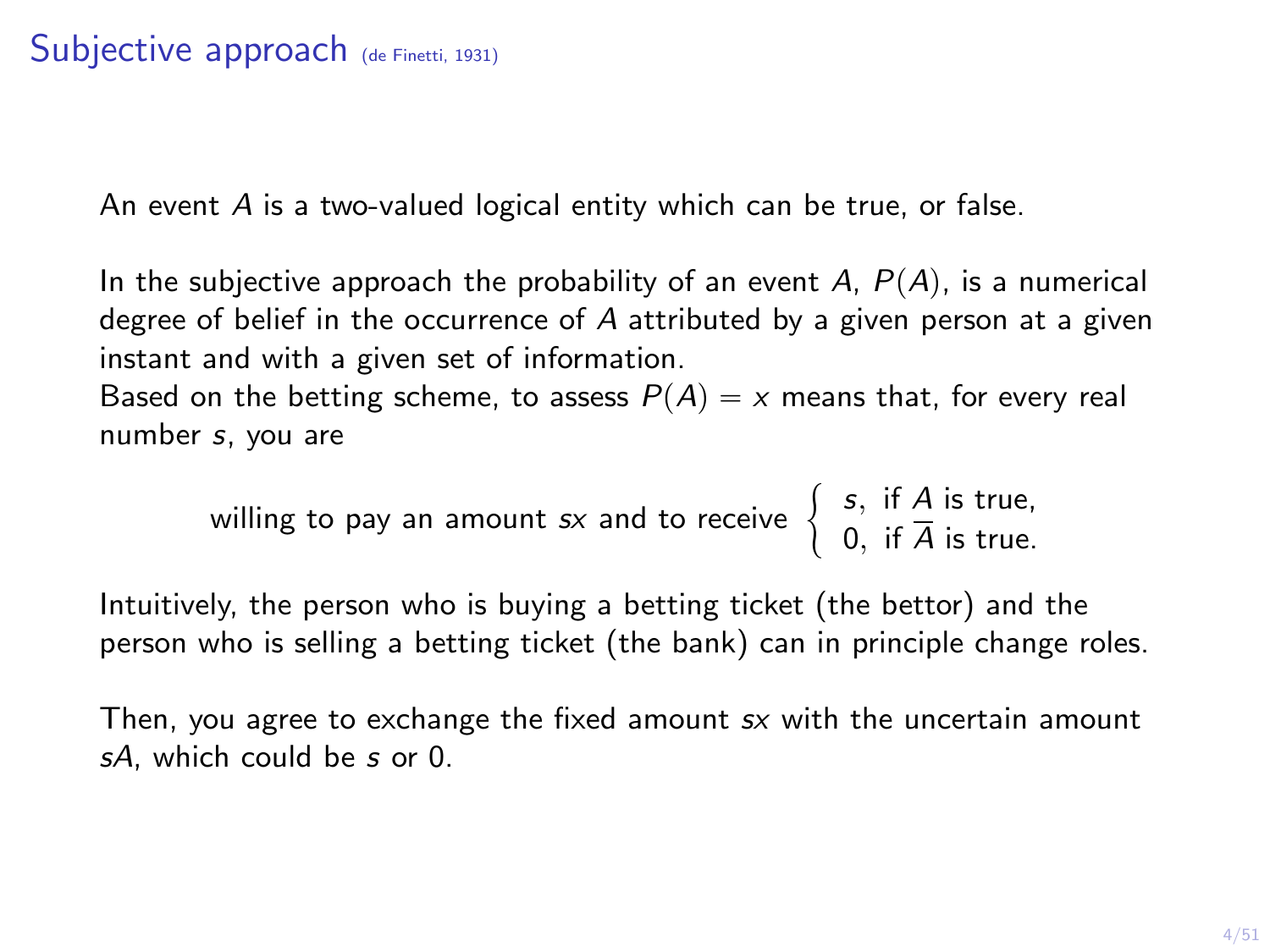#### Conditional events and conditional probability

The conditional event A|H, with  $H \neq \emptyset$ , is defined as a three-valued logical entity

$$
A|H = \begin{cases} \text{True,} & \text{if } A \land H = AH \text{ is true;}\\ \text{False,} & \text{if } \overline{H} \\ \text{Void,} & \text{if } \overline{H} \end{cases} \text{ is true;}
$$

Agreeing to the betting metaphor of the coherence framework, if you assess  $p = P(A|H)$ , it implies that you agree to pay ps and to receive  $(AH + p\overline{H})s$ , i.e.,  $\mathbb{R}^2$ 

\n to pay 
$$
ps
$$
 in order to receive  $\begin{cases} \n s, & \text{if } AH \text{ is true,} \\
 0, & \text{if } \overline{A}H \text{ is true,} \\
 ps, & \text{if } \overline{H} \text{ is true (called off).}\n \end{cases}$ \n

For checking coherence, only the cases in which the bet is not called off are considered (that is, the case where the bet is called off is discarded).

Coherence requires that

$$
P(A \wedge H) = P(A|H)P(H),
$$

from which it follows that

$$
P(A|H) = \frac{P(A \wedge H)}{P(H)}, \text{ if } P(H) > 0.
$$

 $P(A|H)$  is a primitive notion.  $P(H) = 0$  ia allowed!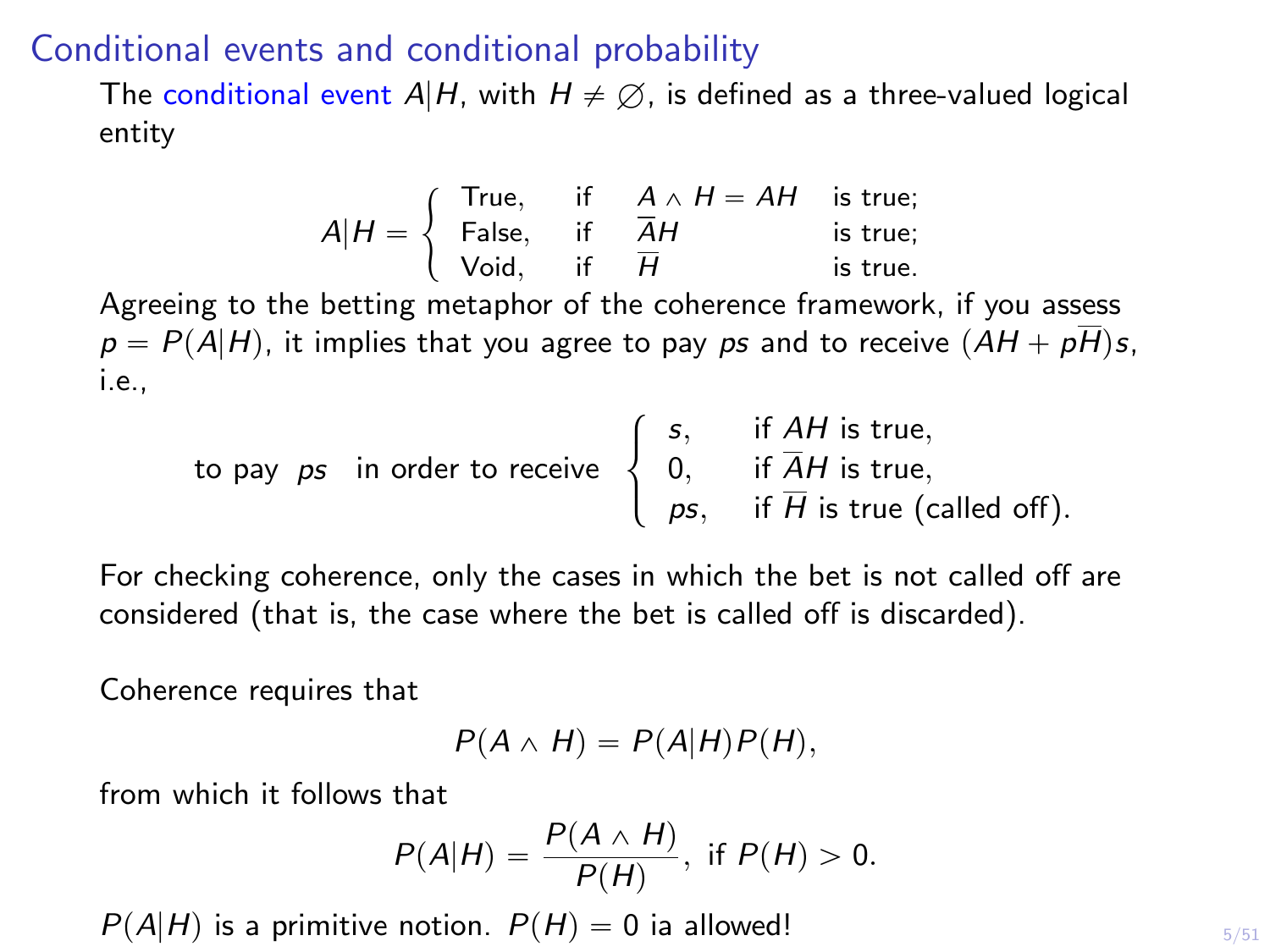### Conditional events as conditional random quantities

Once assessed  $P(A|H) = p$  by the betting scheme, the prevision of the win in the case  $s = 1$  must coincide with the amount p, i.e.,

$$
\mathbb{P}[AH + p\overline{H}] = P(AH) + pP(\overline{H}) = P(A|H)P(H) + P(A|H)P(\overline{H}) = p.
$$

Then, the indicator of  $A|H$  (denoted by the same symbol) is defined as the random quantity

$$
A|H = AH + p \cdot \overline{H} = \begin{cases} 1, & \text{if } AH \text{ is true,} \\ 0, & \text{if } \overline{A}H \text{ is true,} \\ p, & \text{if } \overline{H} \text{ is true (called off).} \end{cases}
$$

Of course, the third value of the random quantity  $A|H$  (subjectively) depends on the assessed probability  $P(A|H) = p$ .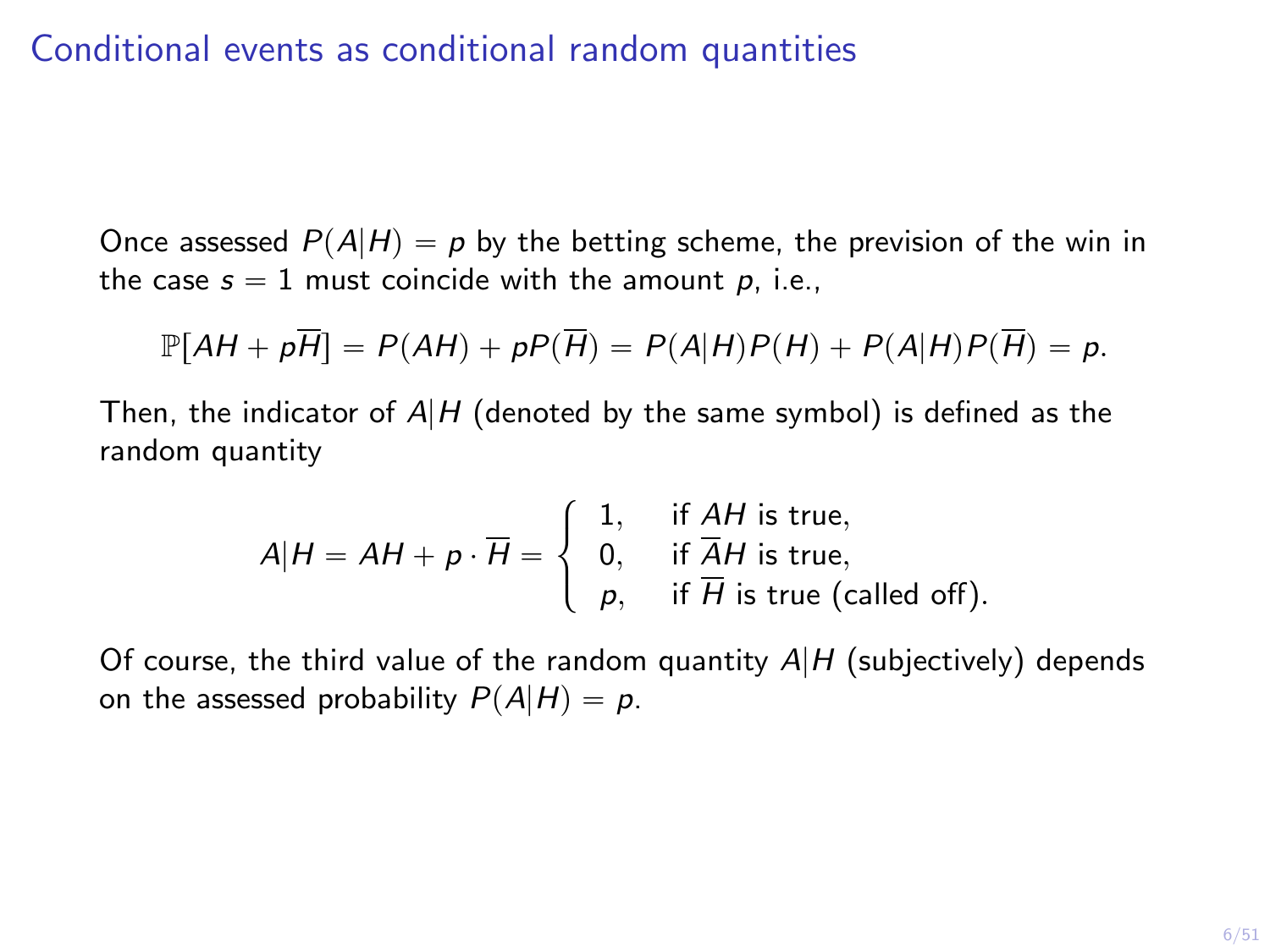# Conjunction of events or conjunction of conditional events.

Let us imagine an experiment where you flip a coin twice; then, let us consider the conjunction

"AB=the outcome of the 1<sup>st</sup> flip is head and the outcome of the 2<sup>nd</sup> flip is head ",

where  $A = "the outcome of the 1<sup>st</sup> flip is head, B = "the outcome of the 2<sup>nd</sup> flip$ is head".

What is the "logical value" of AB when the first coin stands up and the outcome of the second coin is head?

We cannot answer because the event  $B$  is neither true nor false.

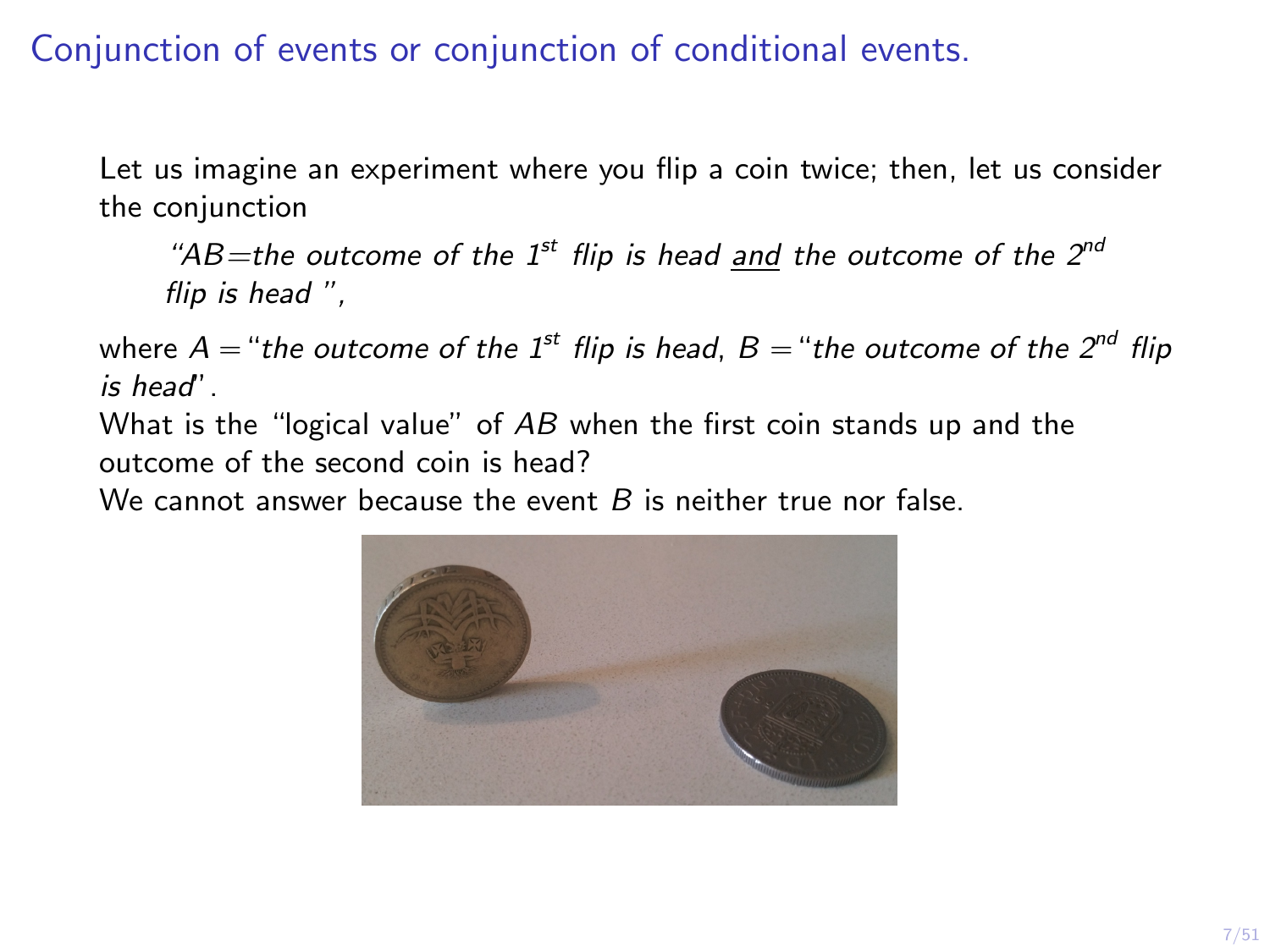### Bet

If you judge  $P(AB) = p$ , then in a bet on AB you agree to pay, for instance, p by receiving 1, or 0, according to whether AB turns out to be true, or false, respectively.

What happens of the bet when the first coin stands up and the outcome of the second coin is head?

Cases like this are not considered when assessing  $P(AB)$  (they are assumed to be impossible, or to have zero probability). Usually, the bet is called off and you receive back the paid amount  $p$ .

By setting H = the outcome of the 1<sup>st</sup> flip is head or tail and K = the outcome of the  $2^{nd}$  flip is head or tail, when evaluating  $P(AB)$  we are evaluating  $P(AB|HK)$ , under the implicit assumption that  $P(HK) = 1$ .

Indeed, by observing that  $P(AB|\overline{HK}) = 0$ , it follows that

 $P(AB) = P(AB|HK)P(HK) + P(AB|\overline{HK})P(\overline{HK}) = P(AB|HK)P(HK)$ ,

and when  $P(HK) = 1$  it holds that  $P(AB) = P(AB|HK)$ .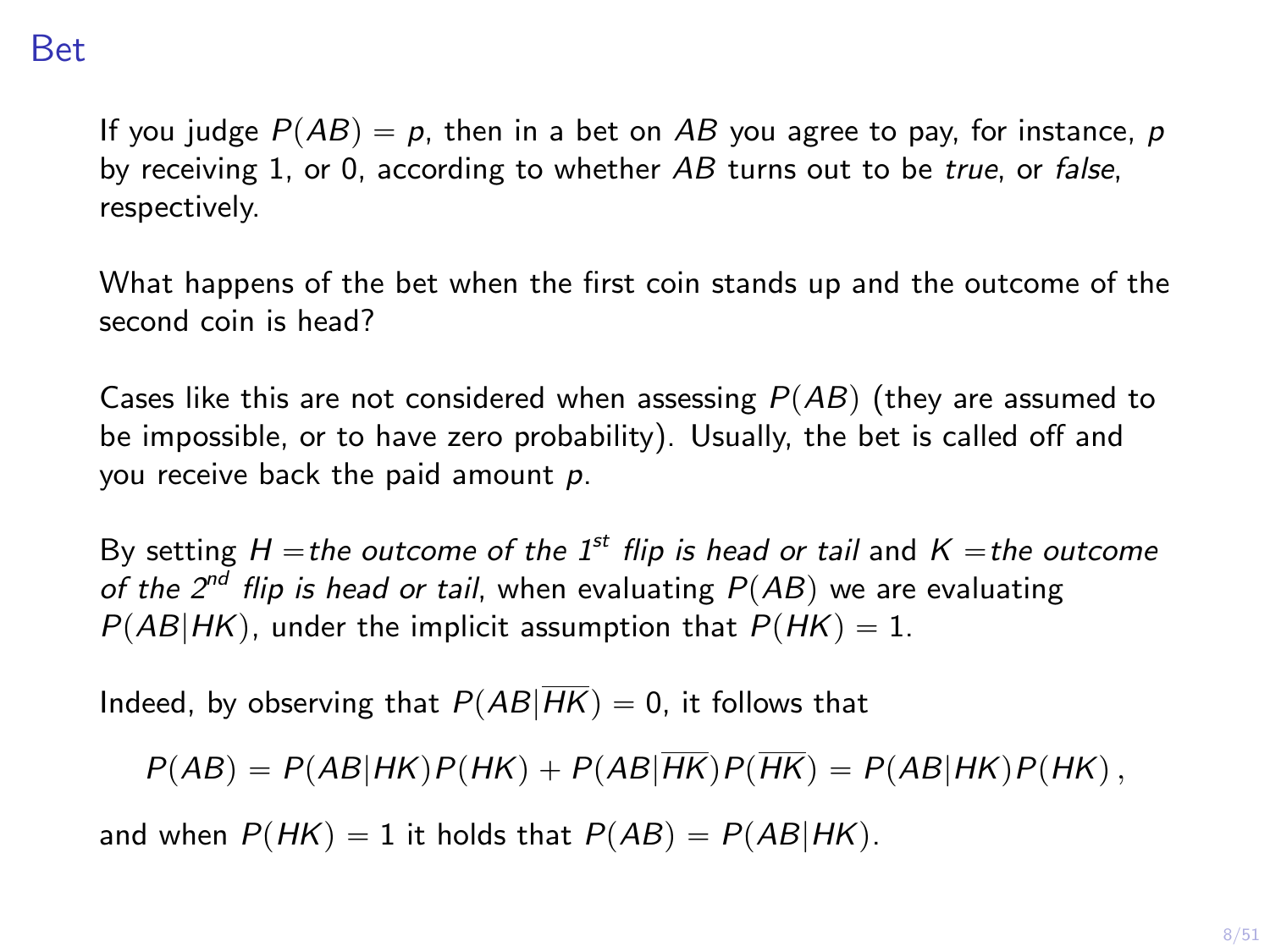### General approach

Based on the theories of de Finetti and Ramsey we look at the conditional if H then A as the conditional event  $A|H$ , hence in our approach  $P(iH)$  then  $A) = P(A|H)$ . The two sentences

the outcome of the  $1^{st}$  flip is head, the outcome of the  $2^{nd}$  flip is head should be written, respectively, as the conditional sentences

the outcome of the  $1<sup>st</sup>$  flip is head, given that it is head or tail,

the outcome of the  $2^{nd}$  flip is head, given that it is head or tail;

that is, the events A, B should be replaced by the conditional events  $A|H$ ,  $B|K$ . Moreover, the conjunction AB should be written as a suitable conjoined conditional  $(A|H) \wedge (B|K)$ 

(if the outcome of the  $1^{st}$  flip is head or tail, then it is head) and (if the outcome of the  $2^{nd}$  flip is head or tail, then it is head.

What are the possible values of this conjoined conditional  $(A|H) \wedge (B|K)$ ?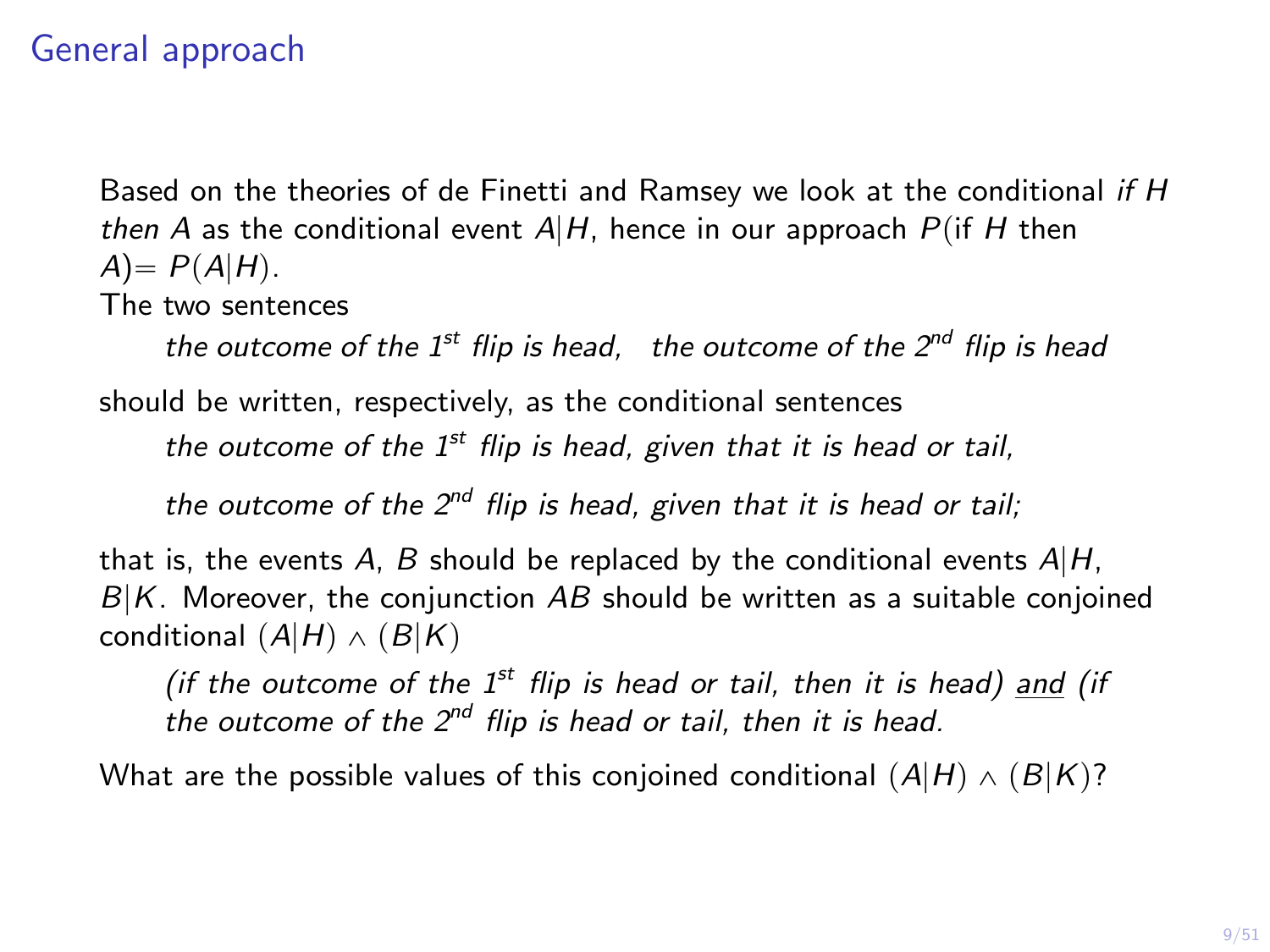# Another example of a conjoined conditional

Consider two football matches. For each (valid) match the possible outcomes are: home win, draw, and away win. The conjunction sentence

The outcome of the  $1^{st}$  match is draw and the outcome of the  $2^{nd}$ match is away win

is a conjoined conditional, because each conjunct is itself a conditional. The bookmaker call "double" a bet on this conjunction sentence.

The first conjunct is the conditional

the outcome of the  $1^{st}$  match is draw (given that the  $1^{st}$  match is valid)

and the second conjunct is the conditional

the outcome of the  $2^{nd}$  is away win (given that the  $2^{nd}$  match is valid).

How can we coherent construct a betting scheme on conjoined conditional?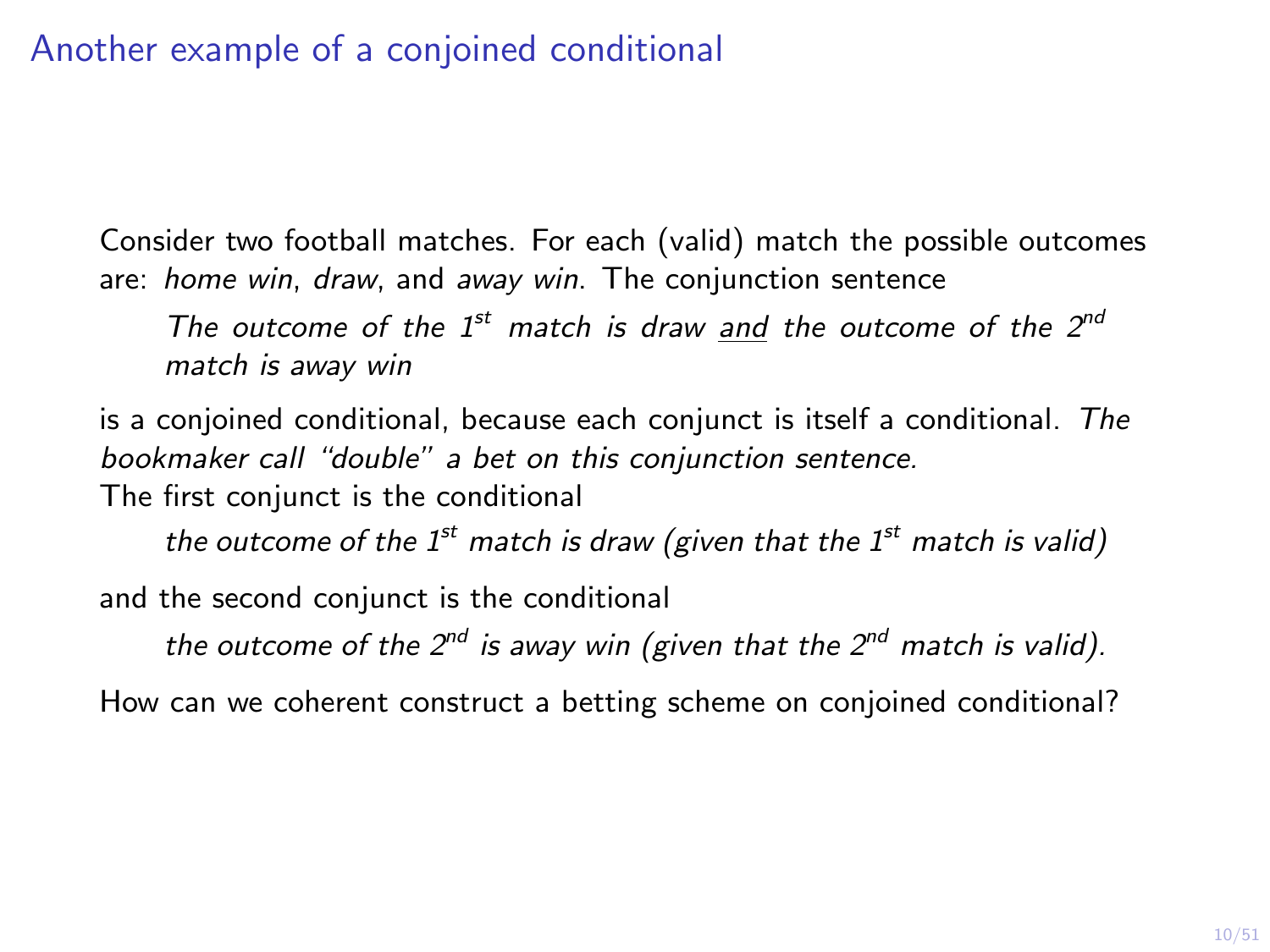# Conjunction as a suitable conditional event (trivalued object)

We recall four different notions of conjunction

- $\blacktriangleright$   $(A|H) \wedge_K (B|K) = AHBK|(HK \vee \overline{A}H \vee \overline{B}K)$ , Kleene-Lukasiewicz-Heyting-de Finetti conj.;
- $\blacktriangleright$   $(A|H) \wedge_L (B|K) = AHBK|(HK \vee \overline{A} \overline{B} \vee \overline{A} \overline{K} \vee \overline{B} \overline{H} \vee \overline{H} \overline{K}),$  Lukasiewicz conj.;
- $\blacktriangleright$   $(A|H) \wedge_B (B|K) = AHBK|HK$ , Bochvar internal conjunction;
- $\blacktriangleright$  (A|H)  $\wedge_S (B|K) = Q(A|H, B|K) = (AH \vee \overline{H}) \wedge (BK \vee \overline{K})|(H \vee K),$

Sobocinski conj. (also known as quasi conjunction).

|                 | $C_h$                         | ΑIΗ    | B K | $\wedge$ K | $\wedge_L$ | $\wedge_B$ | $\wedge$ S |
|-----------------|-------------------------------|--------|-----|------------|------------|------------|------------|
| C <sub>1</sub>  | AHBK                          |        | т   | т          | т          | т          | Τ          |
| C <sub>2</sub>  | $AH\overline{B}K$             |        | F   | F          | F          | F          | F          |
| $C_3$           | $AH\overline{K}$              | $\tau$ | v   | V          | v          | v          | Τ          |
| $C_{4}$         | AHBK                          | F      | т   | F          | F          | F          | F          |
| $C_{5}$         | $\overline{A}H\overline{B}K$  | F      | F   | F          | F          | F          | F          |
| $\mathcal{C}_6$ | AH K                          | F      | v   | F          | F          | V          | F          |
| $C_7$           | $H$ BK                        | V      |     | V          | V          | v          | т          |
| $C_8$           | $\overline{H}\,\overline{B}K$ |        | F   | F          | F          | V          | F          |
| $C_0$           | НK                            |        |     |            | F          | \/         |            |

Table: Truth values of the conjunctions. The values  $T, F, V$  denote True, False, and Void, respectively.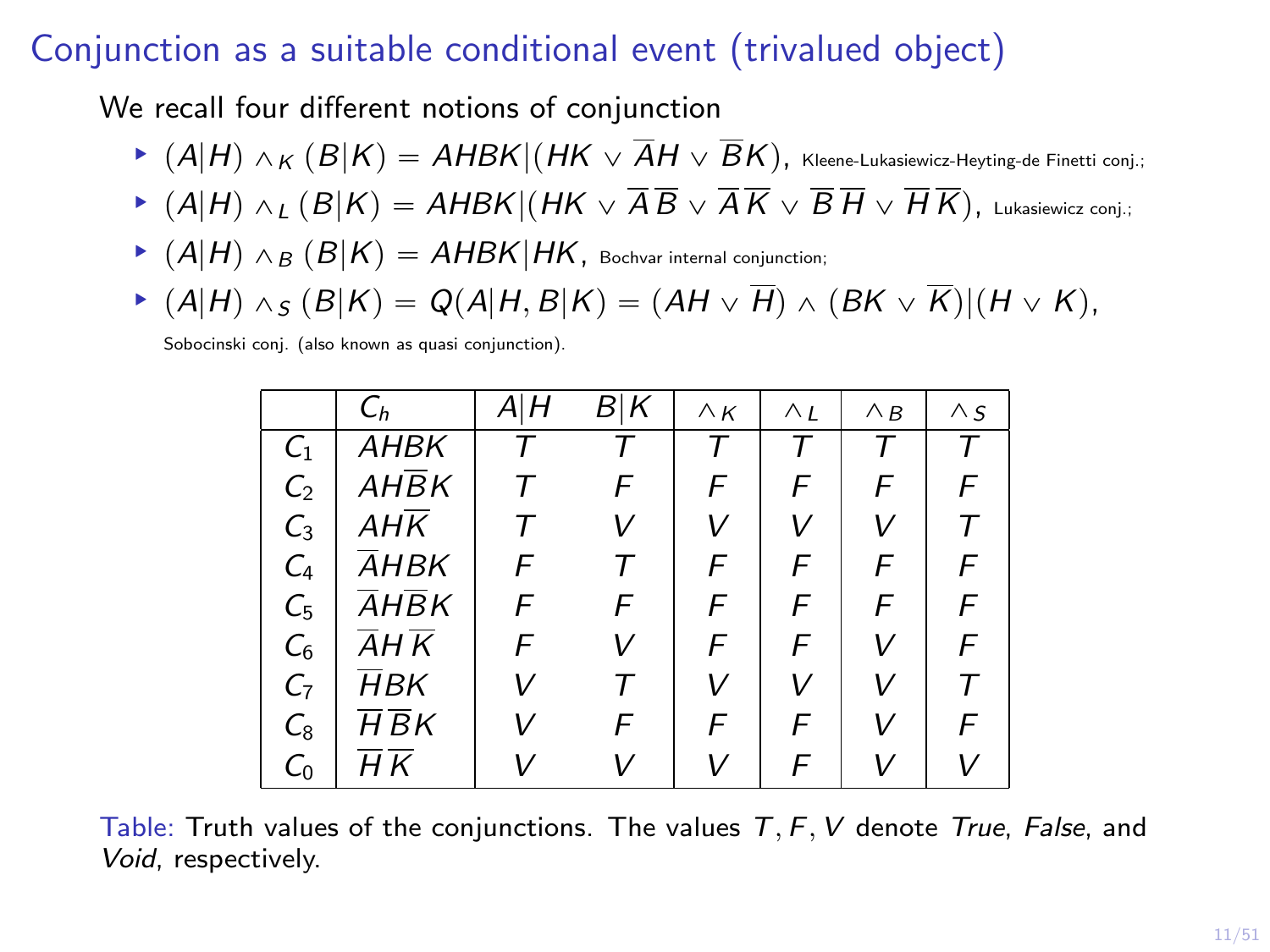### Numerical values of the conjunctions

|                 | $C_h$       | А Н | B K | $\wedge$ K | $\wedge_L$ | $\wedge$ B | $\wedge$ S |
|-----------------|-------------|-----|-----|------------|------------|------------|------------|
| $\mathcal{C}_1$ | <i>AHBK</i> |     |     | 1          | 1          | 1          | 1          |
| C <sub>2</sub>  | AHBK        |     | 0   | 0          | 0          | 0          | 0          |
| $C_3$           | AHK         |     | y   | Zκ         | $Z_L$      | $Z_B$      |            |
| $\mathcal{C}_4$ | AHBK        | 0   |     | 0          | 0          | 0          | 0          |
| $\mathcal{C}_5$ | <b>AHBK</b> | 0   | 0   | 0          | 0          | 0          | 0          |
| $\mathcal{C}_6$ | AH K        | 0   | у   | 0          | 0          | $Z_B$      | 0          |
| $C_7$           | ĦВK         | X   |     | Zκ         | $Z_L$      | $Z_B$      | 1          |
| $\mathcal{C}_8$ | H BK        | X   | 0   | 0          | 0          | $Z_B$      | 0          |
| $C_0$           | НK          | X   | У   | ZK         | 0          | $Z_L$      | $Z_{S}$    |

Table: Numerical values of the conjunctions. The values  $x, y, z$  denote  $P(A|H)$ ,  $P(B|K)$  and  $P[(A|H) \wedge (B|K)]$ , respectively.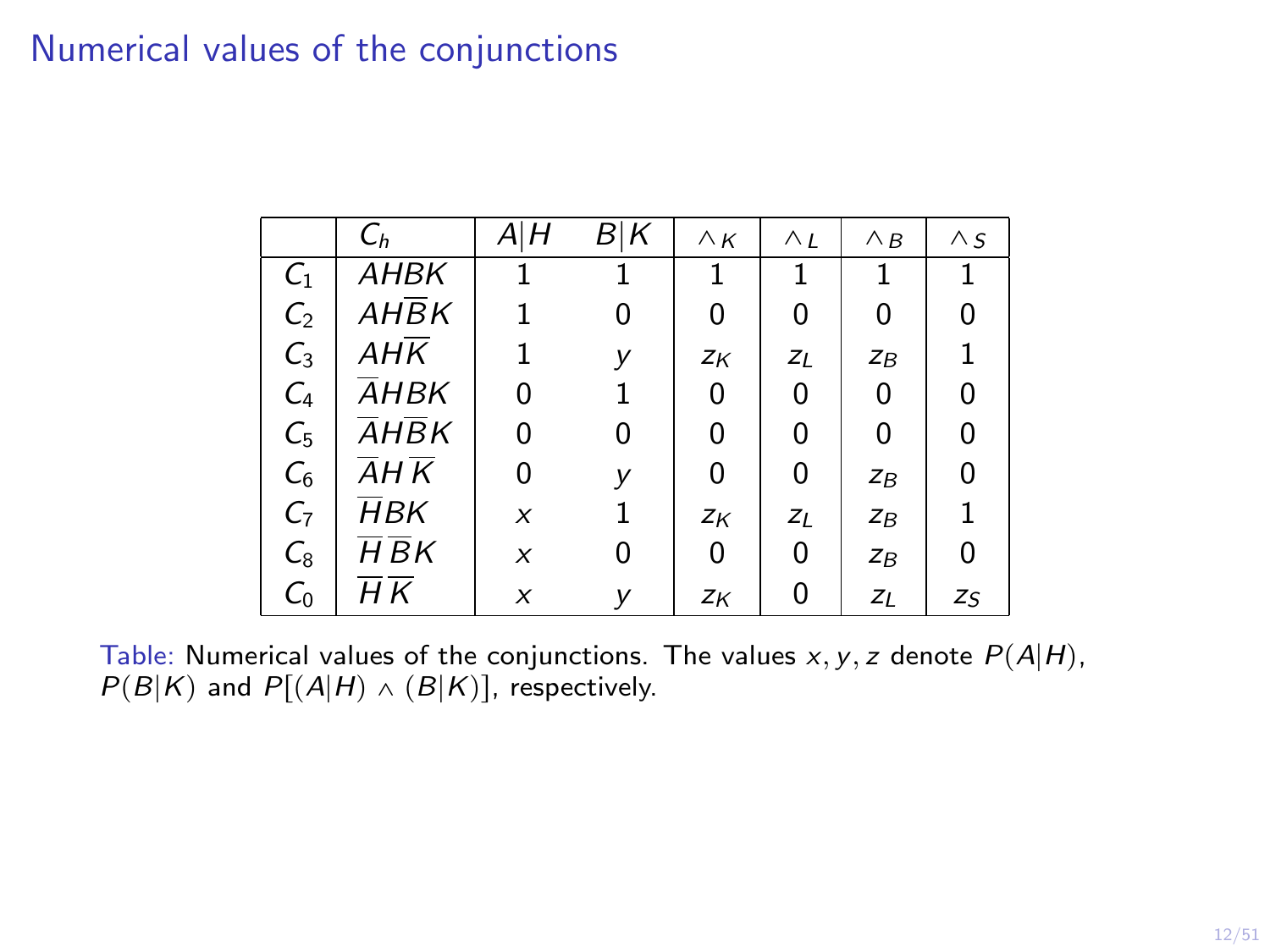#### Coherent extensions

We recall that the extension  $z = P(A \wedge B)$  of the assessment  $(x, y)$  on  $\{A, B\}$ , with  $A, B$  logically independent, is coherent if and only if  $z$  satisfies the Fréchet-Hoeffding bounds, that is

$$
\max\{x+y-1,0\}\leqslant z\leqslant \min\{x,y\}.\tag{1}
$$

No one of the given definitions preserves both of these lower and upper bounds [\(Sanfilippo, 2018\)](#page-50-1).

|            | P(A H) | P(B K) |                     |                                                                       |
|------------|--------|--------|---------------------|-----------------------------------------------------------------------|
| $\wedge$ K | X      |        |                     | $min\{x, y\}$                                                         |
| $\wedge_L$ | X      |        |                     | $min\{x, y\}$                                                         |
| $\wedge$ B |        |        |                     |                                                                       |
| $\wedge$ s | X      |        | $max{x + y - 1, 0}$ | $\frac{x+y-2xy}{1-xy}$<br>$(x, y) \neq (1, 1),$<br>$(x, y) = (1, 1).$ |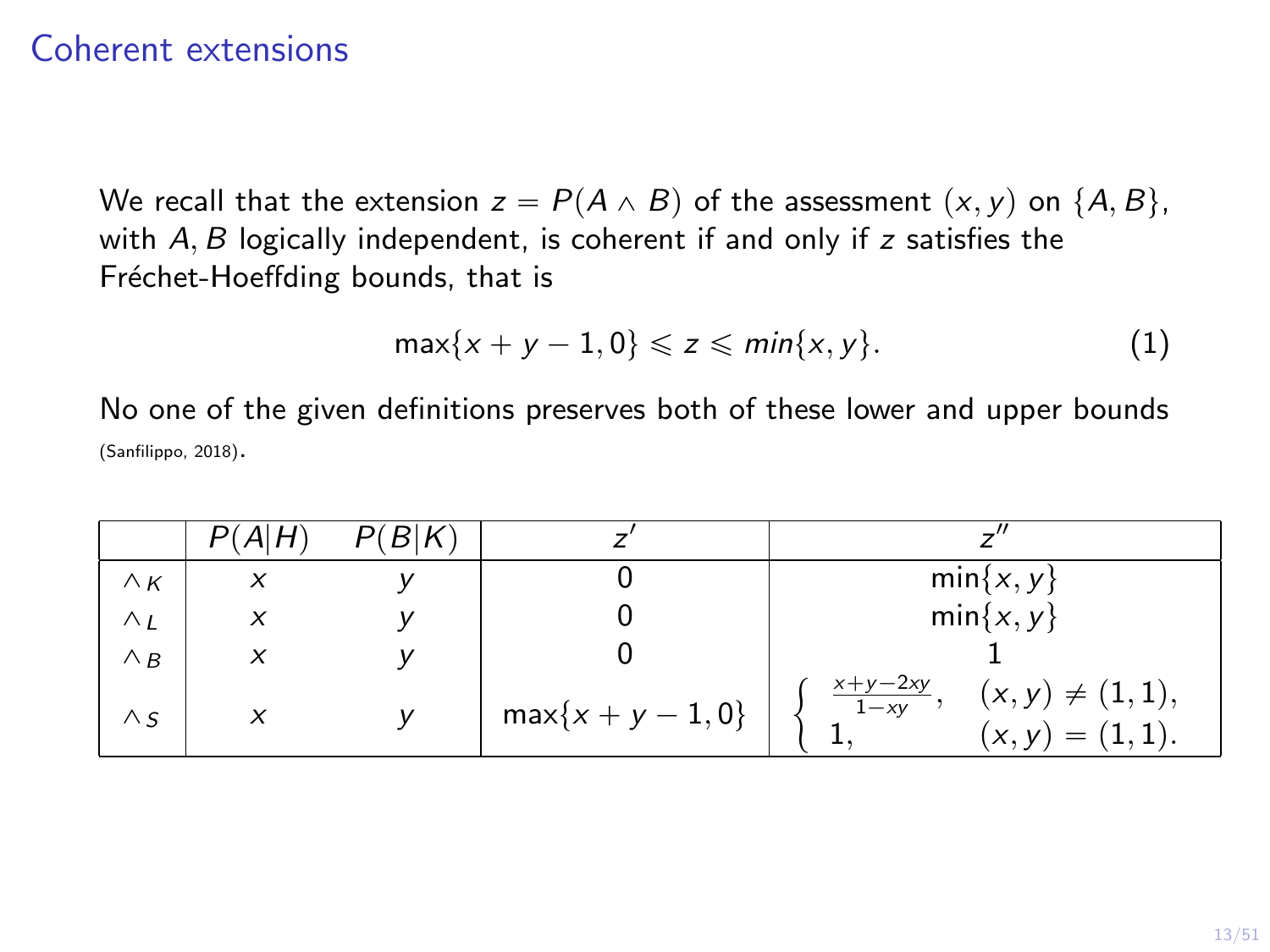# And Rule

Probabilistic and rule does not hold for  $\wedge_K$ ,  $\wedge_L$ , and  $\wedge_B$ , i.e.,  $P(A|H) = 1, P(B|K) = 1$  does not imply  $P[(A|H)\&(B|K)] = 1$ . The And rule holds for  $\wedge$  s.

|            | P(A H) | P(B K) |  |
|------------|--------|--------|--|
| $\wedge$ K |        |        |  |
| $\wedge_L$ |        |        |  |
| $\wedge$ B |        |        |  |
| $\wedge$ s |        |        |  |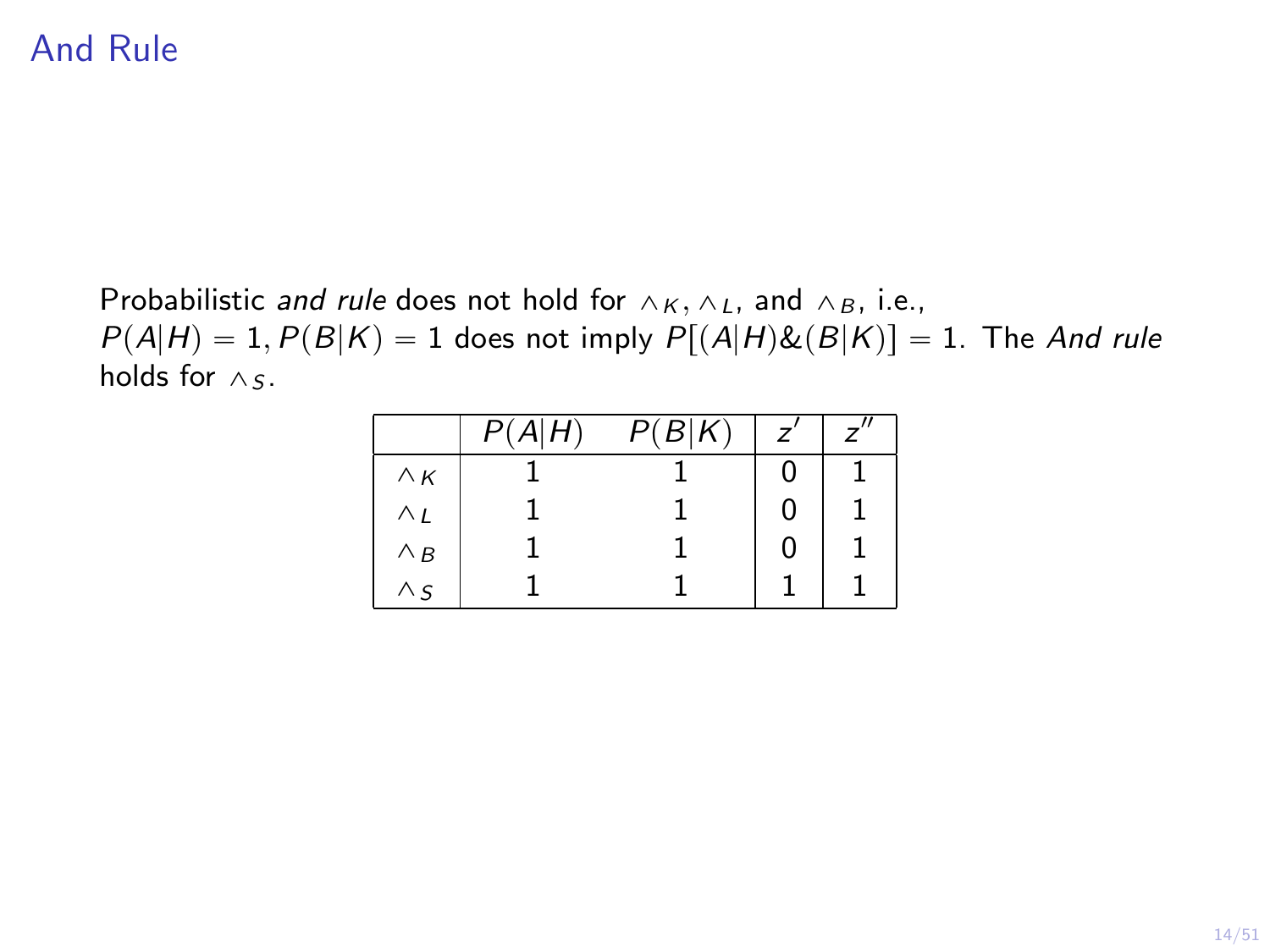Conjoined conditional as random quantity[\(Gilio & Sanfilippo, 2013b,](#page-48-1) [2014,](#page-48-2) [2019,](#page-48-3) [2020,](#page-48-4) [2021a,](#page-49-5) [2021b\)](#page-49-6)

#### Definition

Given any pair of conditional events  $A|H$  and  $B|K$ , with  $P(A|H) = x$ ,  $P(B|K) = y$ , we define their conjunction as ([\(Gilio & Sanfilippo, 2014\)](#page-48-2))

$$
(A|H) \land (B|K) = (ABHK + x\overline{H}BK + y\overline{K}AH)| (H \lor K) =
$$
  
\n
$$
= \begin{cases}\n1, & \text{if } AHBK \text{ is true,} \\
0, & \text{if } \overline{A}H \text{ is true or } \overline{B}K \text{ is true,} \\
x = P(A|H), & \text{if } \overline{H}BK \text{ is true,} \\
y = P(B|K), & \text{if } \overline{K}AH \text{ is true,} \\
z = \mathbb{P}[(A|H) \land (B|K)], & \text{if } \overline{H}K \text{ is true,}\n\end{cases}
$$

where  $z = \mathbb{P}[(A|H) \wedge (B|K)]$ . Of course  $(A|H) \wedge (B|H) = AB|H$ . In the betting framework you agree to pay  $z = \mathbb{P}[(A|H) \wedge (B|K)]$  with the proviso that you will receive:

- $\blacktriangleright$  1, if all conditional events are true;
- $\triangleright$  0, if at least one of the conditional events is false;
- $\rightarrow$  the probability of that conditional event which is void, if one conditional event is void and the other one is true;
- $\rightarrow$  the quantity z that you paid, if both conditional events are void.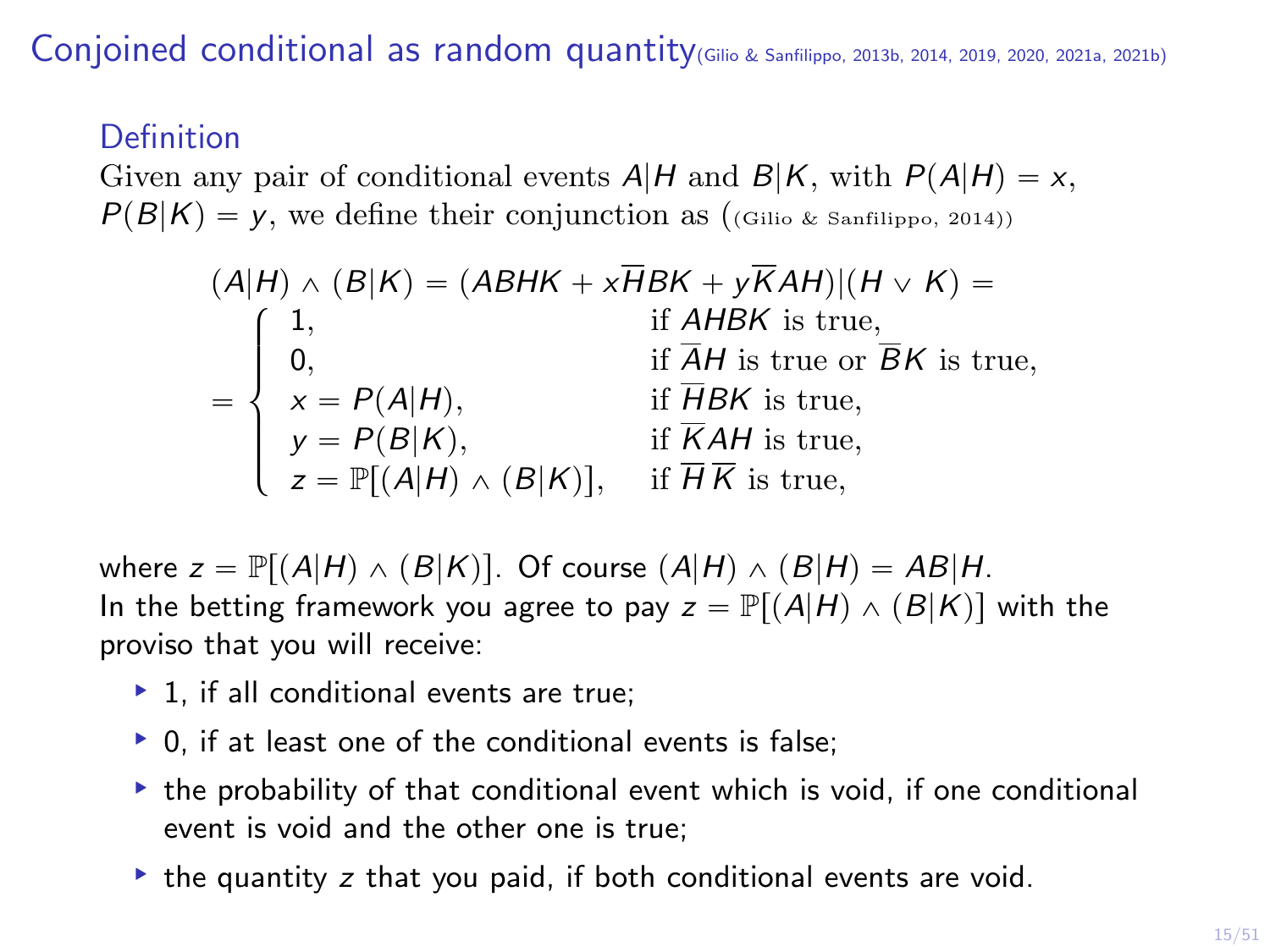### Numerical values of the conjunctions

|                 | $C_h$                                 | АŀН | B∣K | $\wedge$ K | $\wedge_L$ | $\wedge$ B | $\wedge$ S | Λ |
|-----------------|---------------------------------------|-----|-----|------------|------------|------------|------------|---|
| $C_{1}$         | AHBK                                  |     |     | 1          | 1          | 1          | 1          | 1 |
| C <sub>2</sub>  | AHBK                                  |     | U   | 0          | 0          | U          | 0          | 0 |
| $C_3$           | AHK                                   |     | у   | $Z_K$      | $Z_L$      | $Z_B$      |            | v |
| $C_4$           | AHBK                                  | 0   |     | 0          | 0          | 0          | 0          | 0 |
| $C_{5}$         | AHBK                                  | 0   | 0   | 0          | 0          | 0          | 0          | 0 |
| $C_6$           | $\overline{A}H\overline{K}$           | 0   | у   | 0          | 0          | $Z_B$      | 0          | 0 |
| $C_7$           | ĦВK                                   | X   |     | $Z_K$      | $Z_L$      | $Z_S$      |            | X |
| $\mathcal{C}_8$ | $H$ $BK$                              | X   | 0   | 0          | 0          | z          | 0          | 0 |
| C <sub>0</sub>  | $\overline{H}\,\overline{\mathsf{K}}$ | X   |     | $Z_K$      | 0          | $Z_B$      | Ζs         | z |

Table: Numerical values of the conjunctions. The values  $x, y, z$  denote  $P(A|H)$ ,  $P(B|K)$  and  $P[(A|H) \& (B|K)]$ , respectively.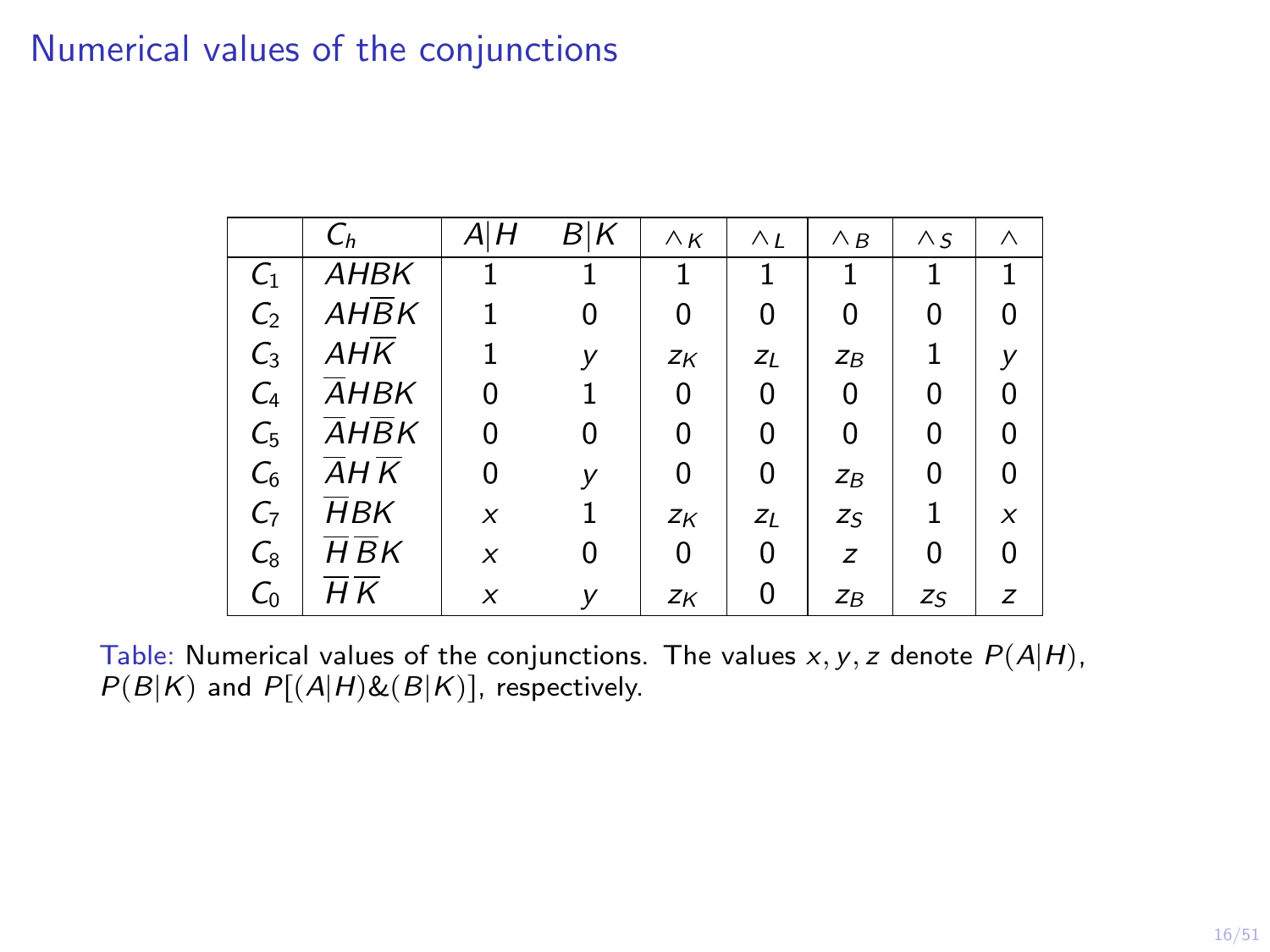# Disjoined conditionals

#### Definition

Given any pair of conditional events  $A|H$  and  $B|K$ , with  $P(A|H) = x$ ,  $P(B|K) = v$ , we define their disjunction as  $(A|H) \vee (B|K) = \max \{A|H, B|K\}$   $(H \vee K)$ .

Then, defining  $w = \mathbb{P}[(A|H) \vee (B|K)]$ , we have

$$
(A|H) \vee (B|K) = \begin{cases} 1, & \text{if } AH \vee BK \text{ is true,} \\ 0, & \text{if } \overline{A} \overline{H} \overline{B} K \text{ is true,} \\ x, & \text{if } \overline{H} \overline{B} K \text{ is true,} \\ y, & \text{if } \overline{A} \overline{H} \text{ is true,} \\ w, & \text{if } \overline{H} \overline{K} \text{ is true.} \end{cases}
$$
(2)

In other words, you agree to pay w with the proviso that you will receive: 1, if at least one conditional event is true; 0, if all conditional events are false; the probability of that conditional event which is void, if one conditional event is void and the other is false; the quantity w that you paid, if both conditionals are void.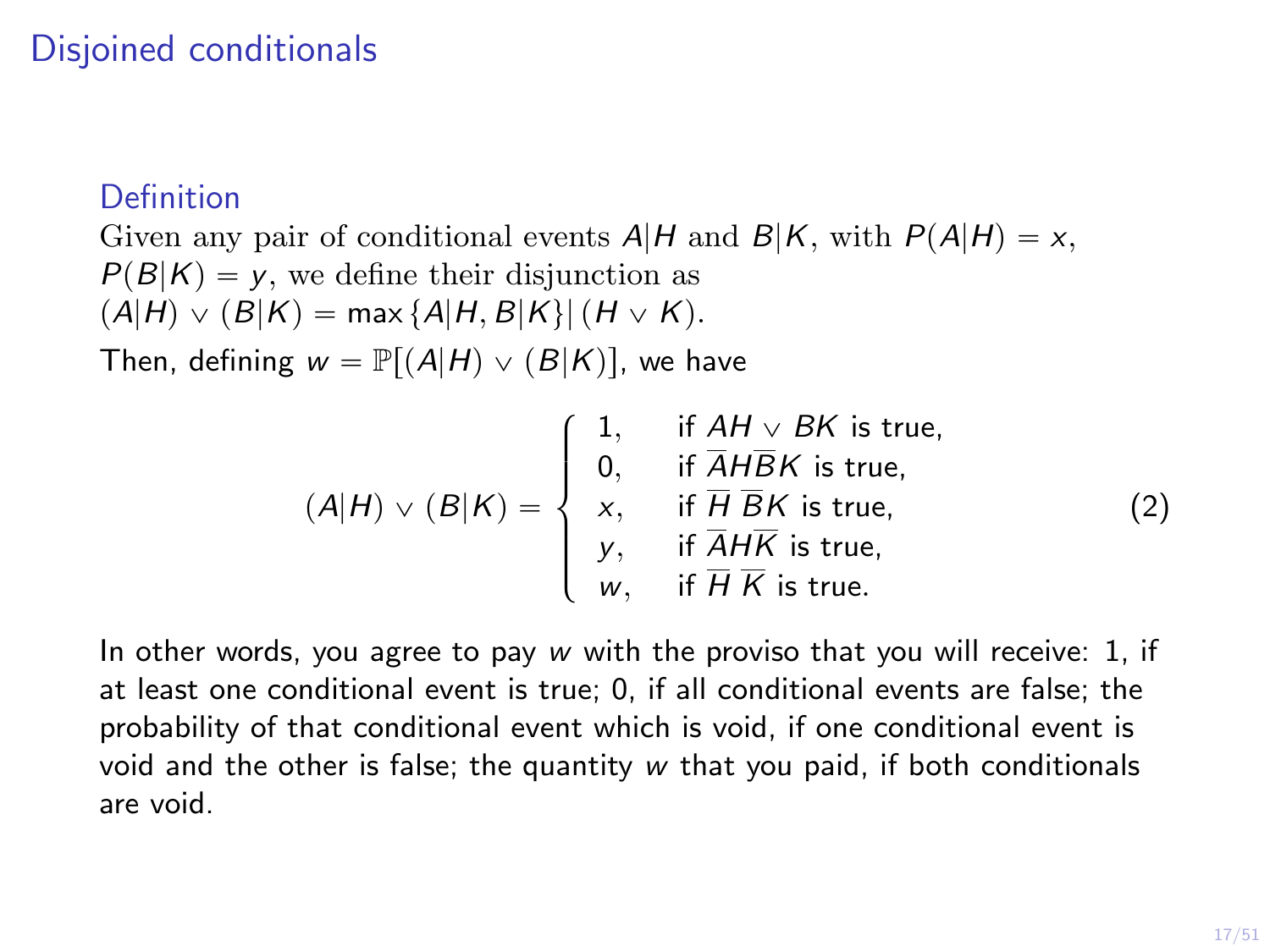### Classical properties are preserved

Within our approach the basic properties, valid for unconditional events, are preserved. In particular:

- If the inequality  $AB \leq \min\{A, B\}$  becomes  $(A|H) \wedge (B|K) \leqslant \min\{A|H, B|K\};$
- A|H  $\leq B|K$  implies  $(A|H) \wedge (B|K) = A|H$ .
- ▶ De Morgan's Laws are satisfied;
- $\rightarrow$  the inclusion-exclusion formula for the disjunction of conditional events is valid;

for instance, the formula  $P(E_1 \vee E_2) = P(E_1) + P(E_2) - P(E_1E_2)$  becomes  $\mathbb{P}[(E_1|H_1) \vee (E_2|H_2)] = P(E_1|H_1) + P(E_2|H_2) - \mathbb{P}[(E_1|H_1) \wedge (E_2|H_2)];$ 

- $\triangleright$  we can introduce the set of (conditional) constituents, with properties analogous to the case of unconditional events ([\(Gilio & Sanfilippo, 2020\)](#page-48-4));
- $\rightarrow$  the Fréchet-Hoeffding lower and upper prevision bounds for the conjunction and for the disjunction of conditional events still hold.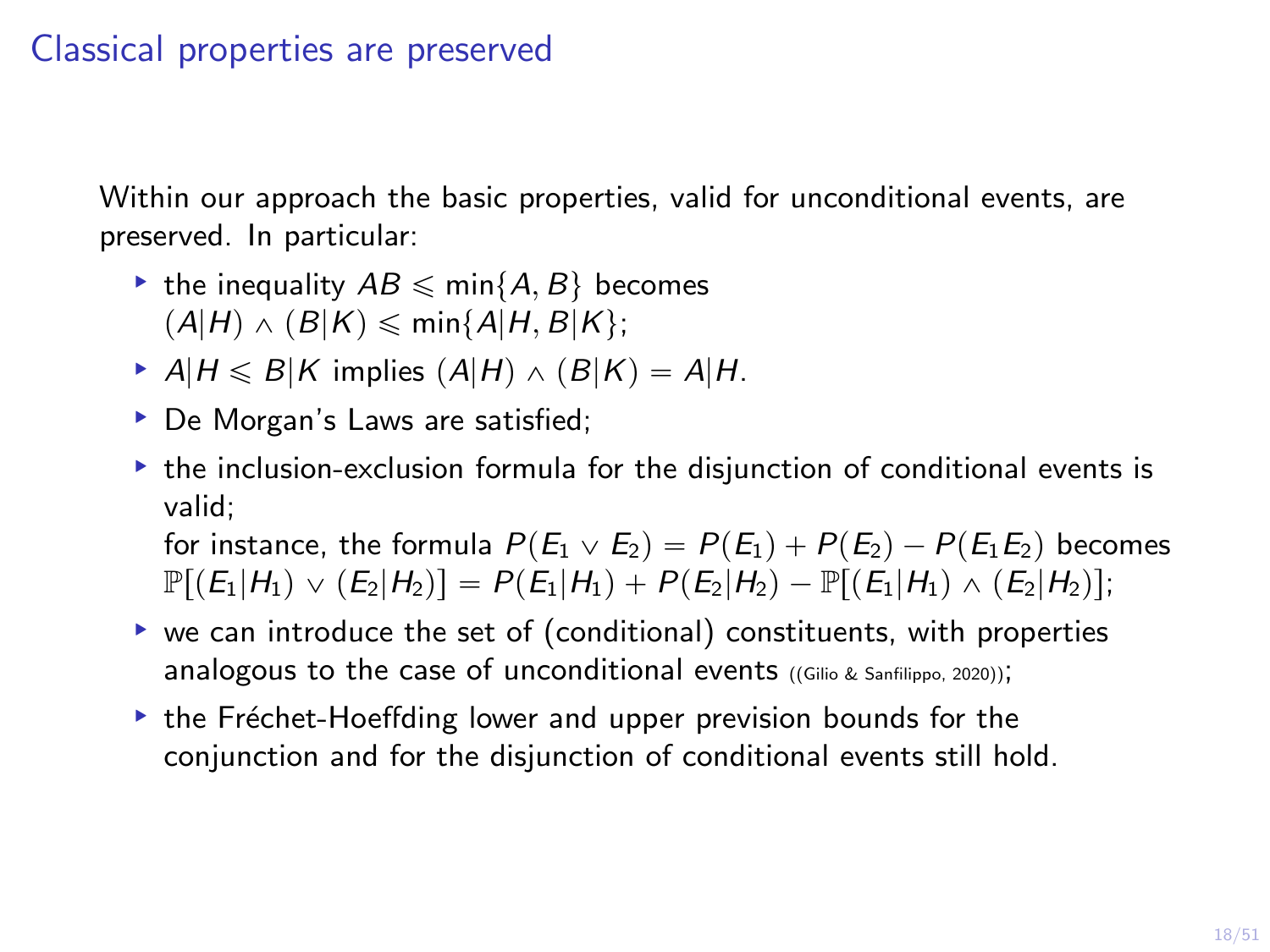Differently from the other conjunctions the Fréchet-Hoeffding bounds are satisfied.

#### Theorem

Given any coherent assessment  $(x, y)$  on  $\{A|H, B|K\}$ , with A, H, B, K logically independent, and with  $H \neq \emptyset$ ,  $K \neq \emptyset$ , the extension  $z = \mathbb{P}[(A|H) \wedge (B|K)]$  is coherent iff the Fréchet-Hoeffding bounds are satisfied, that is iff

$$
\max\{x+y-1,0\} \leqslant z \leqslant \min\{x,y\}.
$$
 (3)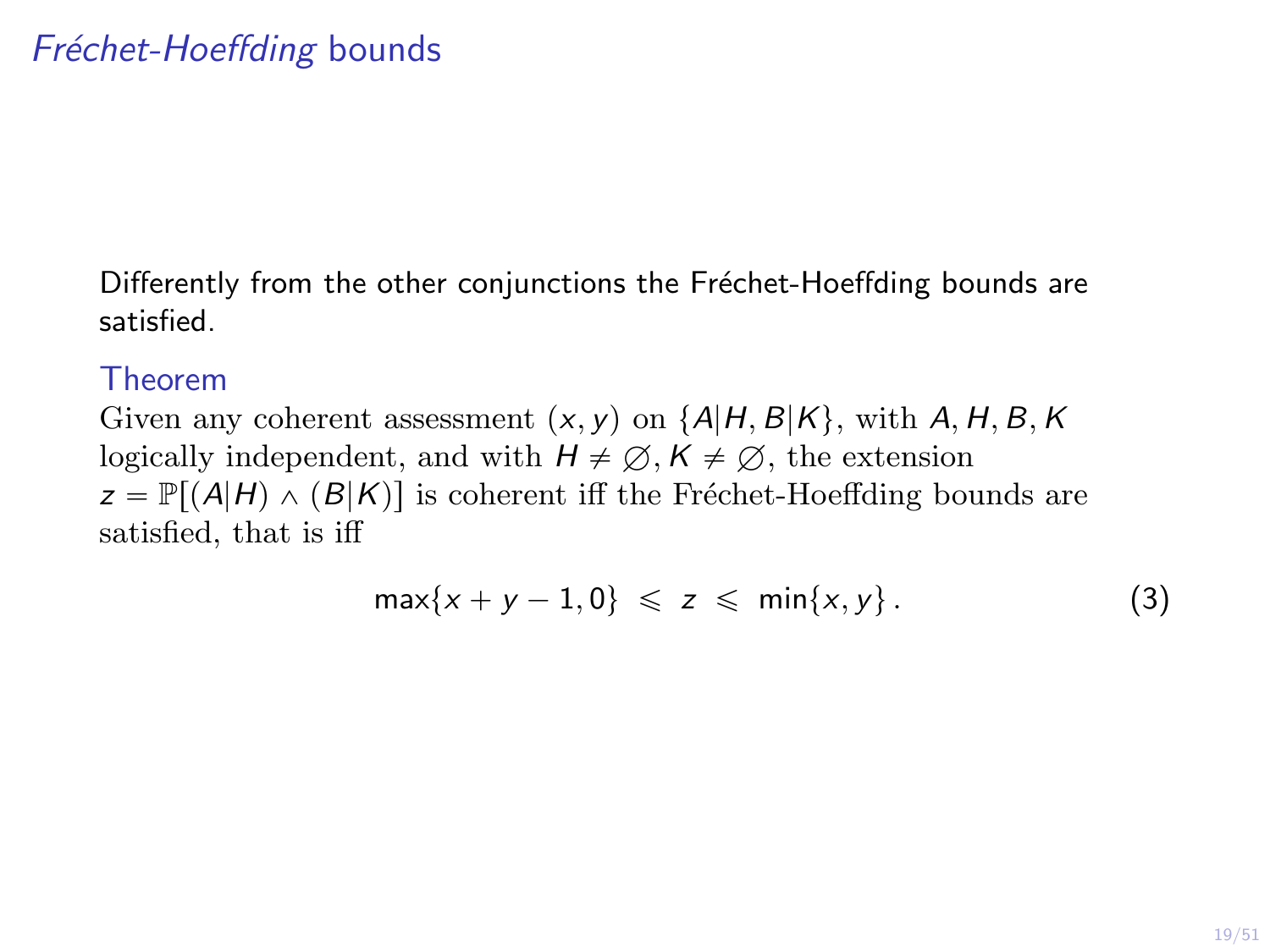### Convex hull



Figure: The set of all coherent assessments  $(x, y, z)$  on  $\{A|H, B|K, (A|H) \wedge (B|K)\}.$  $\mathcal{P}^{\prime}=(x,y,z^{\prime}), \mathcal{P}^{\prime\prime}=(x,y,z^{\prime\prime}),$  where  $(x,y)\in [0,1]^2, \ z^{\prime}=\max\{x+y-1,0\},$  $z'' = min\{x, y\}$ . In the figure the numerical values are:  $x = 0.6$ ,  $y = 0.5$ ,  $z' = 0.1$ , and  $z'' = 0.5$ .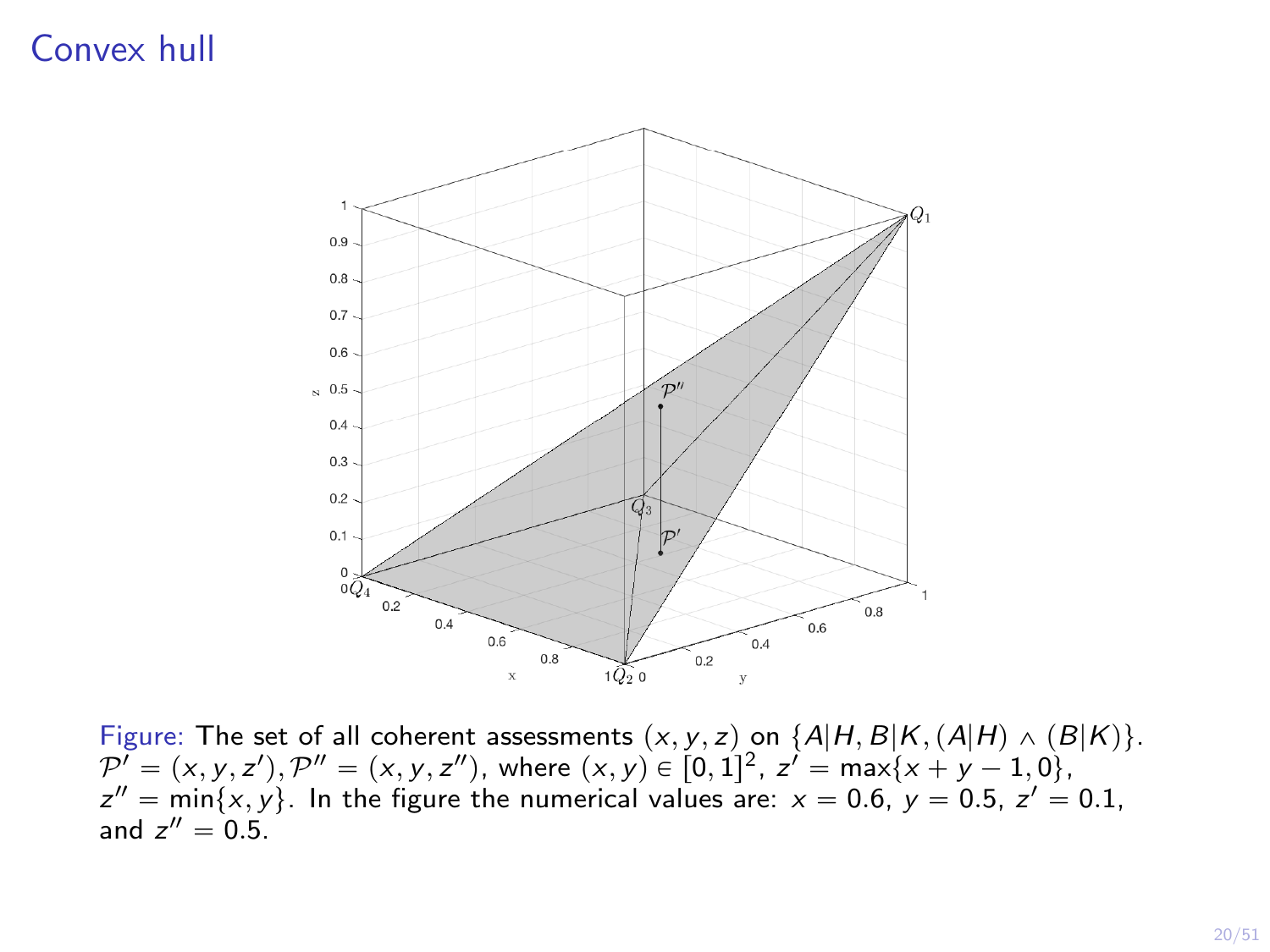### Conjunction of n conditional events

Let be given *n* conditional events  $E_1|H_1,\ldots,E_n|H_n$ . For each non-empty subset Let be given *n* conditional events  $E_1 | H_1, \ldots, E_n | H_n$ . For each non-empty surfact of  $\{1, \ldots, n\}$ , let  $x_5$  be a prevision assessment on  $\bigwedge_{i \in S} (E_i | H_i)$ . Then, the conjunction  $C_{1\cdots n} = (E_1|H_1) \wedge \cdots \wedge (E_n|H_n)$  is defined as

$$
\mathcal{C}_{1\cdots n} = \begin{cases} 1, & \text{if } \bigwedge_{i=1}^{n} E_i H_i, \text{ is true} \\ 0, & \text{if } \bigvee_{i=1}^{n} \overline{E}_i H_i, \text{ is true,} \\ x_S, & \text{if } \bigwedge_{i \in S} \overline{H}_i \bigwedge_{i \notin S} E_i H_i \text{ is true.} \end{cases} \tag{4}
$$

In the betting framework, you agree to pay  $x_1 \dots n = \mathbb{P}(\mathcal{C}_1 \dots n)$  with the proviso that you will receive:

- $\blacktriangleright$  1, if all conditional events are true;
- $\triangleright$  0, if at least one of the conditional events is false;
- $\rightarrow$  the prevision of the conjunction of that conditional events which are void, otherwise. In particular you receive back  $x_1 \dots n_n$  when all conditional events are void.

The operation of conjunction is associative and commutative. The conjunction  $\mathcal{C}_{12\cdots n}$  belongs to  $[0, 1]$ .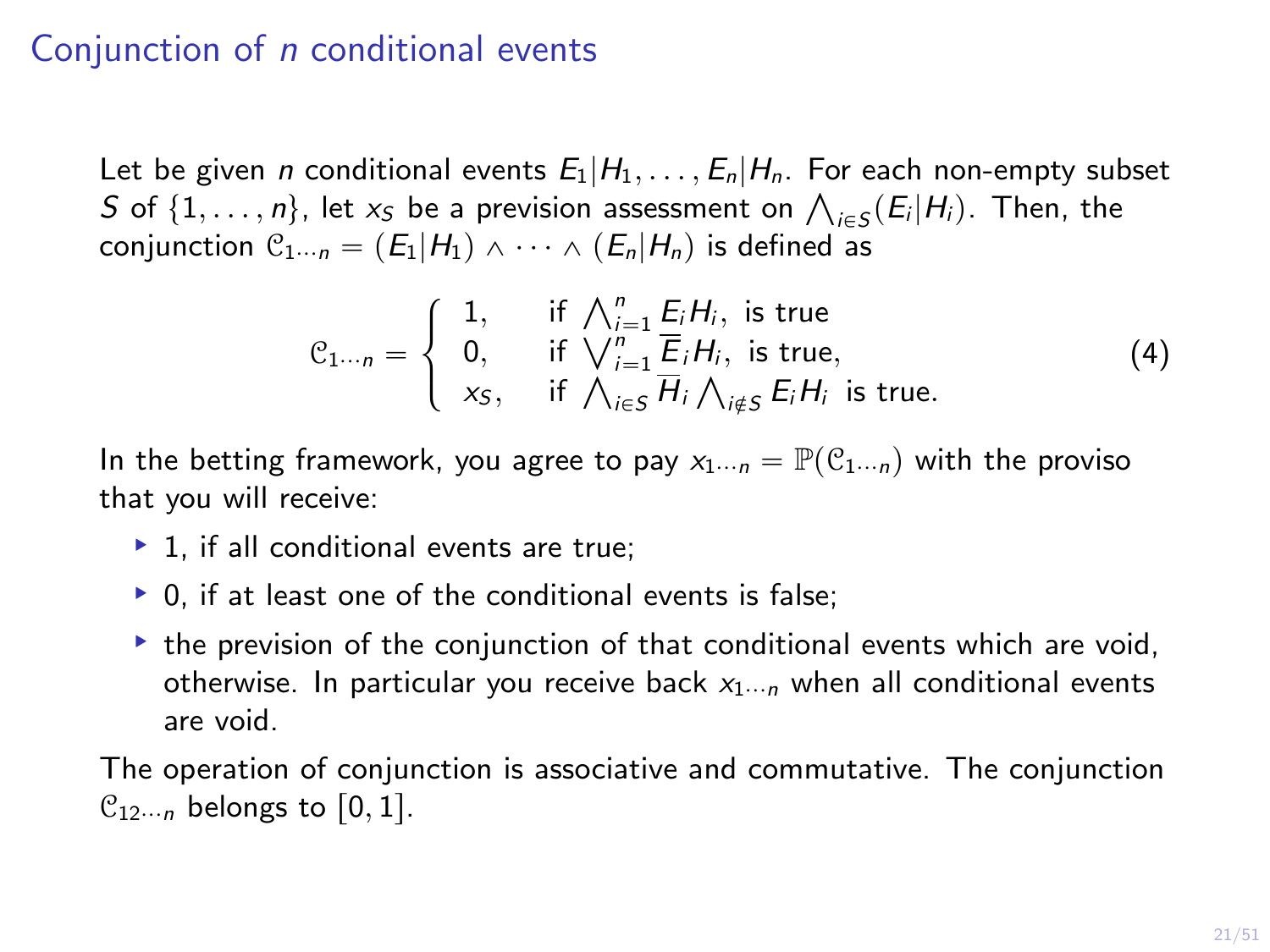### Conjunction of three conditional events

#### **Definition**

Given three conditional events  $E_1|H_1, E_2|H_2$  and  $E_3|H_3$ , we set  $P(E_i|H_i) = x_i$ ,  $i = 1, 2, 3$ , and  $\mathbb{P}[(E_i|H_i) \wedge (E_i|H_i)] = x_{ii} = x_{ii}$ ,  $i \neq j$ . We assume that the assessment  $(x_1, x_2, x_3, x_{12}, x_{13}, x_{23})$  is coherent. The conjunction  $p(E_1|H_1) \wedge (E_2|H_2) \wedge (E_3|H_3)$  is defined as the following c.r.g.

$$
(E_1|H_1) \wedge (E_2|H_2) \wedge (E_3|H_3) = \begin{cases} 1, & \text{if } E_iH_i \text{ is true for all } i = 1, 2, 3, \\ 0, & \text{if } \overline{E}_iH_i \text{ is true for some } i = 1, 2, 3, \\ x_1, & \text{if } \overline{H}_1E_2H_2E_3H_3 \text{ is true,} \\ x_2, & \text{if } \overline{H}_2E_1H_1E_3H_3 \text{ is true,} \\ x_3, & \text{if } \overline{H}_3E_1H_1E_2H_2 \text{ is true,} \\ x_{12}, & \text{if } \overline{H}_1\overline{H}_2E_3H_3 \text{ is true,} \\ x_{13}, & \text{if } \overline{H}_1\overline{H}_3E_2H_2 \text{ is true,} \\ x_{23}, & \text{if } \overline{H}_2\overline{H}_3E_1H_1 \text{ is true,} \\ x_{123}, & \text{if } \overline{H}_1\overline{H}_2\overline{H}_3 \text{ is true,} \end{cases}
$$

where  $x_{123} = \mathbb{P}[(E_1|H_1) \wedge (E_2|H_2) \wedge (E_3|H_3)] \in [0, 1]$  is a coherent extension of  $(x_1, x_2, x_3, x_{12}, x_{13}, x_{23}).$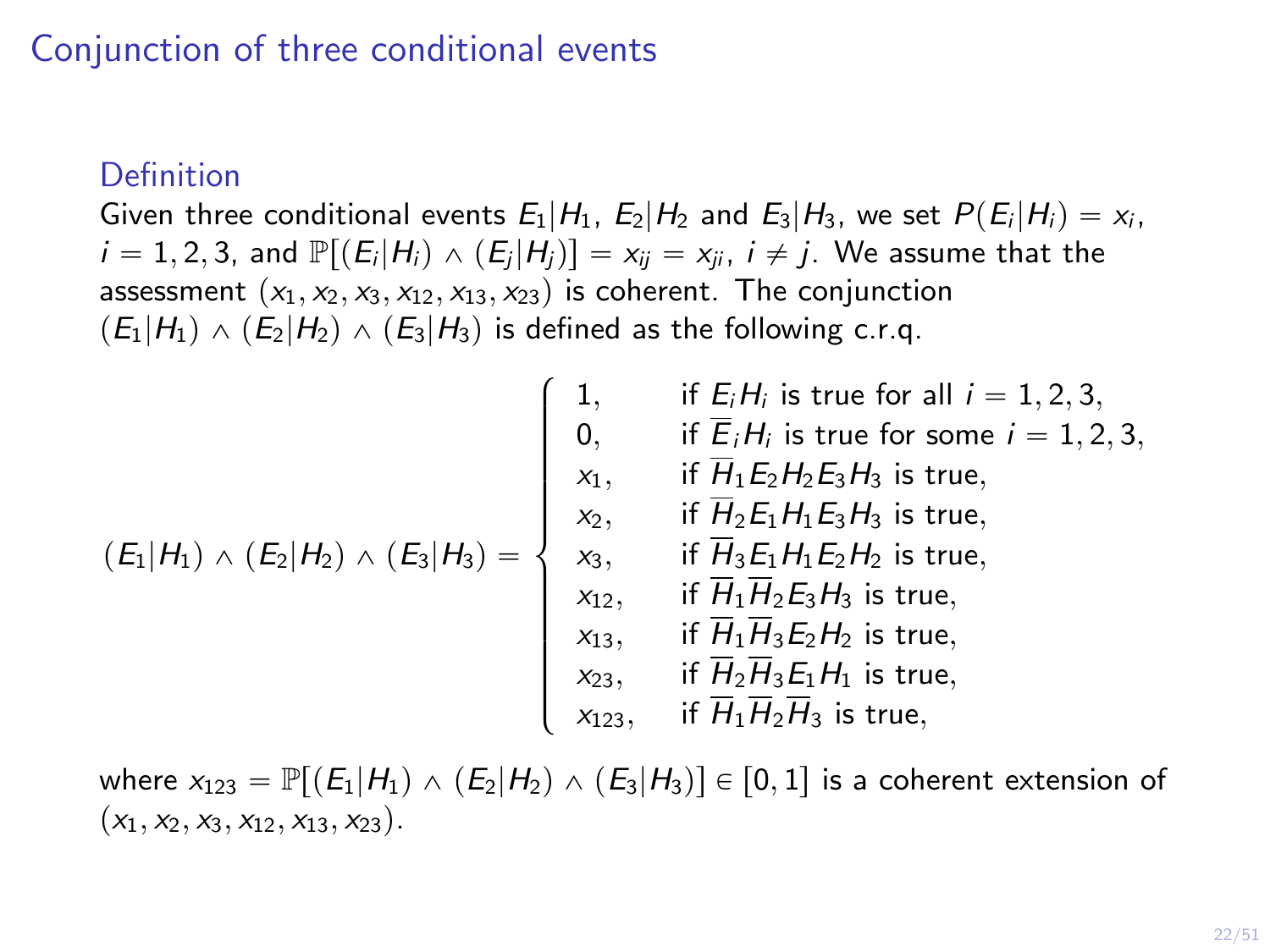### Conjunction of n conditional events

#### Definition

<span id="page-22-0"></span>Let *n* conditional events  $E_1|H_1,\ldots,E_n|H_n$  be given. For each non-empty strict Let *n* conditional events  $E_1 | H_1, \ldots, E_n | H_n$  be given. For each non-empty strict<br>subset S of  $\{1, \ldots, n\}$ , let  $x_S$  be a prevision assessment on  $\bigwedge_{i \in S} (E_i | H_i)$ . Then, the conjunction  $(E_1|H_1) \wedge \cdots \wedge (E_n|H_n)$  is the conditional random quantity  $\mathcal{C}_{1\cdots n}$  defined as

$$
C_{1\cdots n} = \left[\bigwedge_{i=1}^{n} E_i H_i + \sum_{\emptyset \neq S \subset \{1, 2\cdots, n\}} x_{S} (\bigwedge_{i \in S} \overline{H}_i) \wedge (\bigwedge_{i \notin S} E_i H_i) \right] | (\bigvee_{i=1}^{n} H_i) =
$$
\n
$$
= \begin{cases}\n1, & \text{if } \bigwedge_{i=1}^{n} E_i H_i \text{ is true,} \\
0, & \text{if } \bigvee_{i=1}^{n} \overline{E}_i H_i \text{ is true,} \\
x_{S}, & \text{if } (\bigwedge_{i \in S} \overline{H}_i) \wedge (\bigwedge_{i \notin S} E_i H_i) \text{ is true, } \emptyset \neq S \subset \{1, 2 \cdots, n\}, \\
x_{1\cdots n}, & \text{if } \bigwedge_{i=1}^{n} \overline{H}_i \text{ is true,}\n\end{cases}
$$
\n(5)

where  $x_{1\cdots n} = \mathbb{P}(\mathcal{C}_{1\cdots n}).$ 

In the framework of the betting scheme,  $x_1 \dots p_n$  is the amount that you agree to pay with the proviso that you will receive:

- $\blacktriangleright$  1, if all conditional events are true;
- $\triangleright$  0, if at least one of the conditional events is false;
- $\triangleright$  the prevision of the conjunction of that conditional events which are void, otherwise. In particular when all conditional events are void you receive back  $x_1...$ n.

The operation of conjunction is associative and commutative.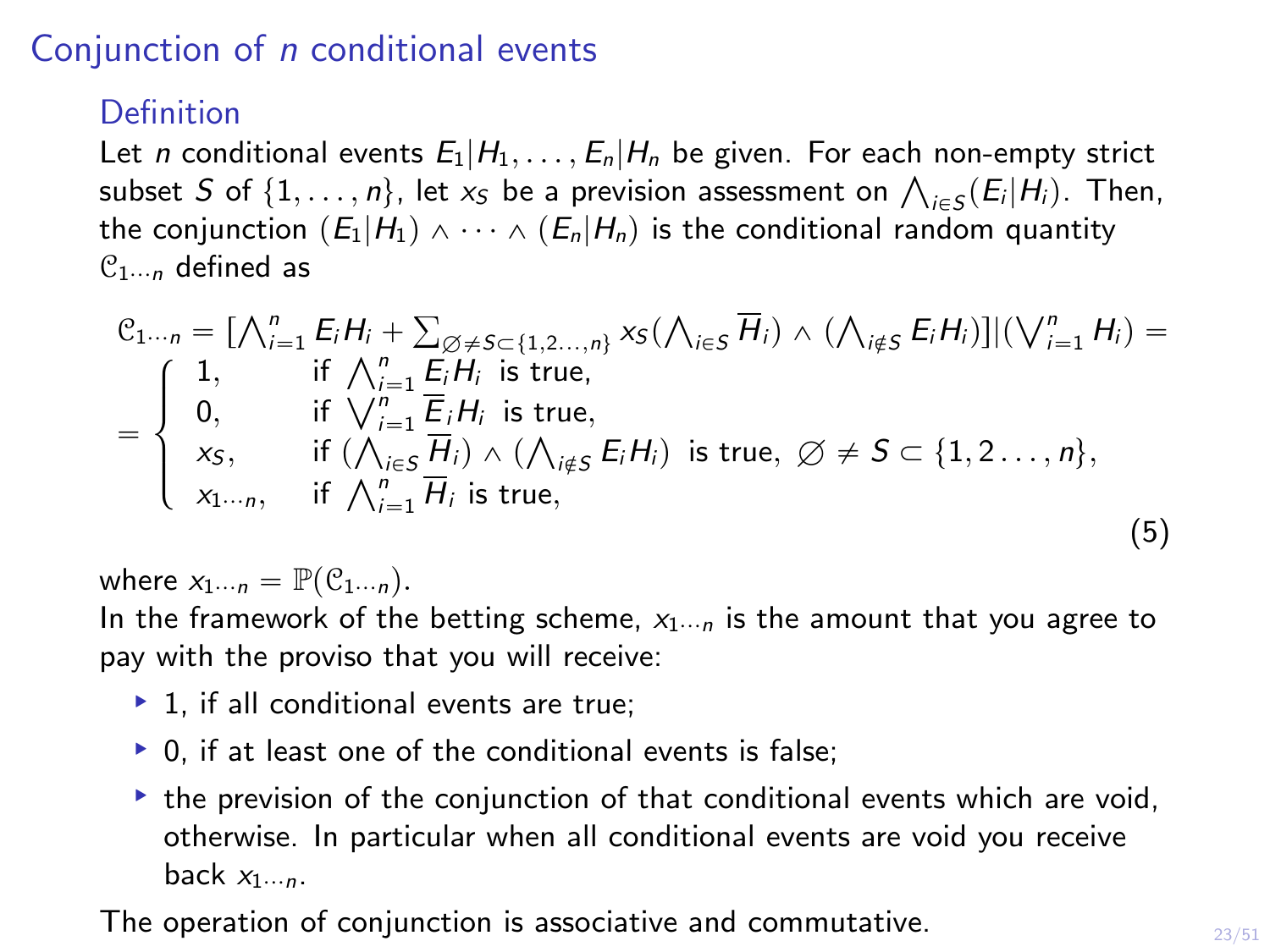Given two conditional events  $E_1|H_1$  and  $E_2|H_2$ , we recall that  $E_1|H_1$  implies  $E_2|H_2$ , denoted by  $E_1|H_1 \subseteq E_2|H_2$ , iff  $E_1H_1$  true implies  $E_2H_2$  true and  $\overline{E}_2H_2$ true implies  $\overline{E}_1H_1$  true. Given two conditional events  $E_1|H_1, E_2|H_2$ , with  $E_1|H_1 \subseteq E_2|H_2$ , for the quasi conjunction  $Q(E_1|H_1, E_2|H_2)$  it holds that

 $E_1|H_1 \subseteq Q(E_1|H_1, E_2|H_2) \subseteq E_2|H_2$ 

while in our approach one has (see also [\(Gilio & Sanfilippo, 2013c,](#page-48-5) Theorem 9))

 $(E_1|H_1) \wedge (E_2|H_2) = E_1|H_1.$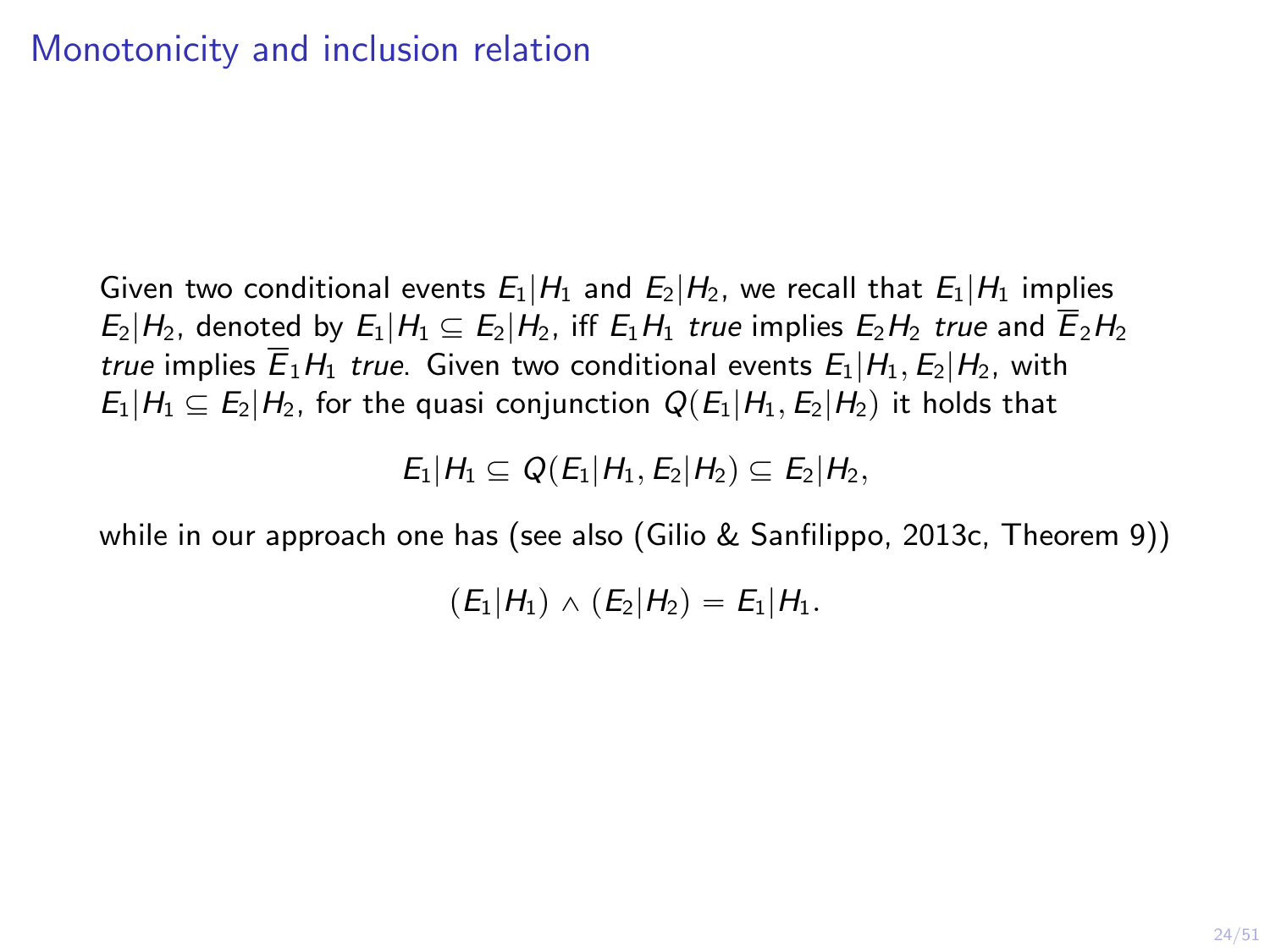# Some other properties

Boolean algebras of conditionals have been also studied in [\(Flaminio, Godo, & Hosni, 2020\)](#page-47-1) where it is assumed that a notion of conjunction  $\Box$  between conditionals should satisfy some basic properties. One of these property is

<span id="page-24-0"></span>
$$
(A|B) \sqcap (B|C) = A|C \text{ when } A \subseteq B \subseteq C. \tag{6}
$$

The relation [\(6\)](#page-24-0) and other properties given in  $(FI)$  and  $I$  and  $I$  and  $I$  are satisfied by our conjunction. Moreover, it holds that

$$
\mathbb{P}[(A|B) \wedge (B|C)] = P(A|C) = P(AB|C) = P(A|BC)P(B|C) = P(A|B)P(B|C),
$$

which is the well known compound probability theorem. In particular

$$
\mathbb{P}(E|H) \wedge H) = P(EH) = P(E|H)P(H).
$$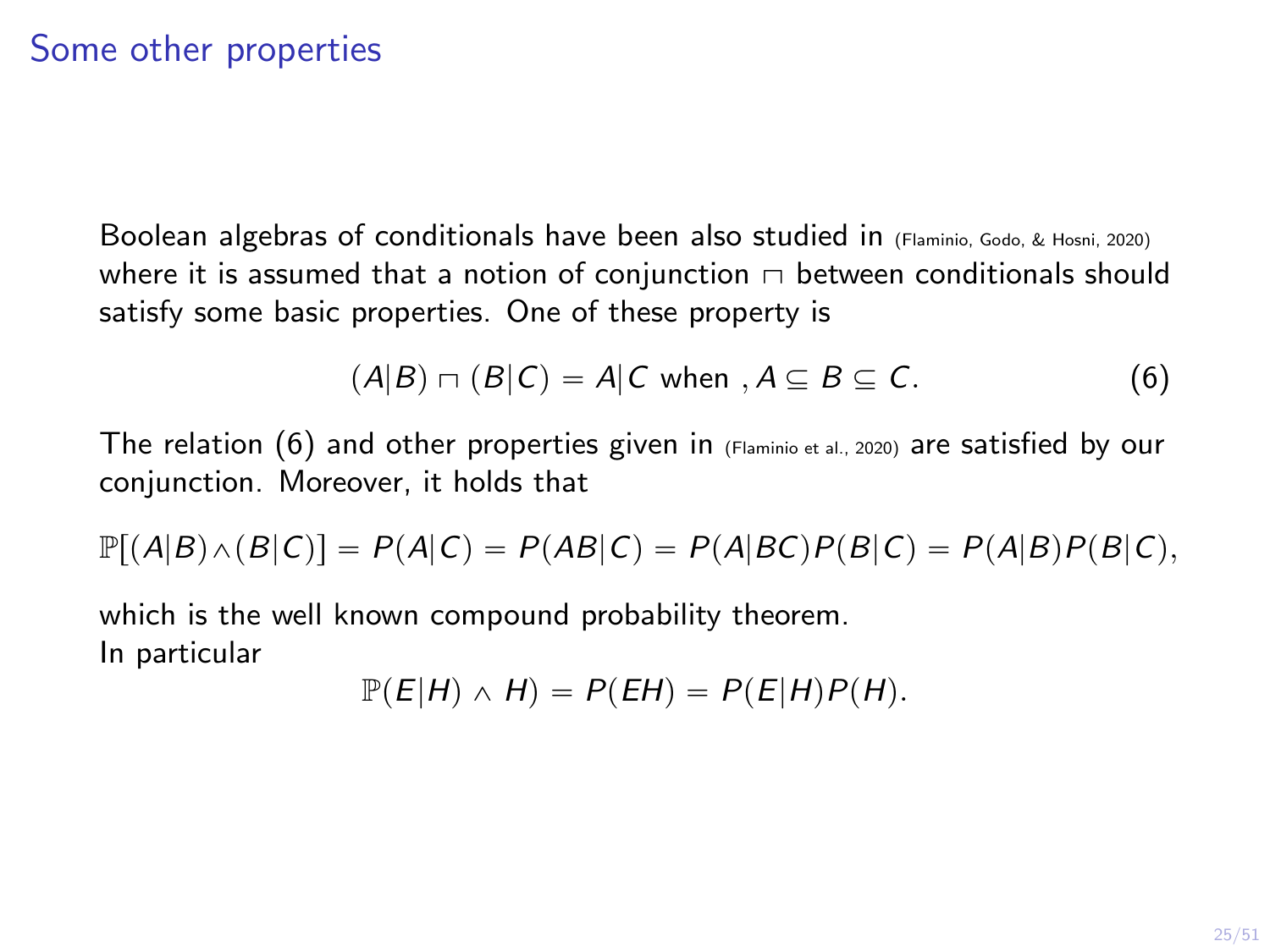# From conjoined conditional to conjoined unconditional

By assuming that the coin "stands up" is an event of zero probability, it follows that the following two (different) conjunctions

 $(A|H) \wedge (B|K) =$  "The outcome of the 1<sup>st</sup> flip is head if the coin does not stand and the outcome of the  $2^{nd}$  flip is tail if the coin does not stand"

and

 $AB =$  "The outcome of the 1<sup>st</sup> flip is head and the outcome of the 2<sup>nd</sup> flip is tail"

have the same degree of belief, that is

 $\mathbb{P}[(A|H) \wedge (B|K)] = P(AB)$ , if  $P(H) = P(K) = 1$ .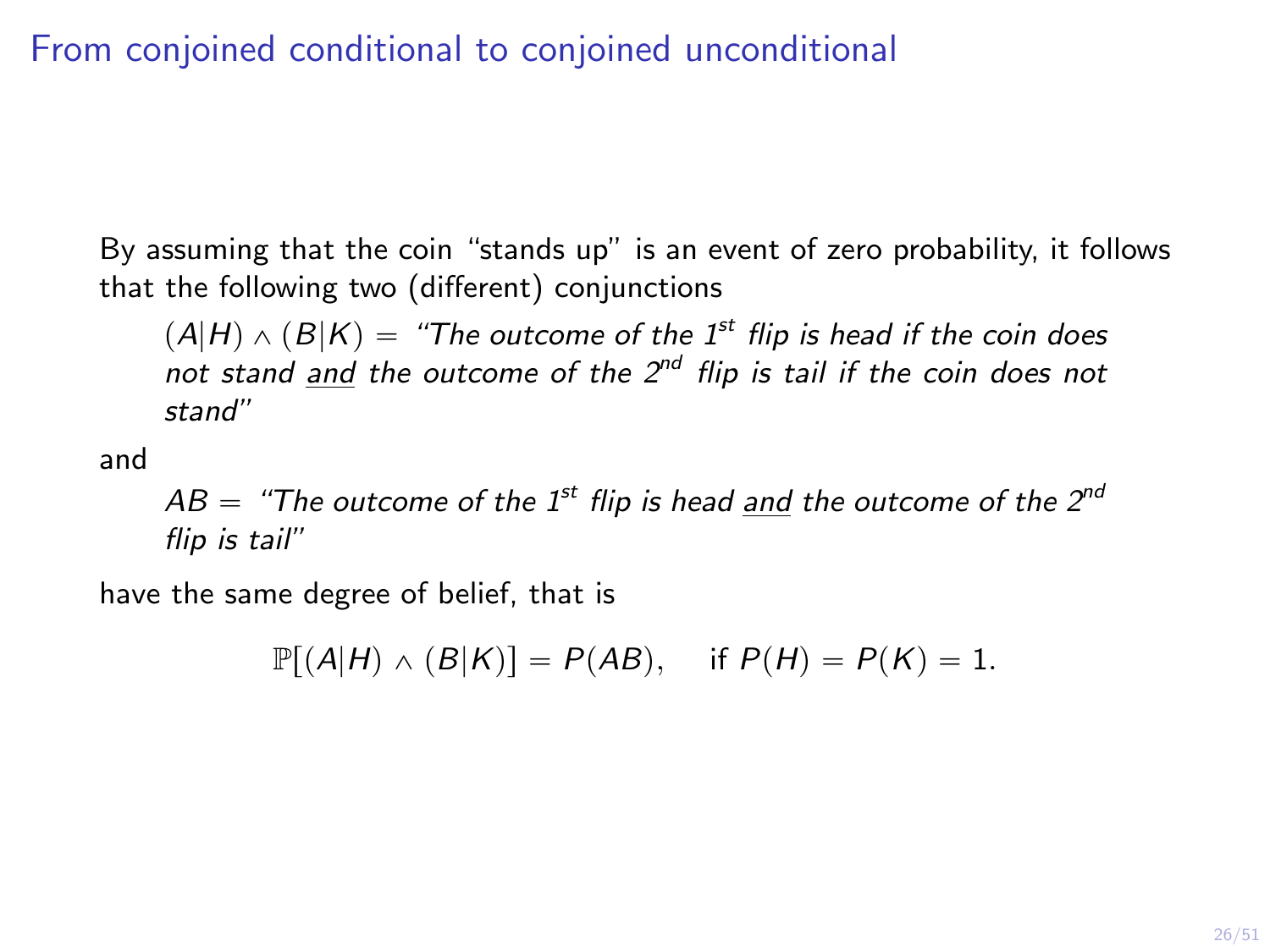### Prevision sum rule and De Morgan's Law

We recall that  $P(A \vee B) = P(A) + P(B) - P(AB)$ . It can be shown that

$$
\mathbb{P}[(A|H) \vee (B|K)] = \mathbb{P}(A|H) + \mathbb{P}(B|K) - \mathbb{P}[(A|H) \wedge (B|K)]
$$

and  $(A|H) \vee (B|K) = (A|H) + (B|K) - (A|H) \wedge (B|K)$ . We recall that  $\overline{A|H} = 1 - A|H = \overline{A}|H$ . Moreover,

#### Definition (Negation)

Given any conditional events  $A|H, B|K$ ,

$$
\overline{(A|H) \wedge (B|K)} = 1 - (A|H) \wedge (B|K), \quad \overline{(A|H) \vee (B|K)} = 1 - (A|H) \vee (B|K).
$$

It holds that

$$
\overline{(A|H) \wedge (B|K)} = \overline{(A|H)} \vee \overline{(B|K)}.
$$

Similarly

$$
\overline{(A|H) \vee (B|K)} = \overline{(A|H)} \wedge \overline{(B|K)}.
$$

Then, De Morgan's Laws still hold for conjunction and disjunction of two conditional events.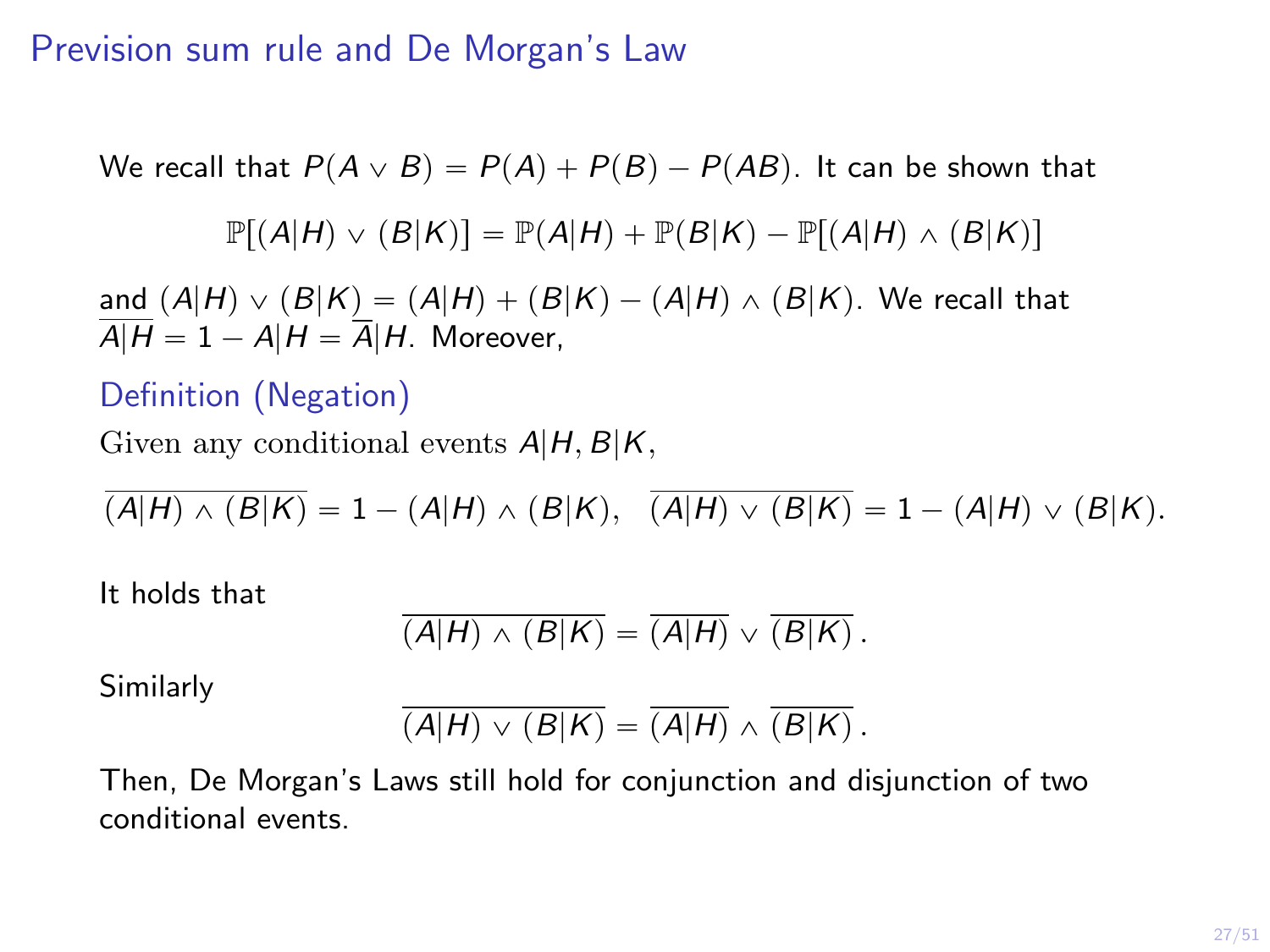# Iterated conditioning

The notion of an iterated conditional is based on a structure like  $A|H = A \wedge H + p\overline{H}$ , i.e.  $\Box$   $\Box$   $\Box$   $= \Box \wedge \Box + \mathbb{P}(\Box \Box)$   $\overline{\bigcirc}$ , where  $\Box$  denotes  $B|K$ and  $\bigcap$  denotes  $A|H$ , and where we set  $\mathbb{P}(\bigcap|\bigcap)=\mu$ .

We recall that in the framework of subjective probability  $\mu = \mathbb{P}(\Box|\bigcirc)$  is the amount that you agree to pay, by knowing that you will receive the random quantity  $\Box \wedge \bigcap + \mathbb{P}(\Box \bigcap) \overline{\bigcap}$ . Then, the notion of iterated conditional  $p(B|K)|(A|H)$  is defined (see, e.g., [\(Gilio & Sanfilippo, 2013a,](#page-48-0) [2013b,](#page-48-1) [2014\)](#page-48-2)) as follows:

#### Definition

<span id="page-27-0"></span>Given any pair of conditional events  $A|H$  and  $B|K$  we define the iterated conditional  $(B|K)|(A|H)$  as

$$
(B|K)|(A|H)=(B|K) \wedge (A|H)+\mu\overline{A}|H,
$$

where  $\mu$  is the prevision of  $(B|K)|(A|H)$ .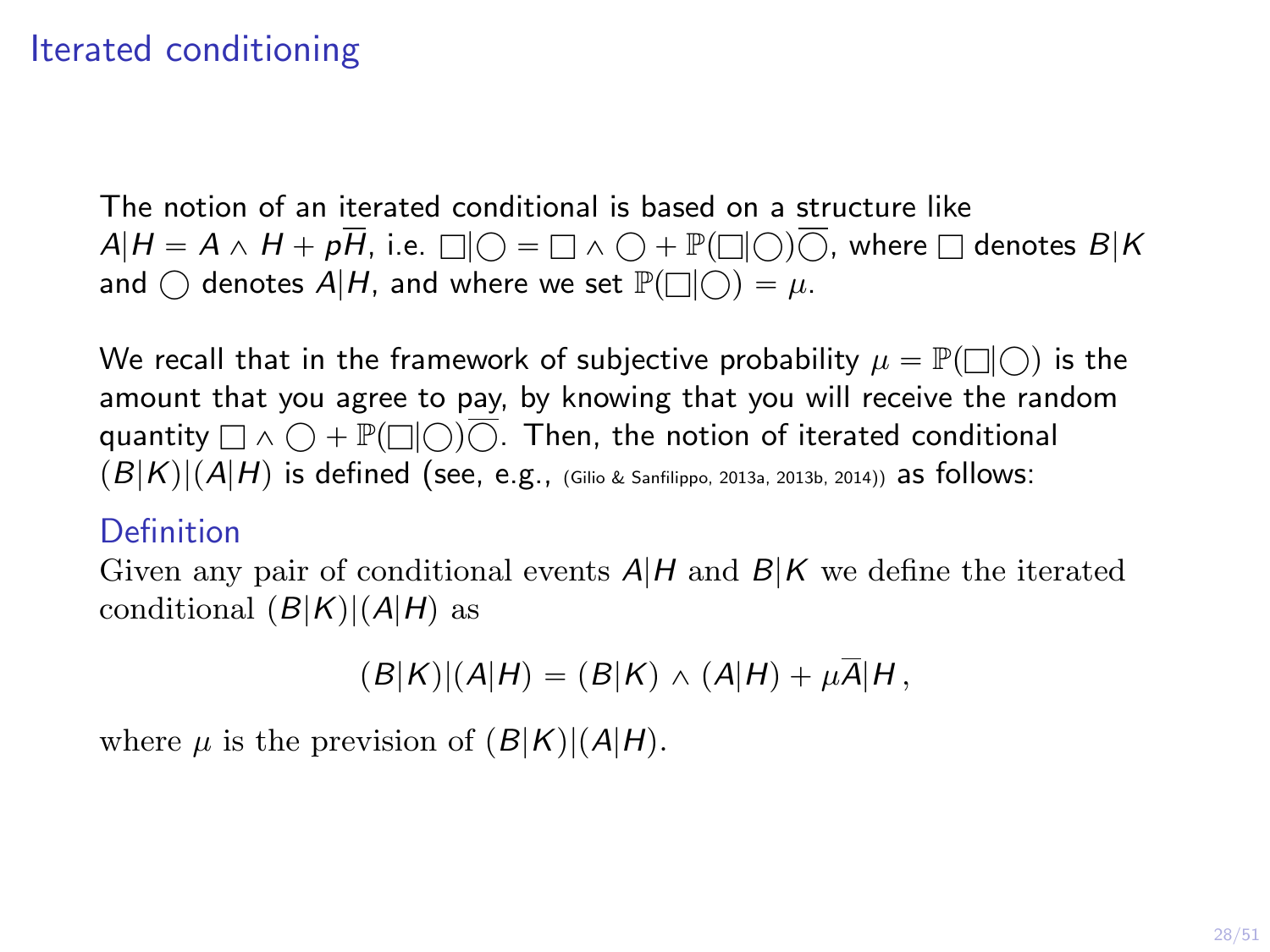#### In more explicit terms

Operating, if 
$$
P(A|H) = x
$$
,  $P(B|K) = y$ ,  $\mathbb{P}[(A|H) \wedge (B|K)] = z$ ,  $\mu = \mathbb{P}[(B|K)|(A|H)]$ , then

|                                 |               | A H      | B K      | $(A H) \wedge (B K)$             | $(B K) (A H) =$<br>$(A H) \wedge (B K) + \mu \overline{A} H$ |
|---------------------------------|---------------|----------|----------|----------------------------------|--------------------------------------------------------------|
| <b>AHBK</b>                     |               |          |          |                                  |                                                              |
| $AH\overline{B}K$               | $\Rightarrow$ |          | 0        | 0                                |                                                              |
| AHK                             | $\Rightarrow$ |          | v        | У                                | y                                                            |
| <b>AHBK</b>                     | $\Rightarrow$ | $\Omega$ | 1.       | 0                                | $\mu$                                                        |
| AHBK                            | $\Rightarrow$ | $\Omega$ | $\Omega$ | 0                                | $\mu$                                                        |
| $\overline{A}$ H $\overline{K}$ | $\Rightarrow$ | $\Omega$ | V        | 0                                | $\mu$                                                        |
| $\overline{H}$ BK               | $\Rightarrow$ | X        |          | X                                | $x + \mu(1 - x)$                                             |
| H B K                           | $\Rightarrow$ | $\times$ | 0        | 0                                | $\mu(1-x)$                                                   |
| $\overline{H} \overline{K}$     | $\Rightarrow$ | X        | V        | $z = \mathbb{P}(A H \wedge B K)$ | $z + \mu(1 - x) = \mu.$                                      |
|                                 |               |          |          |                                  |                                                              |

For three conditional events the iterated conditional  $(E_3|H_3)|[(E_1|H_1) \wedge (E_2|H_2)]$  is

 $p(E_1|H_1) \wedge (E_2|H_2) \wedge (E_3|H_3) + \mu(1 - (E_1|H_1) \wedge (E_2|H_2)),$ 

where  $\mu = \mathbb{P}((E_3|H_3)|[(E_1|H_1) \wedge (E_2|H_2)]).$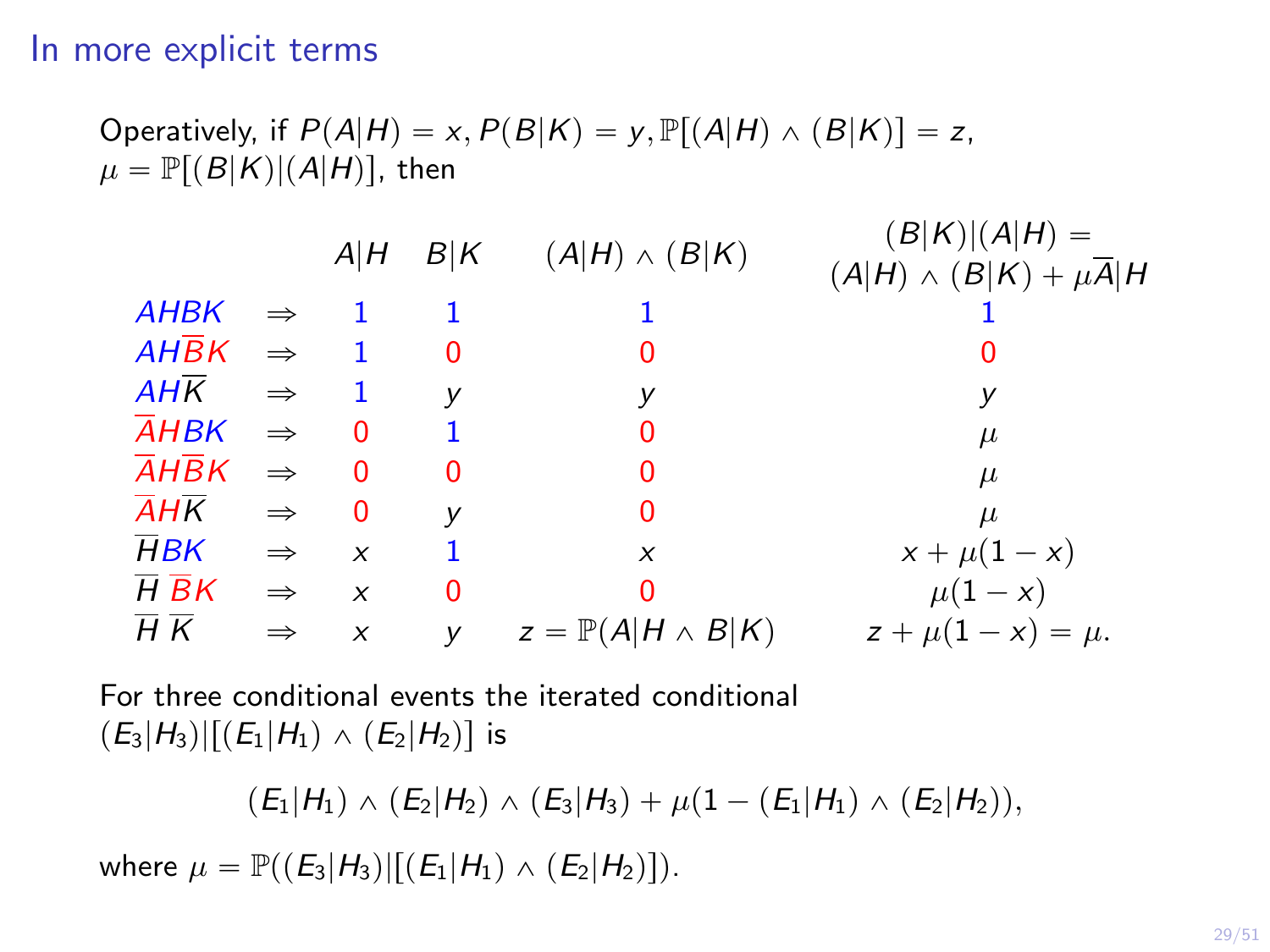By linearity of prevision:

$$
\mathbb{P}[(B|K) \wedge (A|H)] = \mathbb{P}[(B|K)| (A|H)] \cdot P(A|H).
$$
 (7)

Then, assuming  $x = P(A|H) > 0$ ,  $P(H \vee K) > 0$ , one has ( [\(Kaufmann, 2009\)](#page-49-3)):

$$
\mathbb{P}[(B|K)|(A|H)] = \mu = \frac{\mathbb{P}[(B|K) \wedge (A|H)]}{P(A|H)} = \frac{z}{x} = \frac{P(A|H)P(H^cBK) + P(B|K)P(AHK^c)}{P(A|H)P(H \vee K)}
$$
(8)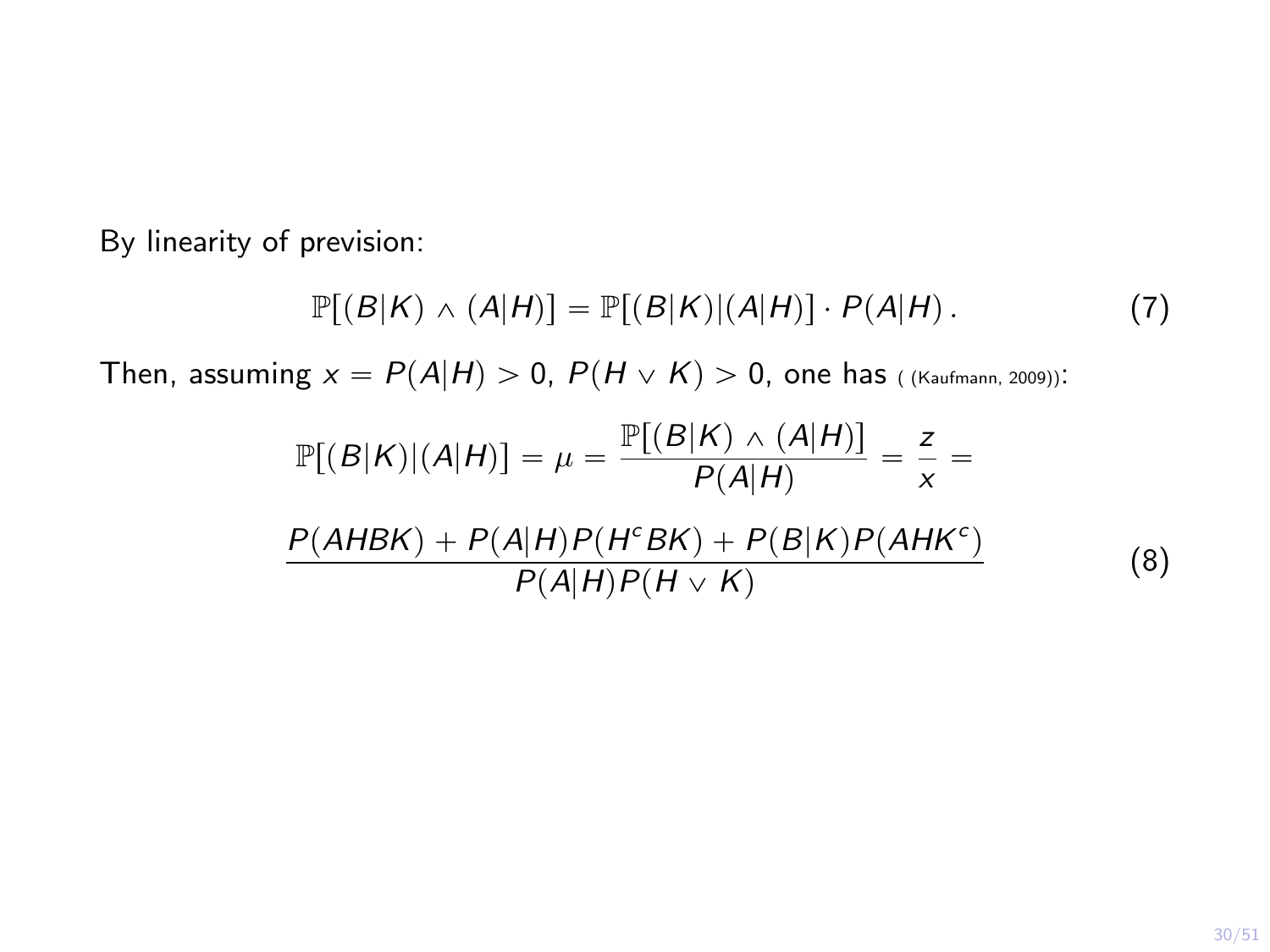### Import-Export Principle

Import-export principle ([\(McGee, 1985\)](#page-49-7)):

(IE) P(if B then (if A then C)) =  $P(i f (A \wedge B)$  then C).

Using IE it holds that  $P((if A then C)|C) = P(C|A \wedge C) = 1$  and  $P((if A then C))$  $C|\overline{C}$  =  $P(C|A \wedge \overline{C}) = 0$ . Then  $P(\text{if } A \text{ then } C) = P(C)$ .

It is therefore clear that, to avoid triviality, IE must fail for the conditional event, and in our formal analysis IE is false for this conditional ([\(Gilio &](#page-48-0) [Sanfilippo, 2013a,](#page-48-0) [2014\)](#page-48-2)).

The expected values, or previsions (denoted by the symbol  $\mathbb{P}$ ), of (if B then (if A then C)) and  $(i f (A \wedge B)$  then C) can diverge. Indeed, in our approach, it holds that

$$
P(C|A) = \mathbb{P}((C|A)|C)P(C) + \mathbb{P}((C|A)|\overline{C})P(\overline{C}),
$$

which in general does not coincide with  $P(C)$  because  $\mathbb{P}((C|A)|C) \neq P(C|AC) = 1$  and  $\mathbb{P}((C|A)|\overline{C}) \neq P(C|A\overline{C}) = 0$  (see [\(Gilio &](#page-48-2) [Sanfilippo, 2014,](#page-48-2) Theorem 6), see also [\(Sanfilippo, Gilio, Over, & Pfeifer,](#page-50-2) [2020\)](#page-50-2)).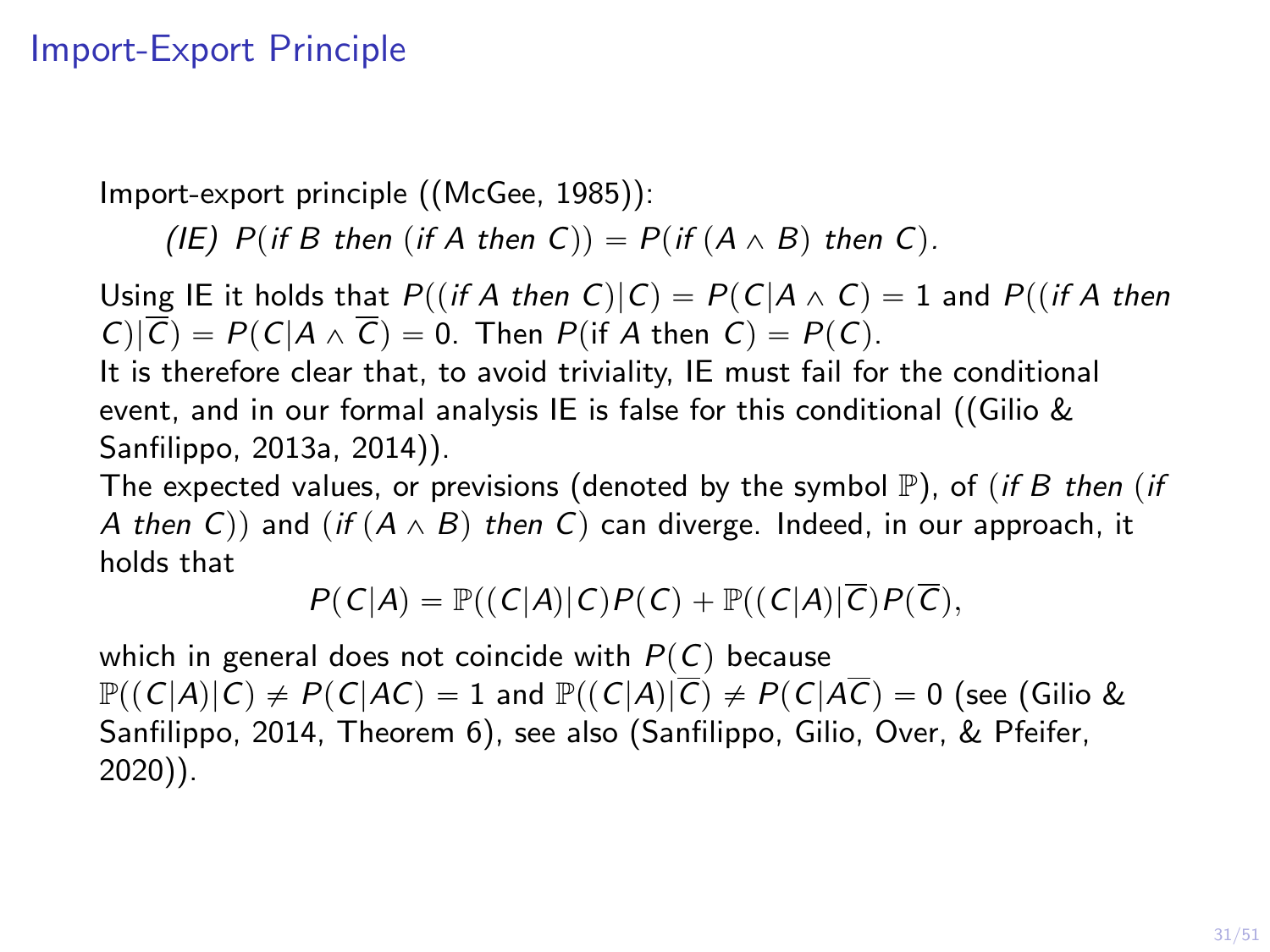#### The Import-Export Principle does not hold

If  $H \subseteq K$ , or  $K \subseteq H$ , then  $(A|K)|H = (A|H)|K = A|HK$ , and the Import-Export Principle ([\(McGee, 1989\)](#page-49-4)) would be valid. But, in general we have

 $(A|H)|K \neq (A|K)|H$ ,  $(A|H)|K \neq A|HK$ ,  $(A|K)|H \neq A|HK$ 

that is the Import-Export Principle does not hold.

To illustrate by an example that the Import-Export Principle is not valid in general, assume that  $K = \overline{H} \vee A$ , which is the material conditional associated with  $A|H$ . Then by the Import-Export Principle it holds that  $(A|H)|K = A|HK = A|AH = 1$ ; on the contrary, as  $A|H \subseteq \overline{H} \vee A$ , by Definition [7](#page-27-0) we have

$$
(A|H)|K = (A|H)|(\overline{H} \vee A) = (A|H) \wedge (\overline{H} \vee A) + \mu(1 - \overline{A}H) = (A|H) + \mu(1 - \overline{A}H)
$$

and

$$
\mathbb{P}[(A|H)|K] = \mathbb{P}[(A|H)|(\overline{H} \vee A)] = \frac{P(A|H)}{P(\overline{H} \vee A)} \in [0,1].
$$

A probabilistic analysis of constructive and non-constructive inferences from the material conditional  $A\vee B$  to the associated conditional  $B|A^c$  has been given in [\(Gilio & Over, 2012b\)](#page-47-2).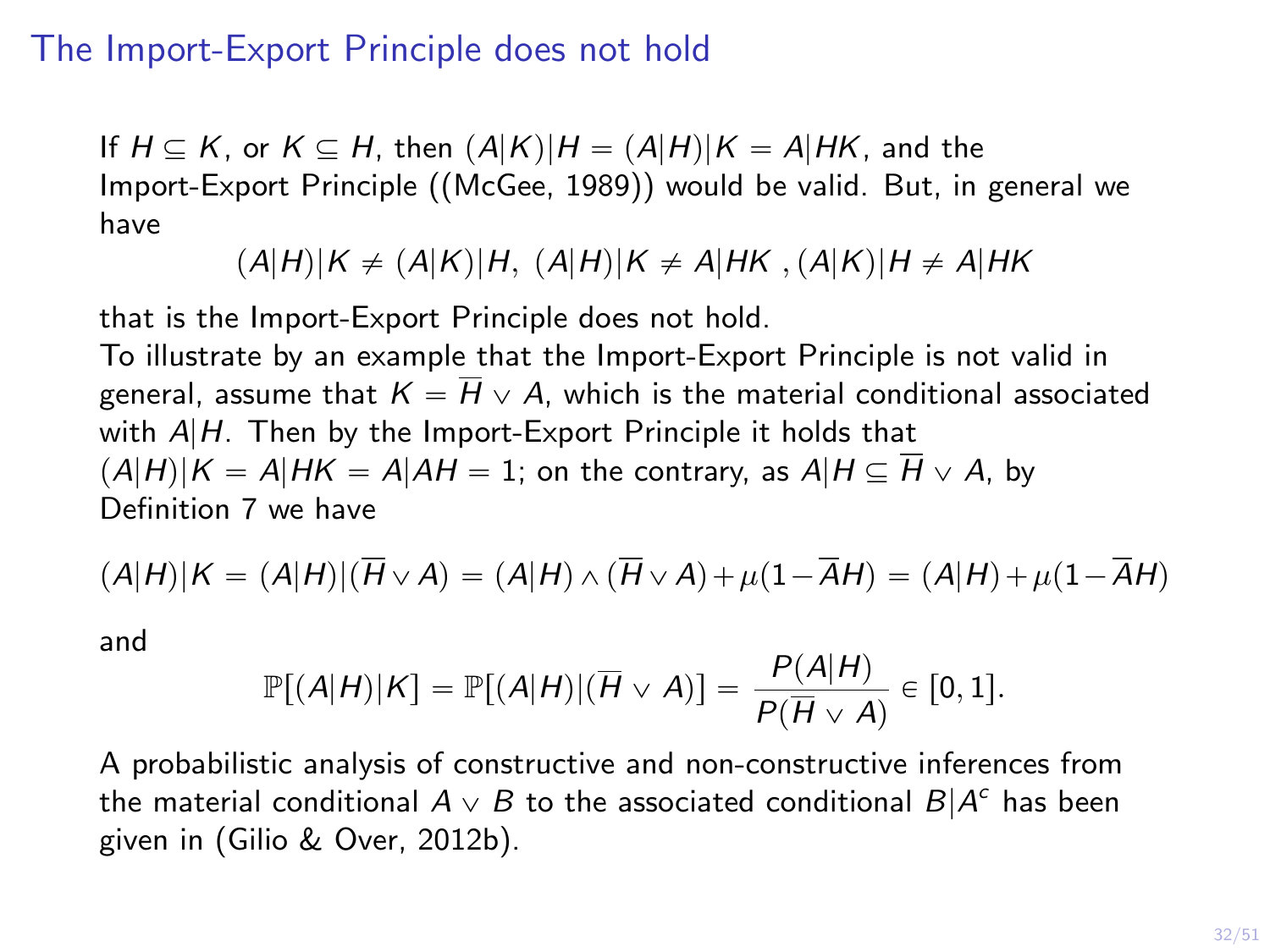# Characterization of p-consistency and p-entailment

### Definition

Let  $\mathcal{F} = \{E_i|H_i, i = 1, \ldots, n\}$  be a family of n conditional events. Then, F is p-consistent if and only if the probability assessment  $(p_1, p_2, \ldots, p_n) = (1, 1, \ldots, 1)$  on F is coherent.

### Definition

A p-consistent family  $\mathcal{F} = \{E_i|H_i, i = 1, \ldots, n\}$  p-entails a conditional event  $E_{n+1}|H_{n+1}$  if and only if for any coherent probability assessment  $(p_1, \ldots, p_n, p_{n+1})$  on  $\mathcal{F} \cup \{E_{n+1}|H_{n+1}\}$  it holds that: if  $p_1 = \cdots = p_n = 1$ , then  $p_{n+1} = 1.$ 

#### Theorem

A family of n conditional events  $\mathcal{F} = \{E_1|H_1,\ldots,E_n|H_n\}$  is p-consistent if and only if the prevision assessment  $\mathbb{P}(\mathcal{C}_{12\cdots n}) = 1$  is coherent.

#### Theorem

Let be given a p-consistent family of n conditional events  $\mathcal{F} = \{E_1|H_1, \ldots, E_n|H_n\}$  and a further conditional event  $E_{n+1}|H_{n+1}$ . Then, the following assertions are equivalent:

(i) F p-entails  $E_{n+1}|H_{n+1};$ (ii) the conjunction  $\mathcal{C}_{1\cdots n+1} = (E_1|H_1) \wedge \cdots \wedge (E_n|H_n) \wedge (E_{n+1}|H_{n+1})$  coincides with the conjunction  $\mathcal{C}_{1\cdots n} = (E_1|H_1) \wedge \cdots \wedge (E_n|H_n);$ (iii) the inequality  $\mathcal{C}_{1\cdots n} \leqslant (E_{n+1}|H_{n+1})$  is satisfied.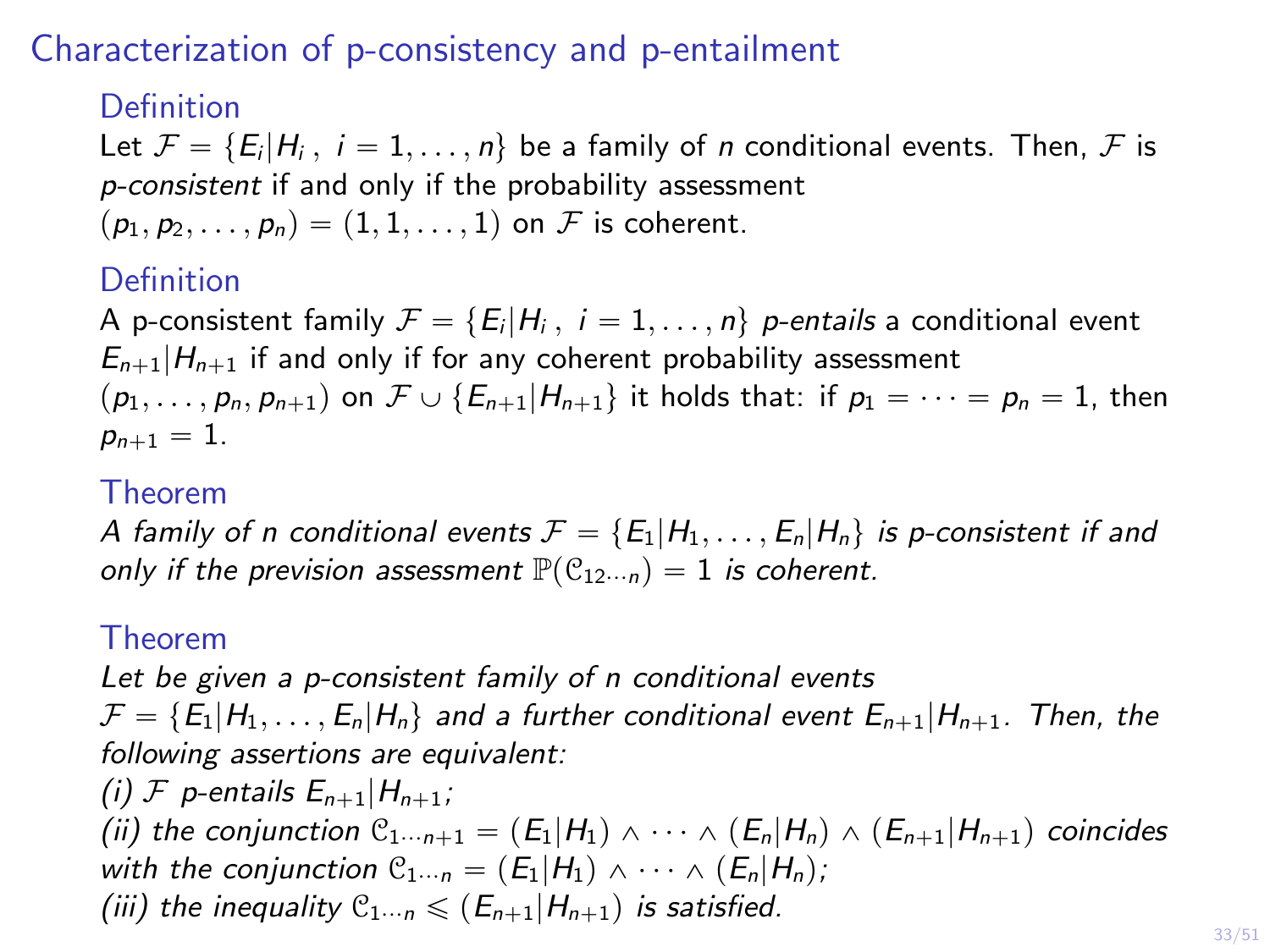#### Applications to some p-valid inference rules

Generalized Or rule: In this p-valid rule, studied in [\(Gilio, 2012\)](#page-47-3) (see also [\(Gilio & Sanfilippo, 2013c\)](#page-48-5)), the p-consistent premise set is  $\{C|A_1, C|A_2, \ldots, C|A_n\}$  and the conclusion is  $C|(A_1 \vee A_2 \vee \cdots \vee A_n)$ . For each nonempty subset  $S \subset \{1, 2, ..., n\}$ , we define  $\mathbb{P}[\bigwedge_{i \in S} (C|A_i)] = x_S$ ; moreover, we set  $\mathbb{P}[\bigwedge_{i=1}^{n} (C|A_{i})] = z$ . Then,

<span id="page-33-0"></span>
$$
(C|A_1) \wedge \cdots \wedge (C|A_n)
$$
  
= 
$$
\begin{cases} 1, & \text{if } A_1A_2 \cdots A_nC \text{ is true,} \\ 0, & \text{if } (A_1 \vee A_2 \vee \cdots \vee A_n)\overline{C} \text{ is true,} \\ x_5, & \text{if } \bigwedge_{i \in S} \overline{A_i} \bigwedge_{j \notin S} A_jC \text{ is true,} \\ z, & \text{if } \overline{A_1}\overline{A_2} \cdots \overline{A_n} \text{ is true.} \end{cases}
$$
(9)

By defining  $\mathbb{P}[(C|A_1) \wedge \cdots \wedge (C|A_n) \wedge (C|(A_1 \vee A_2 \vee \cdots \vee A_n))] = t$ , we obtain

<span id="page-33-1"></span>
$$
(C|A_1) \wedge \cdots \wedge (C|A_n) \wedge (C|(A_1 \vee A_2 \vee \cdots \vee A_n))
$$
  
= 
$$
\begin{cases} 1, & \text{if } A_1A_2 \cdots A_nC \text{ is true,} \\ 0, & \text{if } (A_1 \vee A_2 \vee \cdots \vee A_n)\overline{C} \text{ is true,} \\ x_5, & \text{if } \bigwedge_{i \in S} \overline{A_i} \bigwedge_{j \notin S} A_jC \text{ is true,} \\ t, & \text{if } \overline{A_1}\overline{A_2} \cdots \overline{A_n} \text{ is true.} \end{cases}
$$
(10)

From [\(9\)](#page-33-0) and [\(10\)](#page-33-1), by coherence, it holds that  $p(C|A_1) \wedge \cdots \wedge (C|A_n) \wedge (C|(A_1 \vee A_2 \vee \cdots \vee A_n))$  and  $(C|A_1) \wedge \cdots \wedge (C|A_n)$ coincide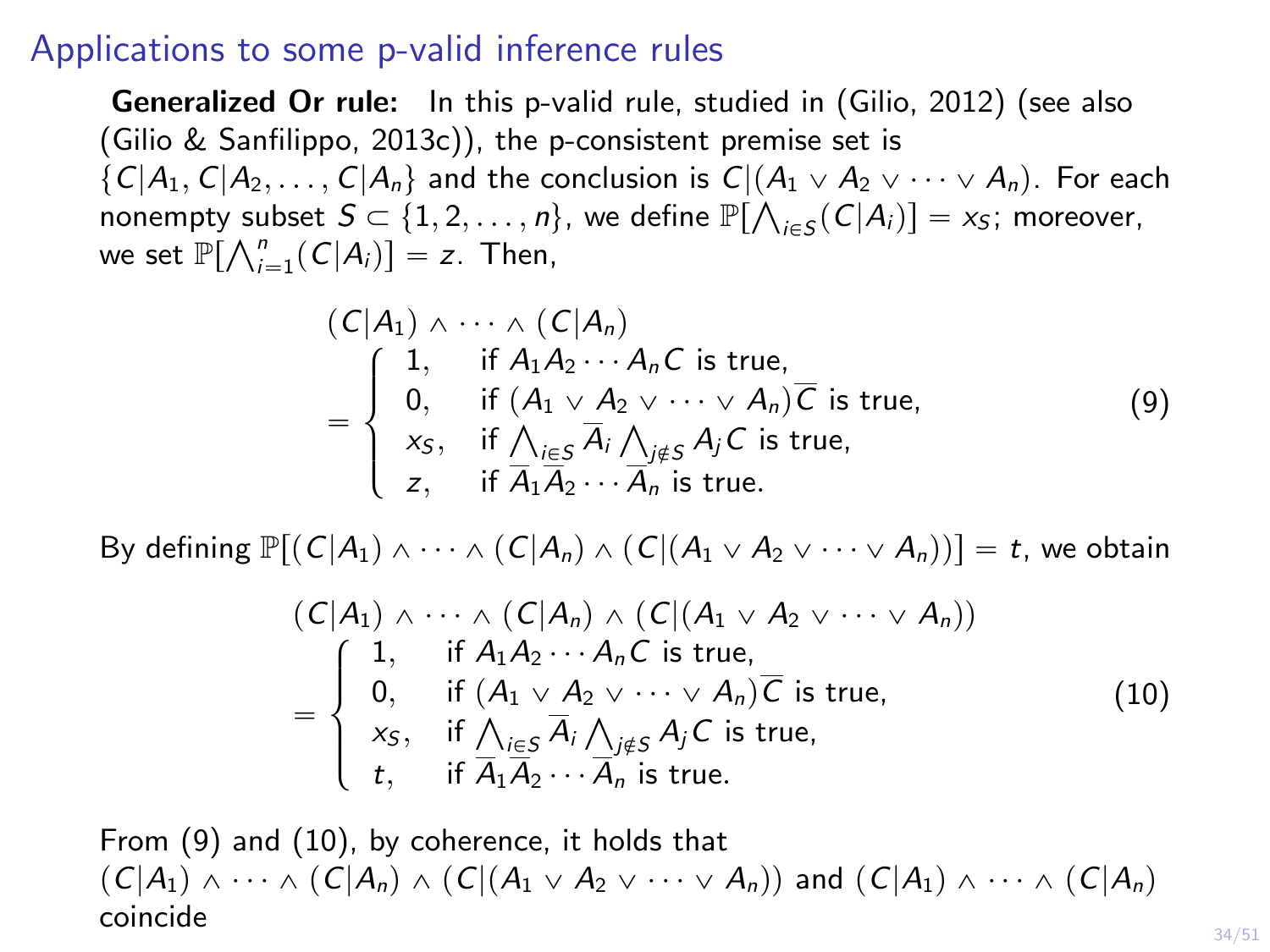#### Some non p-valid inference rules

**Transitivity.** In this rule the p-consistent premise set is  $\{C|B, B|A\}$  and the conclusion is  $C/A$ . The rule is not p-valid ([\(Gilio, Pfeifer, & Sanfilippo, 2016\)](#page-47-4)). Defining  $P(B|A) = x$ ,  $P(BC|A) = y$ ,  $P(C|A) = t$ ,  $\mathbb{P}[(C|B) \wedge (B|A) \wedge (C|A)] = \mu$ ,  $\mathbb{P}[(C|B) \wedge (B|A)] = z$ , we have  $p(C|B) \wedge (B|A) \wedge (C|A) = (C|B) \wedge (BC|A) =$  $\overline{a}$  $\left\lceil$  $\begin{bmatrix} \phantom{-} \end{bmatrix}$ 1, if  $ABC$  is true,  $0,$  if  $ABC$  is true,  $0,$  if  $ABC$  is true,  $0,$  if  $ABC$  is true, y, if ABC is true,  $0,$  if  $ABC$  is true,  $\mu, \;\;$  if  $AB$  is true, (11) and  $(C|B) \wedge (B|A) =$  $\left\lceil$  $\begin{bmatrix} \phantom{-} \end{bmatrix}$ 1, if  $ABC$  is true, 0, if  $ABC$  is true, 0, if  $ABC$  is true, 0, if  $ABC$  is true,  $x$ , if ABC is true, 0, if  $ABC$  is true,  $z$ , if  $AB$  is true. (12)

35/51 Then, as (in general)  $x \neq y$ , it holds that  $p(C|B) \wedge (B|A) \wedge (C|A) \neq (C|B) \wedge (B|A)$ , so that condition  $(ii)$  is not satisfied.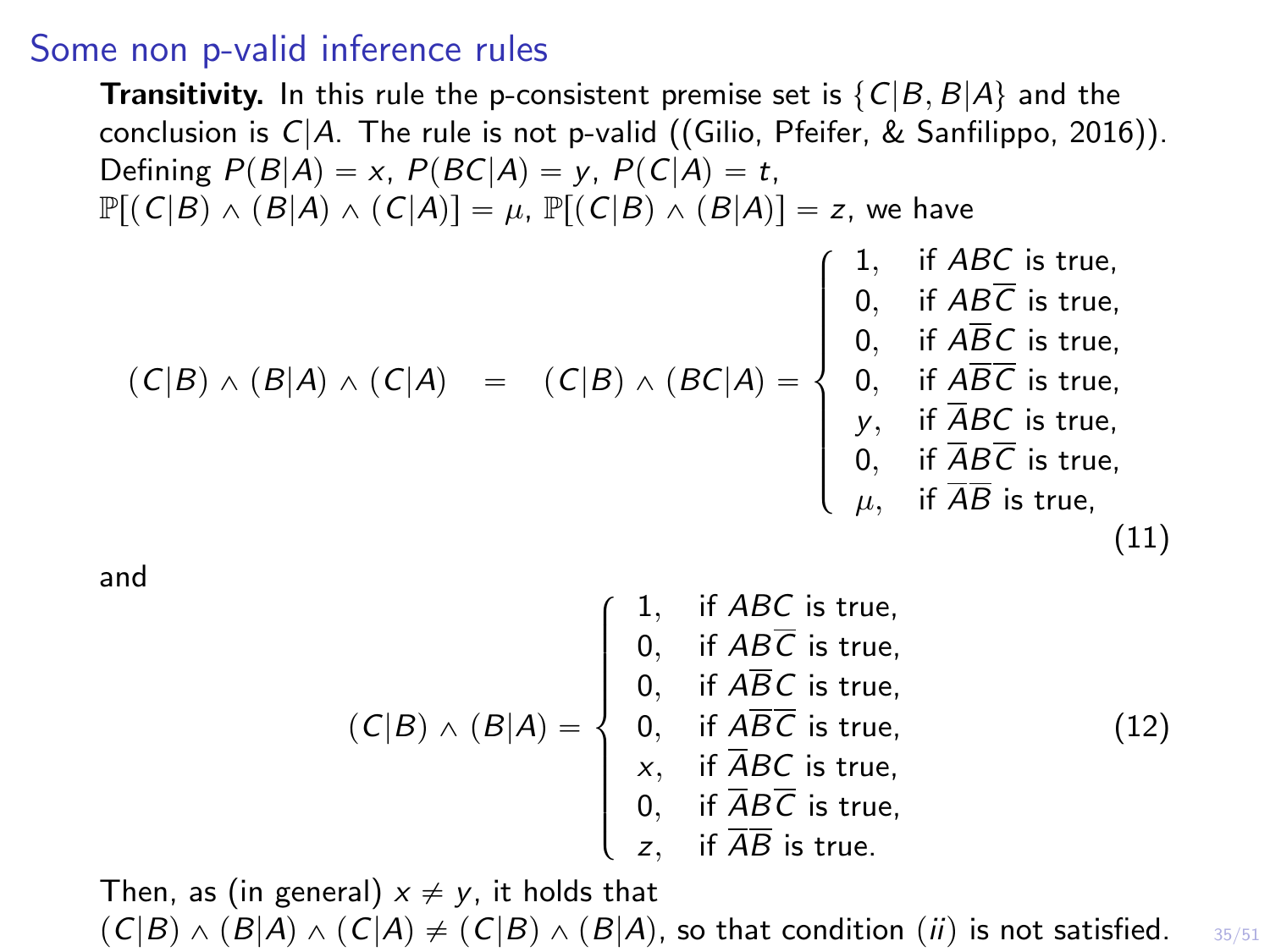#### Fron non p-valid to p-valid inference rules

**Weak Transitivity.** Method a). We add the premise  $A|(A \vee B)$ , so that the premise set is  $\{C|B, B|A, A|(A \vee B)\}$ , while the conclusion is still  $C|A$ . Defining  $\mathbb{P}[(C|B) \wedge (B|A) \wedge (A|(A \vee B)) \wedge (C|A)] = \mu$  and  $\mathbb{P}[(C|B) \wedge (B|A) \wedge (A|(A \vee B))] = z$  we have  $p(C|B) \wedge (B|A) \wedge (A|(A \vee B)) \wedge (C|A) =$  $\overline{a}$  $\left\lceil$  $\begin{matrix} \end{matrix}$ 1, if ABC is true, 0, if ABC is true, 0, if  $ABC$  is true, 0, if ABC is true, 0, if ABC is true, 0, if  $ABC$  is true,  $\mu, \quad$  if  $AB$  is true. and  $(\mathcal{C}|B) \wedge (B|A) \wedge (A|(A \vee B)) =$ **\$100 million**  $\int$  $\begin{matrix} \hline \end{matrix}$ 1, if ABC is true, 0, if ABC is true, 0, if ABC is true, 0, if ABC is true, 0, if ABC is true, 0, if ABC is true, z, if AB is true. By coherence, we have  $(C|B) \wedge (B|A) \wedge (A|(A \vee B)) \wedge (C|A) =$ 

 $p(C|B) \wedge (B|A) \wedge (A|(A \vee B)) = ABC|(A \vee B)$ , so that condition (*ii*) is satisfied. Therefore this Weak Transitivity rule is p-valid.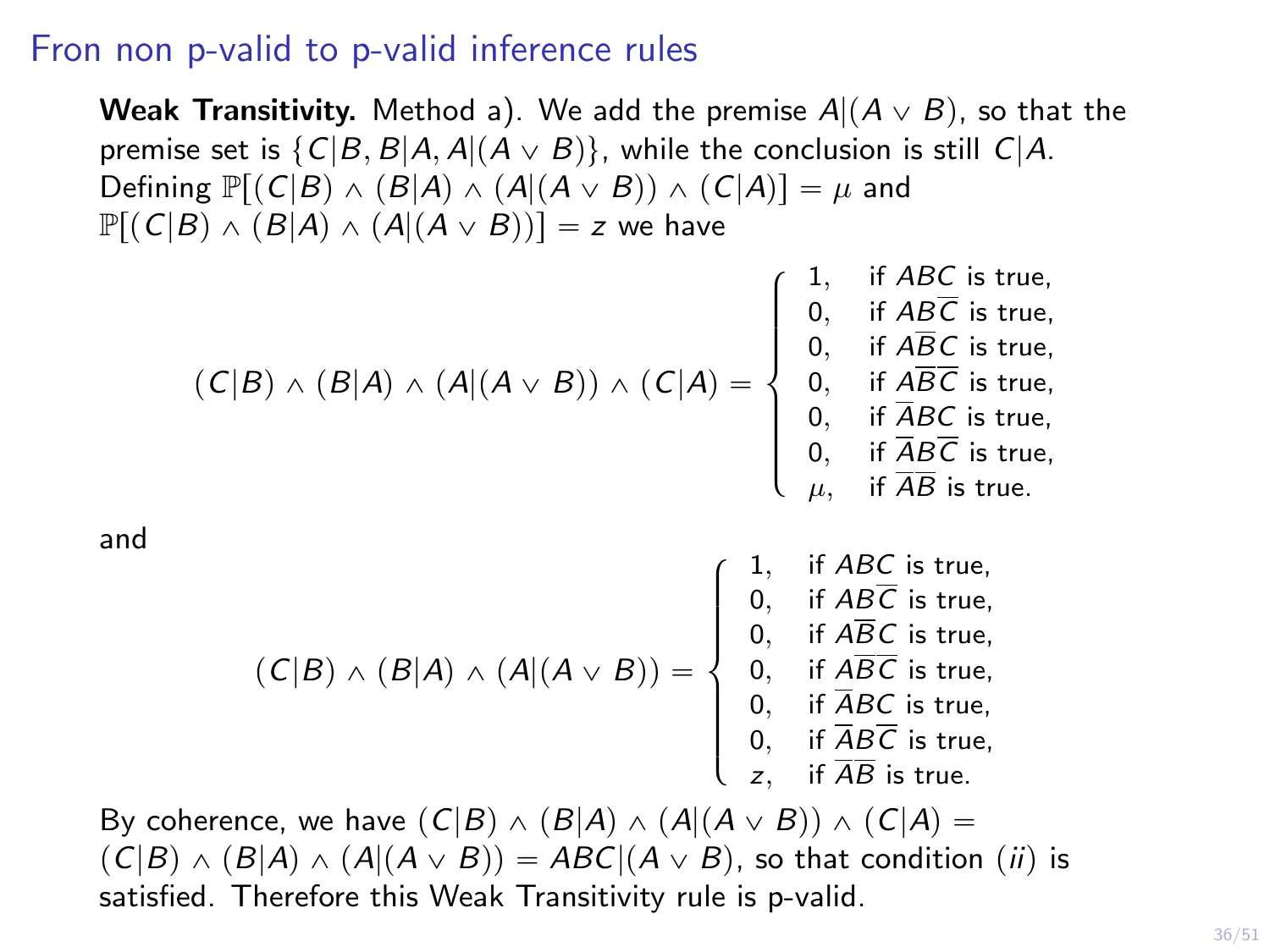#### Another method

Method b). We add the logical constraint  $\overline{A}BC = \emptyset$ , that is  $BC \subseteq A$ . Then,

$$
(C|B) \wedge (B|A) \wedge (C|A) = (C|B) \wedge (BC|A)
$$
  
= 
$$
\begin{cases}\n1, & \text{if } ABC \text{ is true,} \\
0, & \text{if } ABC \text{ is true,} \\
0, & \text{if } \overline{ABC} \text{ is true,} \\
0, & \text{if } \overline{ABC} \text{ is true,} \\
0, & \text{if } \overline{ABC} \text{ is true,} \\
0, & \text{if } \overline{ABC} \text{ is true,} \\
\mu, & \text{if } \overline{AB} \text{ is true,}\n\end{cases}
$$

and

$$
(C|B) \wedge (B|A) = \begin{cases} 1, & \text{if } ABC \text{ is true,} \\ 0, & \text{if } AB\overline{C} \text{ is true,} \\ 0, & \text{if } \overline{ABC} \text{ is true,} \\ 0, & \text{if } \overline{ABC} \text{ is true,} \\ 0, & \text{if } \overline{ABC} \text{ is true,} \\ z, & \text{if } \overline{AB} \text{ is true.} \end{cases}
$$

By coherence,  $(C|B) \wedge (B|A) \wedge (C|A) = (C|B) \wedge (B|A)$ . Therefore, under the logical constraint  $\overline{A}BC = \emptyset$ , the family  $\{C|B, B|A\}$  p-entails  $C|A$ , which is another p-valid version of Weak Transitivity.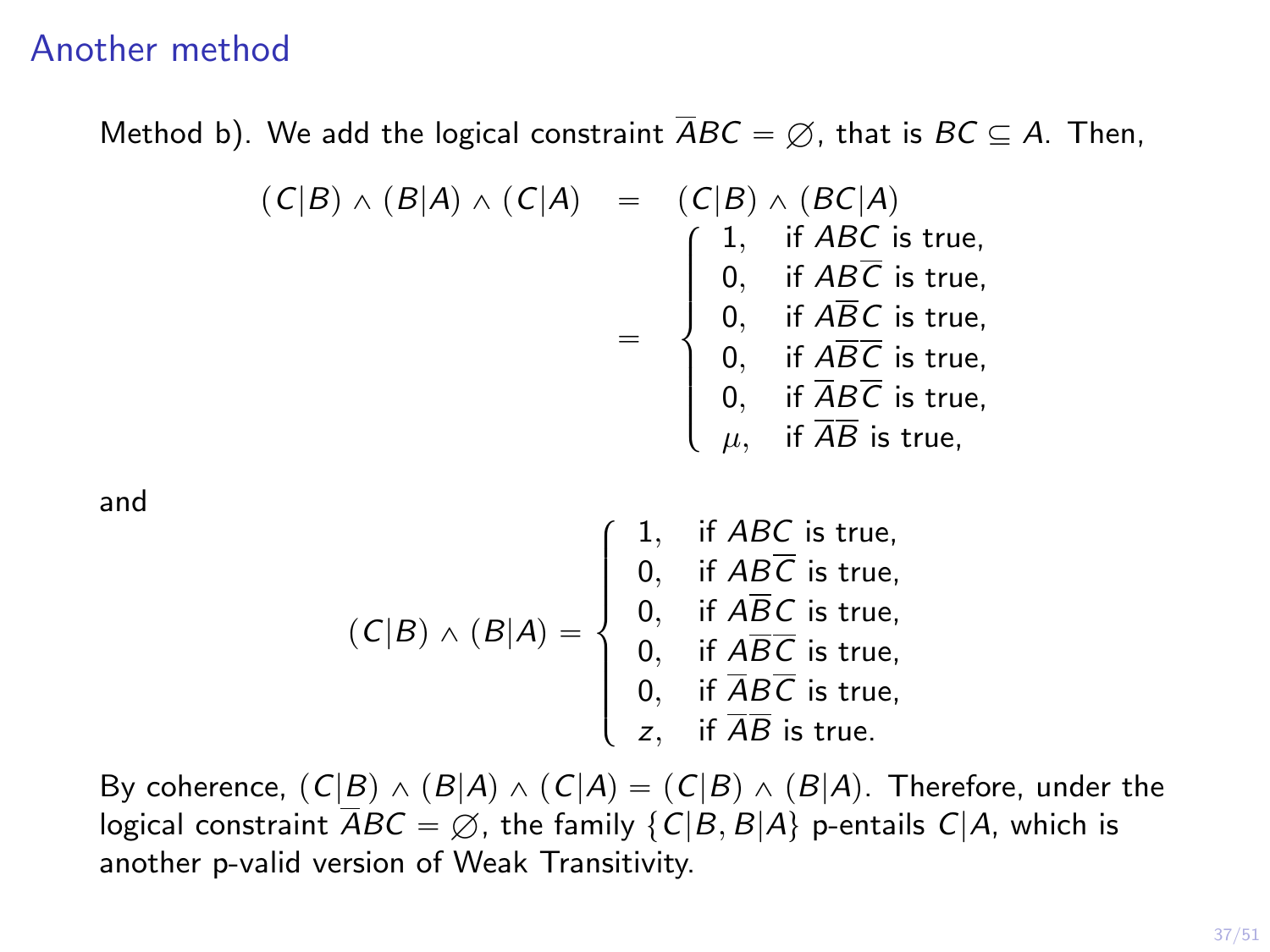### Iterated conditioning and p-entailment

In the context of probabilistic entailment (p-entailment) given a p-consistent family  $\mathcal{F} = \{E_1|H_1, E_2|H_2\}$  and a further event  $E_3|H_3$ , denoting by  $\mathcal{C}(\mathcal{F}) = (E_1|H_1) \wedge (E_2|H_2)$  it has ben proved that ([\(Gilio, Pfeifer, & Sanfilippo,](#page-47-5) [2020\)](#page-47-5))

 $\mathcal F$  p-entails  $E_3|H_3 \iff (E_3|H_3)|(\mathcal C(\mathcal F)) = 1$ ,

that is:  $\mathcal{F} = \{E_1|H_1, E_2|H_2\}$  p-entails  $E_3|H_3$  if and only if the iterated conditional  $(E_3|H_3)|((E_1|H_1) \wedge (E_2|H_2))$  is constant and equal to 1.

| Inference rule | ${E_1 H_1, E_2 H_2} \Rightarrow_{p} E_3 H_3$         | $(E_3 H_3) ((E_1 H_1) \wedge (E_2 H_2)) = 1$       |
|----------------|------------------------------------------------------|----------------------------------------------------|
| And            | ${B A, C A} \Rightarrow_B BC A$                      | $(BC A) (BC A)=1$                                  |
| Cut            | $\{C AB, B A\} \Rightarrow_{p} C A$                  | $(C A) (BC A) = 1$                                 |
| <b>CM</b>      | $\{C A, B A\} \Rightarrow_{\rho} C AB$               | $(C AB) (BC A) = 1$                                |
| Or             | $\{C A, C B\} \Rightarrow_{p} C (A \vee B)$          | $(C (A \vee B)) ((C A) \wedge (C B)) = 1$          |
| Modus Ponens   | $\overline{\{C A,A\}} \Rightarrow_{\rho} C$          | $C AC = 1$                                         |
| Modus Tollens  | $\{C A,\overline{C}\}\Rightarrow_{\rho}\overline{A}$ | $\overline{A}$  ((C A) $\wedge \overline{C}$ ) = 1 |
| Bayes          | $\{E AH, H A\} \Rightarrow_{p} H EA$                 | $(H EA) (EH A)=1$                                  |

Table: Some p-valid inference rules and their associated iterated conditionals.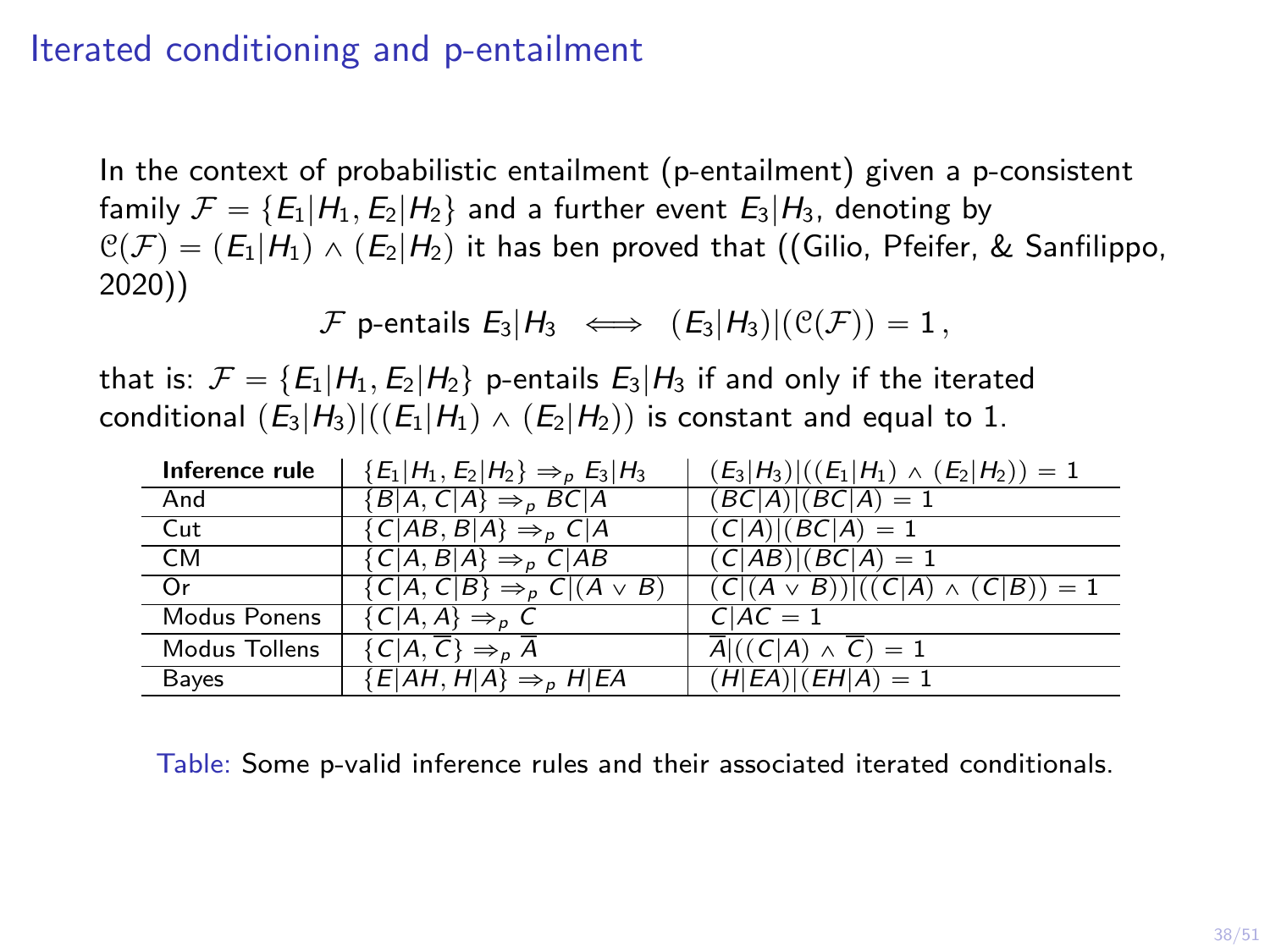#### Two examples

**Modus Ponens:**  $\{C|A, A\} \Rightarrow_{p} C$ . It holds that  $C(\mathcal{F}) = (C|A) \land A = AC$ ; then, as  $AC \subseteq C$  it follows that

$$
C|((C|A)\wedge A)=C|AC=1,
$$

this means that the conclusion of the Modus Ponens given the conjunction of the premises is constant and coincides with 1. This can be seen as an analogy to the fact that the modus ponens is logically valid in logic and that the probabilistic modus ponens is p-valid.

**Affirmation of the Consequent** (AC): from if A then C and C infer A. This argument form is not logically valid. It is also not p-valid. Indeed, as

$$
A|((C|A) \wedge C) = \begin{cases} 1, & \text{if } AC \text{ is true,} \\ \mu(1-x), & \text{if } \overline{AC} \text{ is true,} \\ \mu, & \text{if } \overline{C} \text{ is true,} \end{cases}
$$

where  $x = P(C|A)$  and  $\mu = \mathbb{P}[A|((C|A) \wedge C)]$ , it holds that  $A|((C|A) \wedge C)$ does not coincide with 1 and hence AC is not p-valid.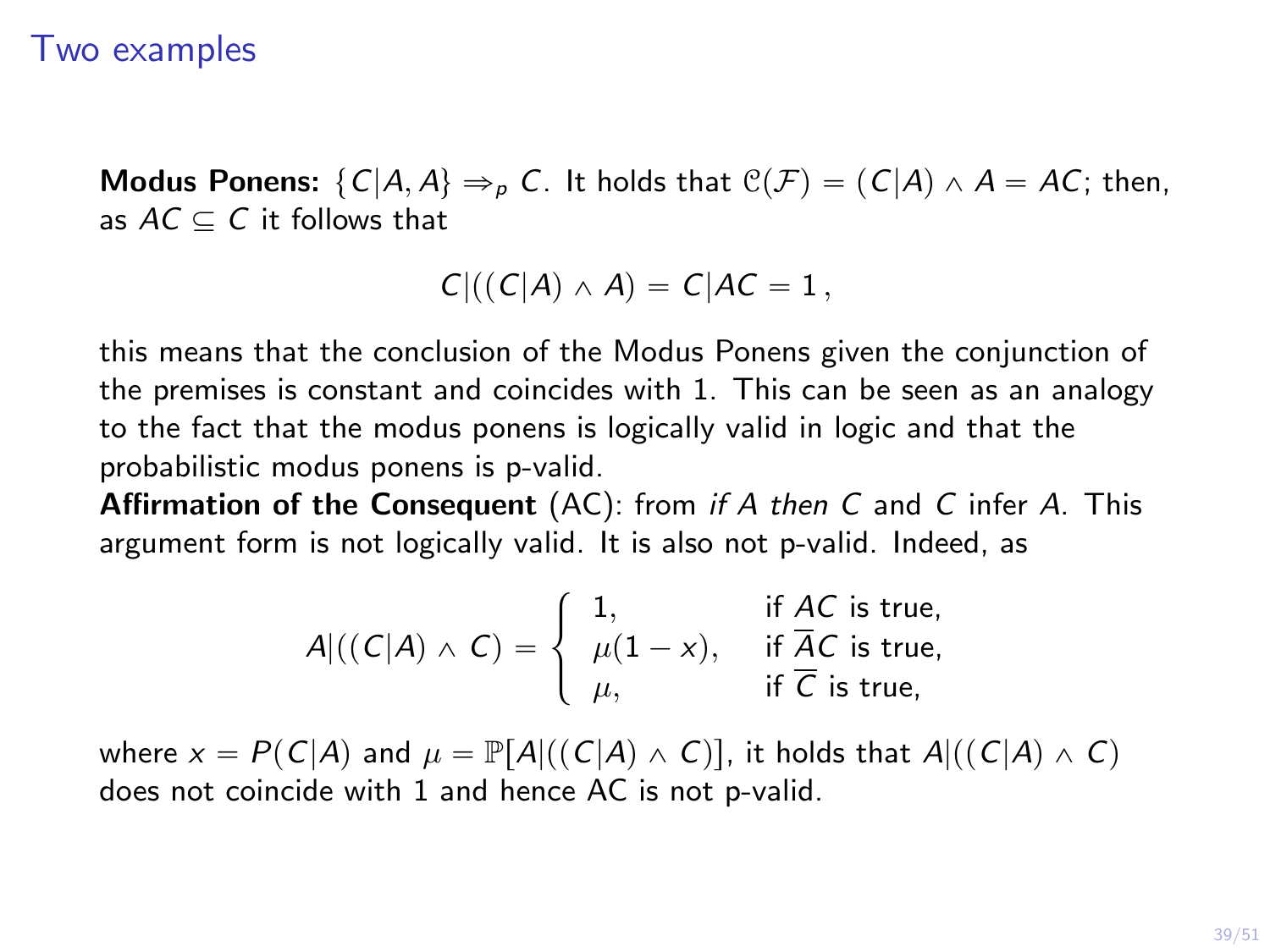### Characterization of p-entailment

Characterization of p-entailment,

$$
\mathcal{F} \text{ p-entails } E_{n+1}|H_{n+1} \iff (E_{n+1}|H_{n+1})|(\mathcal{C}(\mathcal{F}))=1,
$$

to the case where F is a family of n conditional events  $\{E_1|H_1,\ldots,E_n|H_n\}$ . Then, we can check the validity of inference rules where the set of premises contains more than two conditional events. For instance we know that  $\{C|B, B|A\}$  does not p-entails  $C|A$  because transitivity rule is not p-valid, that is

$$
(C|A)|((C|B) \wedge (B|A)) \neq 1.
$$

What about

$$
\mathcal{F} = \{ C|B, B|A, A|(A \vee B) \} \Rightarrow_{P} C|A \quad (?)
$$

or

$$
\mathcal{F} = \{B|C, \overline{B}|A, A|C\} \Rightarrow_{\rho} \overline{C}|A \quad (?)
$$

We need to generalize the notion of iterated conditional to the case where the antecedent and the consequent are both the conjunction of conditional events.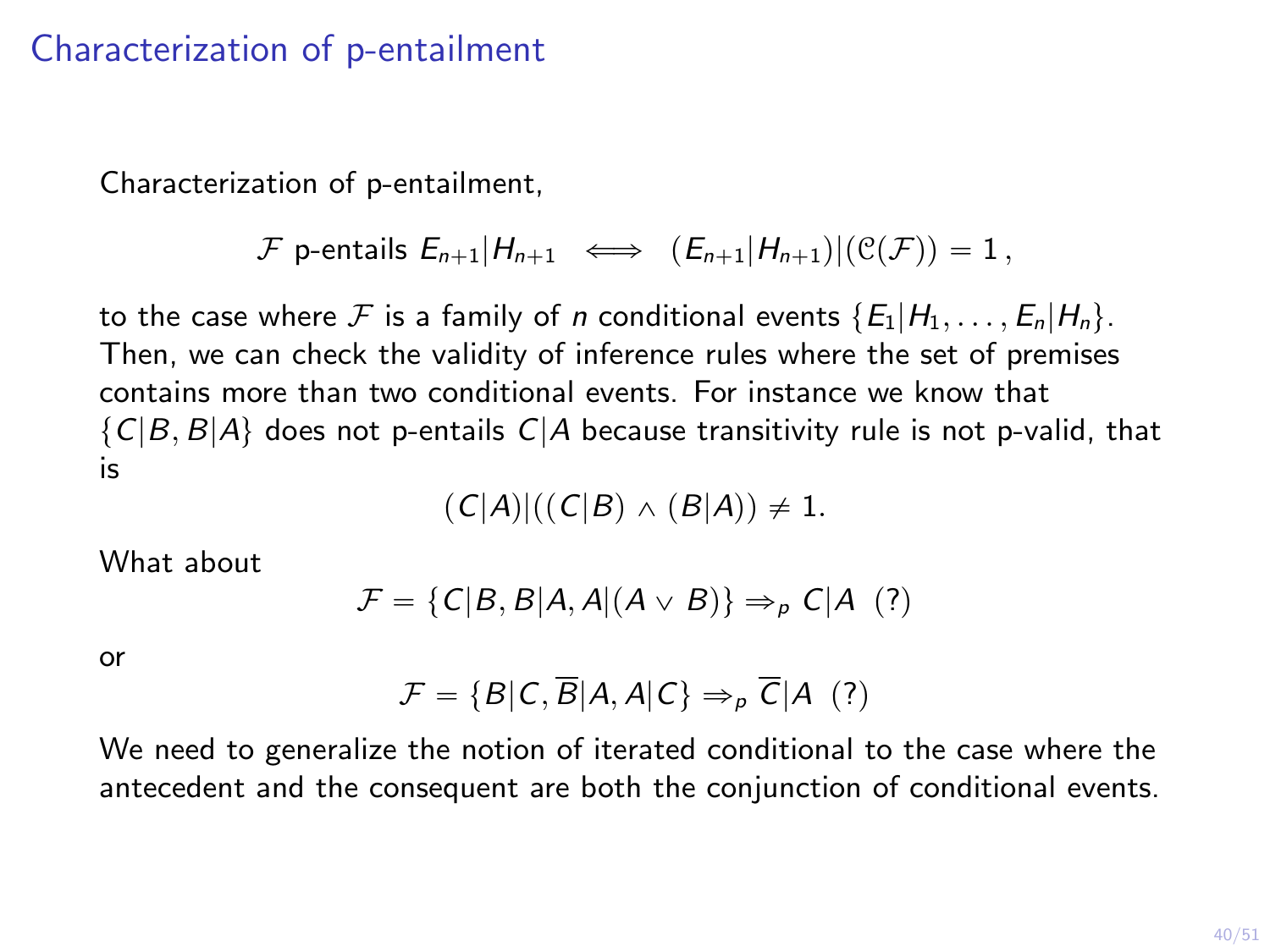### A General Notion of Iterated Conditional

Given a finite family  $\mathcal F$  of conditional events, their conjunction is also denoted by  $\mathcal{C}(\mathcal{F})$ .

#### Definition

Let  $\mathcal{F}_1$  and  $\mathcal{F}_2$  be two finite families of conditional events, with  $\mathcal{C}(\mathcal{F}_1)\neq 0$ . We denote by  $\mathfrak{C}(\mathcal{F}_2)|\mathfrak{C}(\mathcal{F}_1)$  the random quantity defined as

$$
\mathfrak{C}(\mathcal{F}_2)|\mathfrak{C}(\mathcal{F}_1)=\mathfrak{C}(\mathcal{F}_2)\wedge \mathfrak{C}(\mathcal{F}_1)+\mu(1-\mathfrak{C}(\mathcal{F}_1)),
$$

where  $\mu = \mathbb{P}[\mathcal{C}(\mathcal{F}_2)|\mathcal{C}(\mathcal{F}_1)].$ 

We have

$$
\mathbb{P}[\mathcal{C}(\mathcal{F}_2) \wedge \mathcal{C}(\mathcal{F}_1)] = \mathbb{P}[\mathcal{C}(\mathcal{F}_2)|\mathcal{C}(\mathcal{F}_1)]\mathbb{P}[\mathcal{C}(\mathcal{F}_1)],\tag{13}
$$

which generalizes the well known relation:  $P(AH) = P(A|H)P(H)$ .

#### Theorem

Let  $\mathcal{F}_1$  and  $\mathcal{F}_2$  be two finite families of conditional events, with  $\mathcal{C}(\mathcal{F}_1)\neq 0$ . It holds that

$$
\mathcal{C}(\mathcal{F}_2)|\mathcal{C}(\mathcal{F}_1)=(\mathcal{C}(\mathcal{F}_2)\wedge\mathcal{C}(\mathcal{F}_1))|\mathcal{C}(\mathcal{F}_1)
$$
\n(14)

#### Theorem

Let F be a family of n conditional events, with  $\mathcal{C}(\mathcal{F}) \neq 0$ . Then,  $\mathcal{C}(\mathcal{F})|\mathcal{C}(\mathcal{F})$ coincides with the constant 1.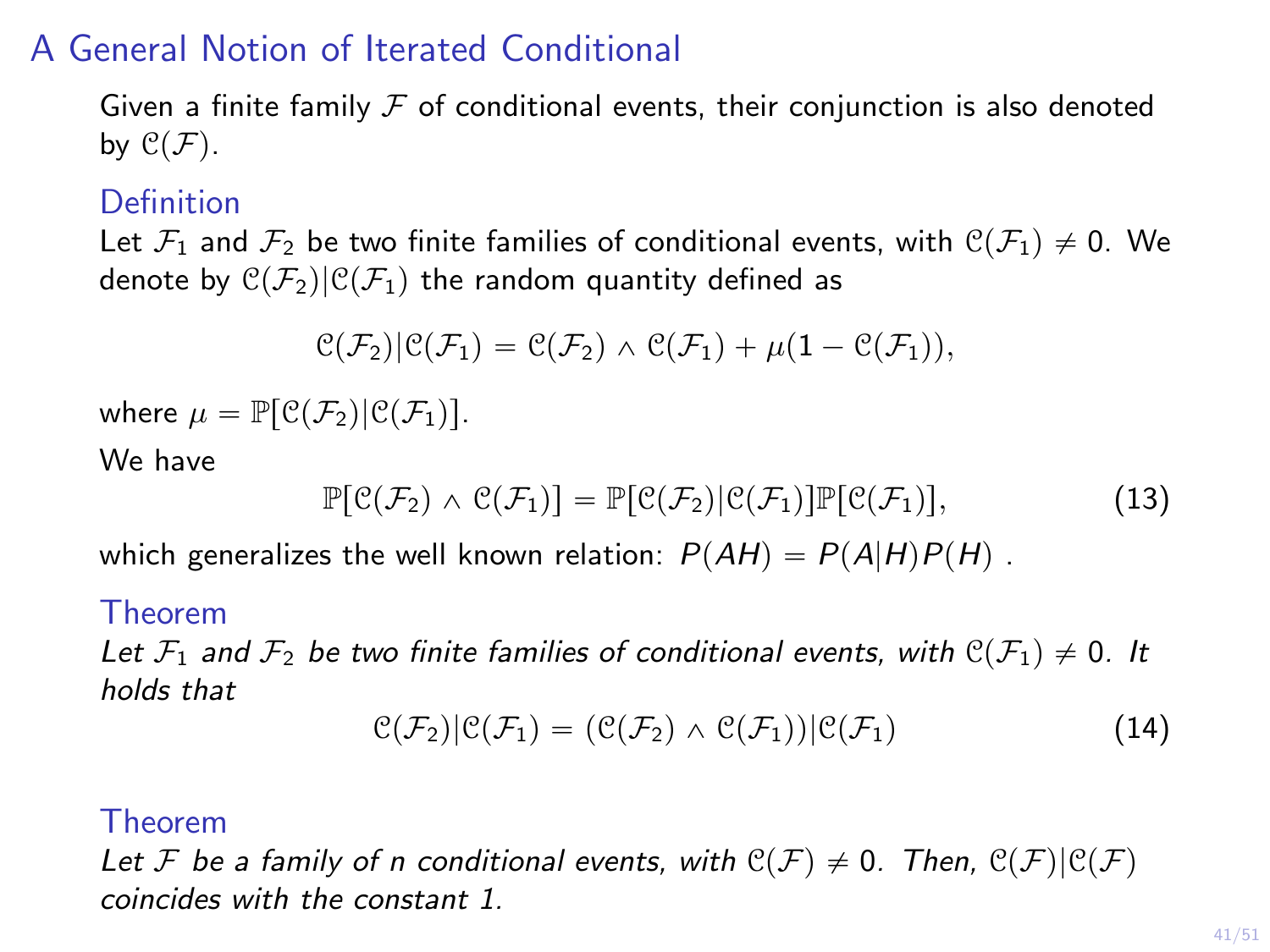We obtain the characterization of p-entailment in terms of iterated conditionals

#### Theorem

<span id="page-41-0"></span>A p-consistent family F p-entails  $E_{n+1}|H_{n+1}$  if and only if the iterated conditional  $(E_{n+1}|H_{n+1})|\mathcal{C}(F)$  is equal to 1.

In particular if  $H_1 = \cdots H_n = \Omega$ , we have that

$$
\{E_1,\ldots,E_n\}\Rightarrow_{\rho} E_{n+1}\Longleftrightarrow E_{n+1}|E_1\cdots E_n=1.
$$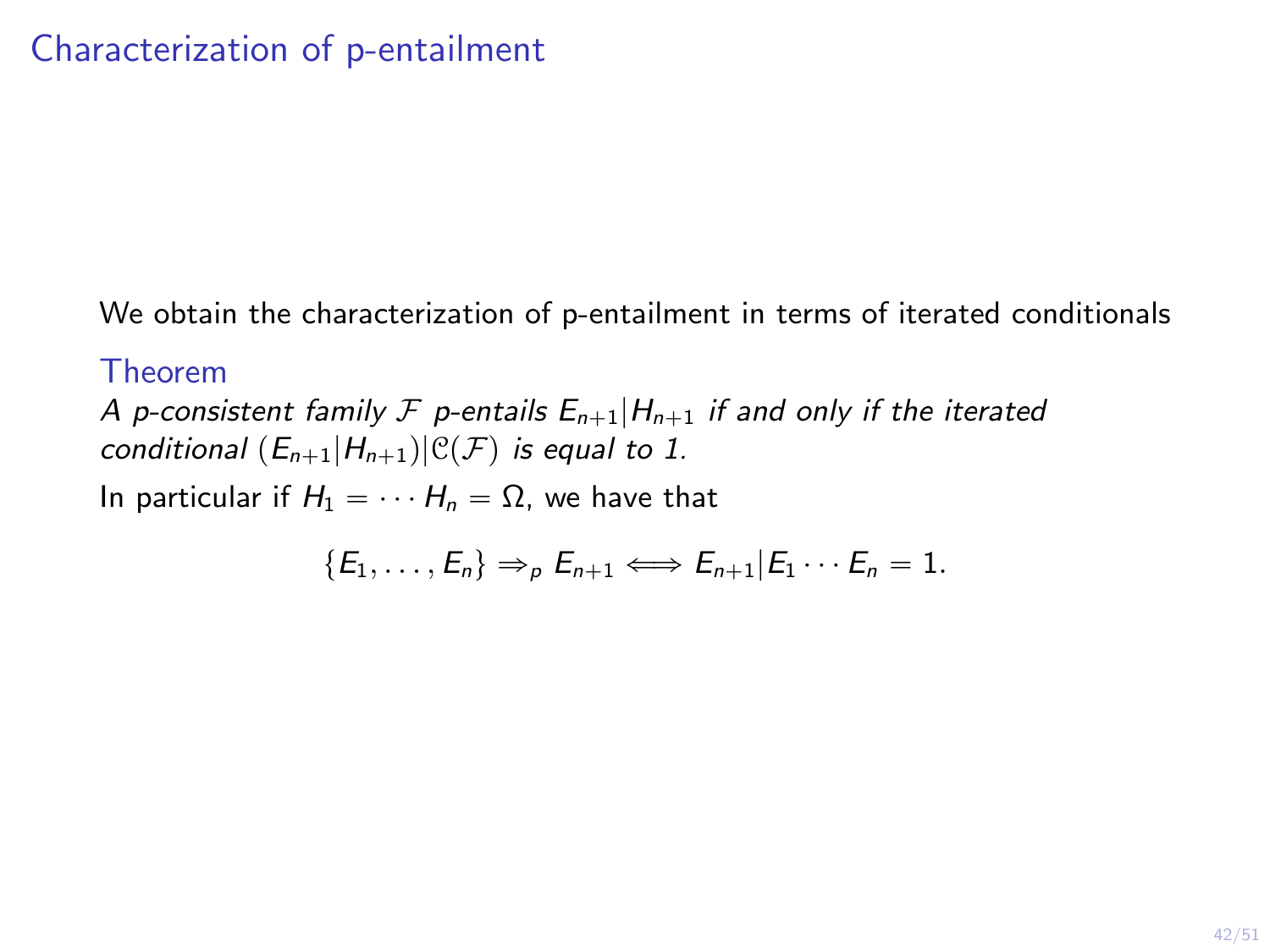# **Transitivity**

We recall that the Transitivity rule is not p-valid, that is  $\{C|B, B|A\}$  does not p-entail  $C|A$ , by showing that the iterated conditional  $(C|A)|((C|B) \wedge (B|A))$ does not coincide with the constant 1. We set  $P(B|A) = x$ ,  $P(BC|A) = y$ ,  $\mathbb{P}[(C|A)|((C|B) \wedge (B|A))] = \nu.$ 

$$
(C|A)|((C|B) \wedge (B|A)) = (C|B) \wedge (B|A) \wedge (C|A) + \nu(1 - (C|B) \wedge (B|A)) =
$$
\n
$$
= \begin{cases}\n1, & \text{if } ABC \text{ is true,} \\
\nu, & \text{if } \overline{AB} \vee \overline{BC} \text{ is true,} \\
y + \nu(1 - x), & \text{if } \overline{ABC} \text{ is true,} \\
\nu, & \text{if } \overline{A} \overline{B} \text{ is true.}\n\end{cases}
$$

We observe that in general  $y + \nu(1 - x) \neq 1$ , for instance when  $(x, y) = (1, 0)$ it holds that  $y + \nu(1 - x) = 0$ . Thus, in agreement with Theorem [15,](#page-41-0) the iterated conditional  $(C|A)|((C|B) \wedge (B|A))$  does not coincide with the constant 1.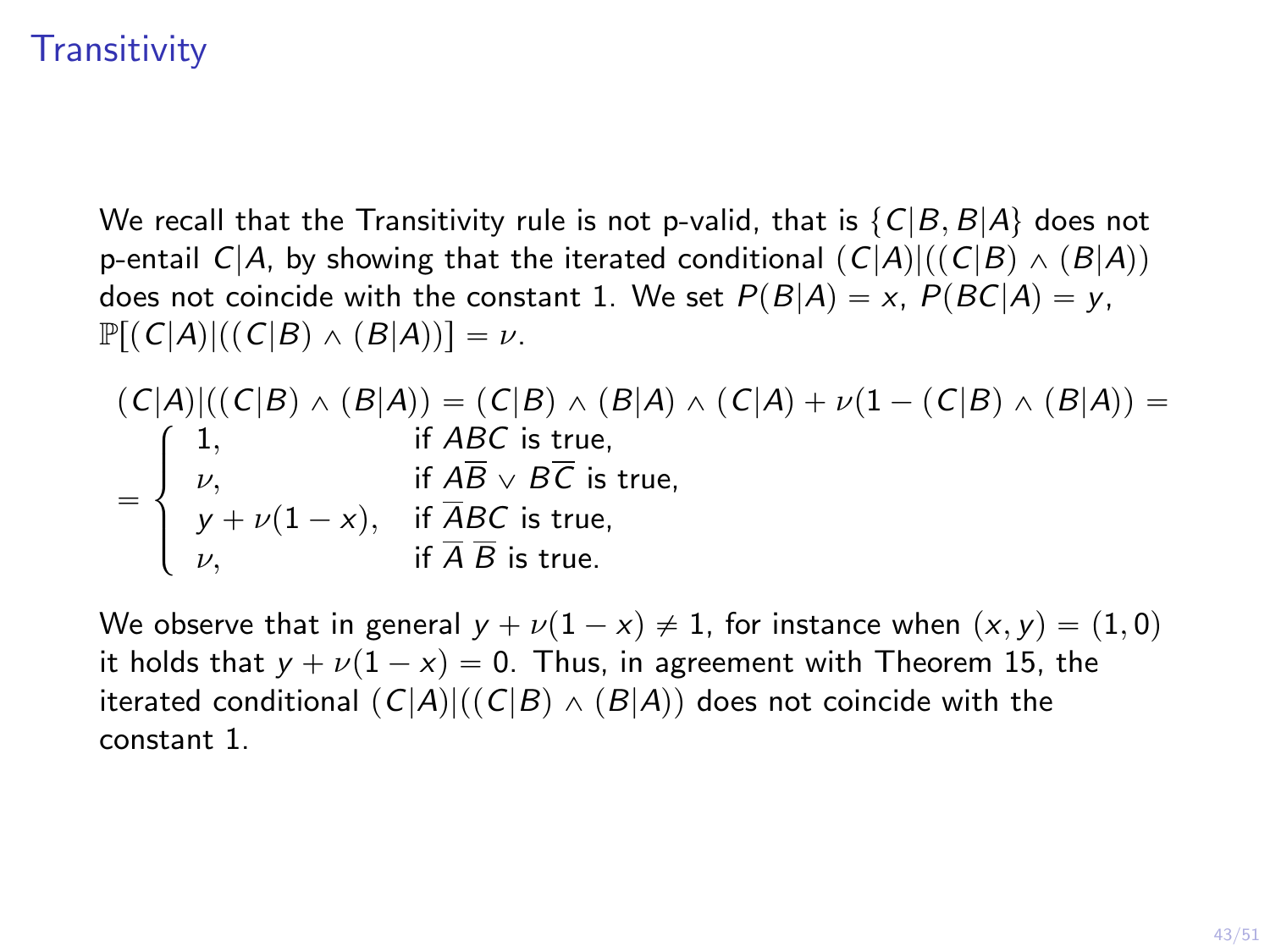#### Weak Transitivity

In [\(Gilio et al., 2016,](#page-47-4) Theorem 5) it has been shown that

$$
P(C|B) = 1, P(B|A) = 1, P(A|(A \vee B)) > 0 \Rightarrow P(C|A) = 1,
$$

which is a weaker version of transitivity. This kind of Weak Transitivity has been also obtained in Freund1991 in the setting of preferential relations. We consider a p-valid version of Weak Transitivity, where the constraint  $P(A|(A \vee B)) > 0$  is replaced by  $P(A|(A \vee B)) = 1$ . We consider the premise set  $\mathcal{F} = \{ C|B, B|A, A | (A \vee B) \}$  and the conclusion C|A. By Definition [5](#page-22-0)

$$
\mathcal{C}(\mathcal{F}) = (C|B) \land (B|A) \land (A|(A \lor B)) = \begin{cases} 1, & \text{if } ABC \text{ is true,} \\ 0, & \text{if } \overline{ABC} \lor \overline{AB} \lor \overline{AB} \text{ is true,} \\ z, & \text{if } \overline{AB} \text{ is true,} \end{cases} = ABC|(A \lor B),
$$

where  $z = \mathbb{P}[\mathcal{C}(\mathcal{F})] = P(ABC|(A \vee B))$ . As  $\mathcal{C}(\mathcal{F}) = ABC|(A \vee B) \subseteq C|A$ , it follows that  $\mathcal{C}(\mathcal{F}) \wedge (C|A) = \mathcal{C}(\mathcal{F})$ . Then,

$$
(C|A)|((C|B) \wedge (B|A) \wedge (A|(A \vee B))) = (C|A)|\mathfrak{C}(\mathcal{F}) =
$$
  
= ((C|A) \wedge \mathfrak{C}(\mathcal{F}))|\mathfrak{C}(\mathcal{F}) = \mathfrak{C}(\mathcal{F})|\mathfrak{C}(\mathcal{F}) = 1,

which validates weak transitivity.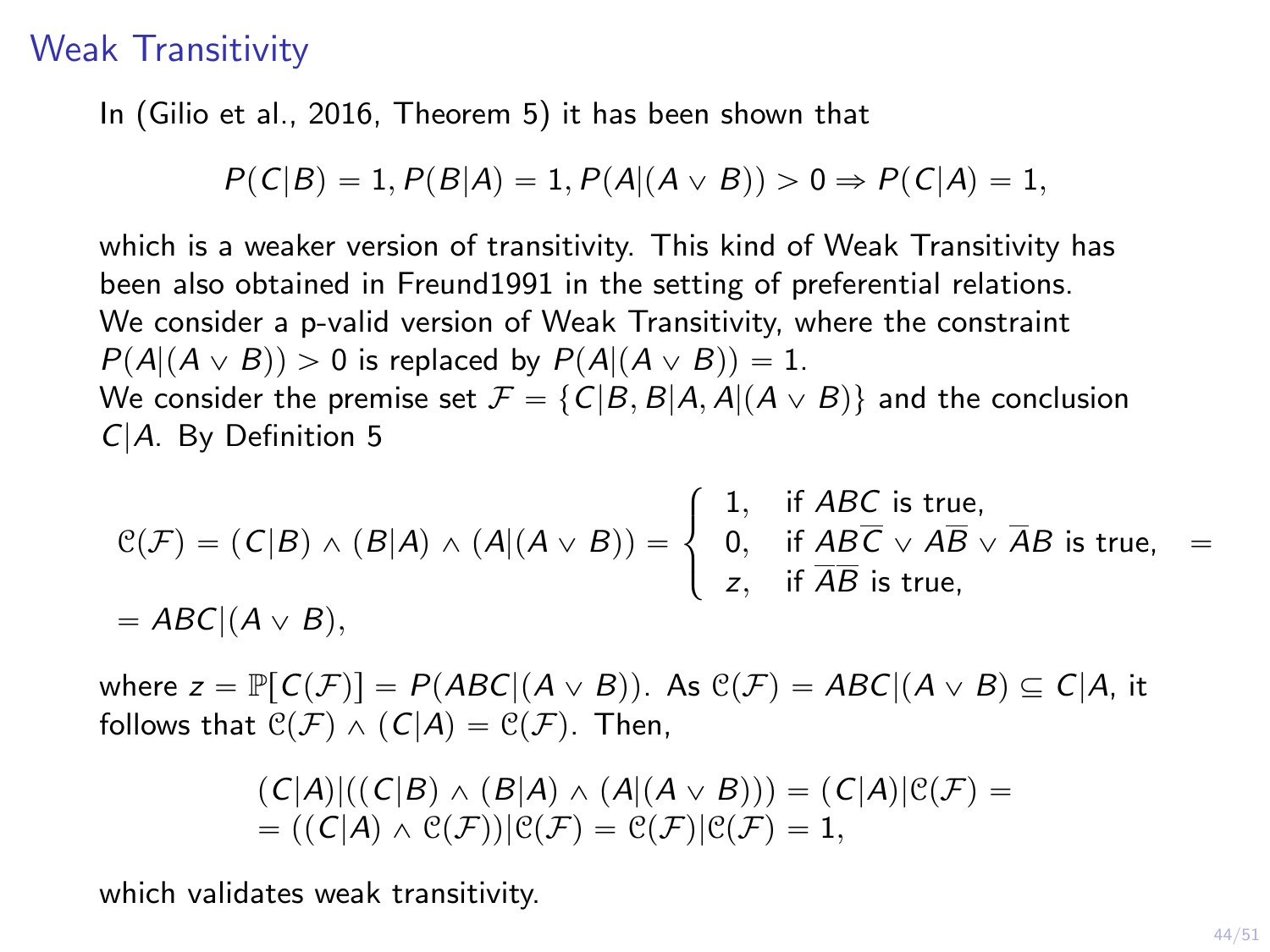# Conclusions

- ▶ We recalled different notions of conjunction among conditional events such that the result of conjunction is still a conditional event.
- ▶ We examined our notions of conjunction and disjunction, where the result is a conditional random quantity, by showing that classical properties are preserved.
- $\triangleright$  We generalized these notions to the case of *n* conditional events.
- ▶ We introduced the iterated conditioning and we discussed the Import-Export principle.
- ▶ We characterized p-consistency and p-entailment by means of the conjunction.
- ▶ We described a characterization of p-entailment, in the case of two premises, by using a suitable notion of iterated conditioning.
- ▶ We studied some controversial examples.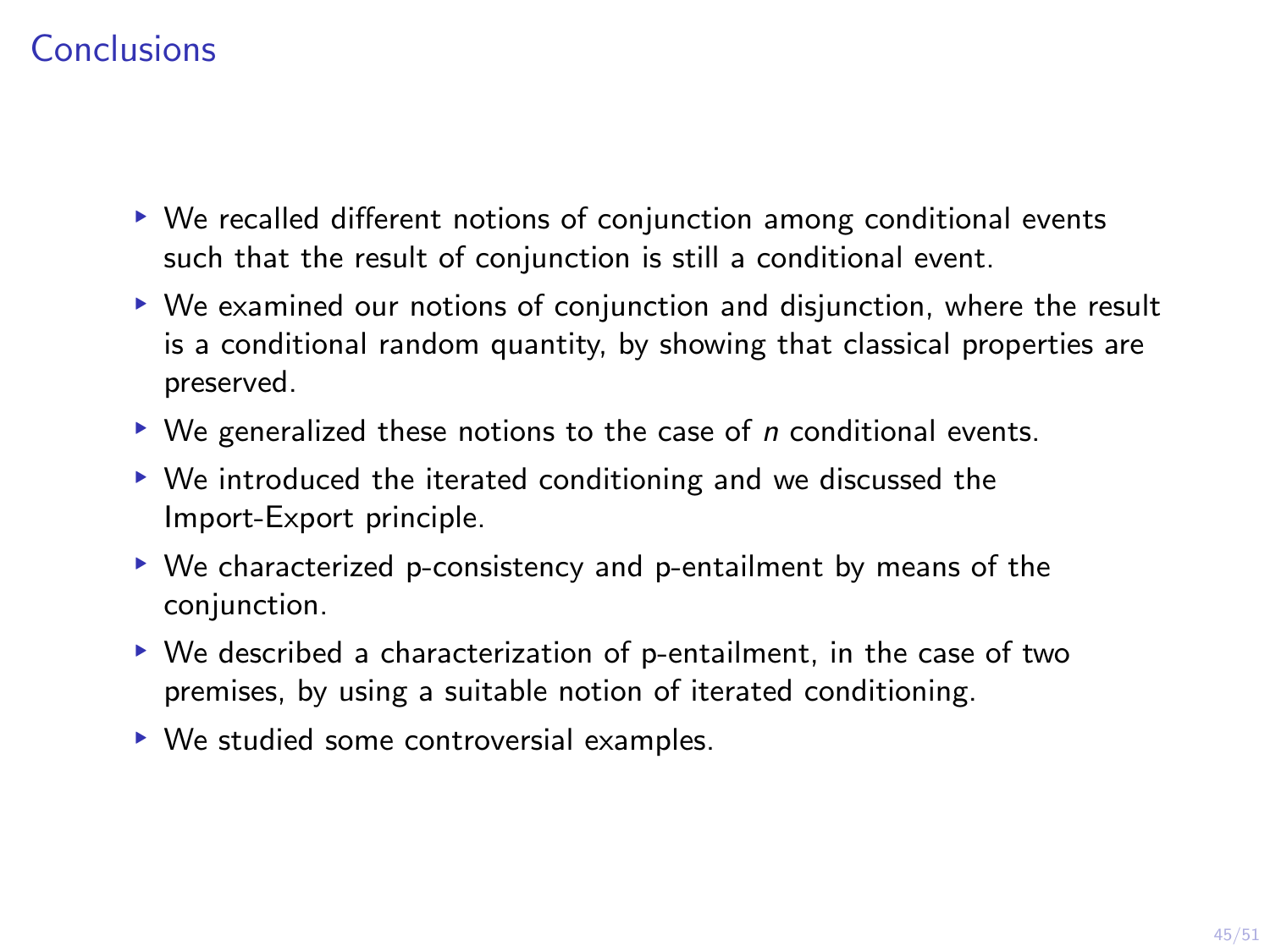Thank you for your attention!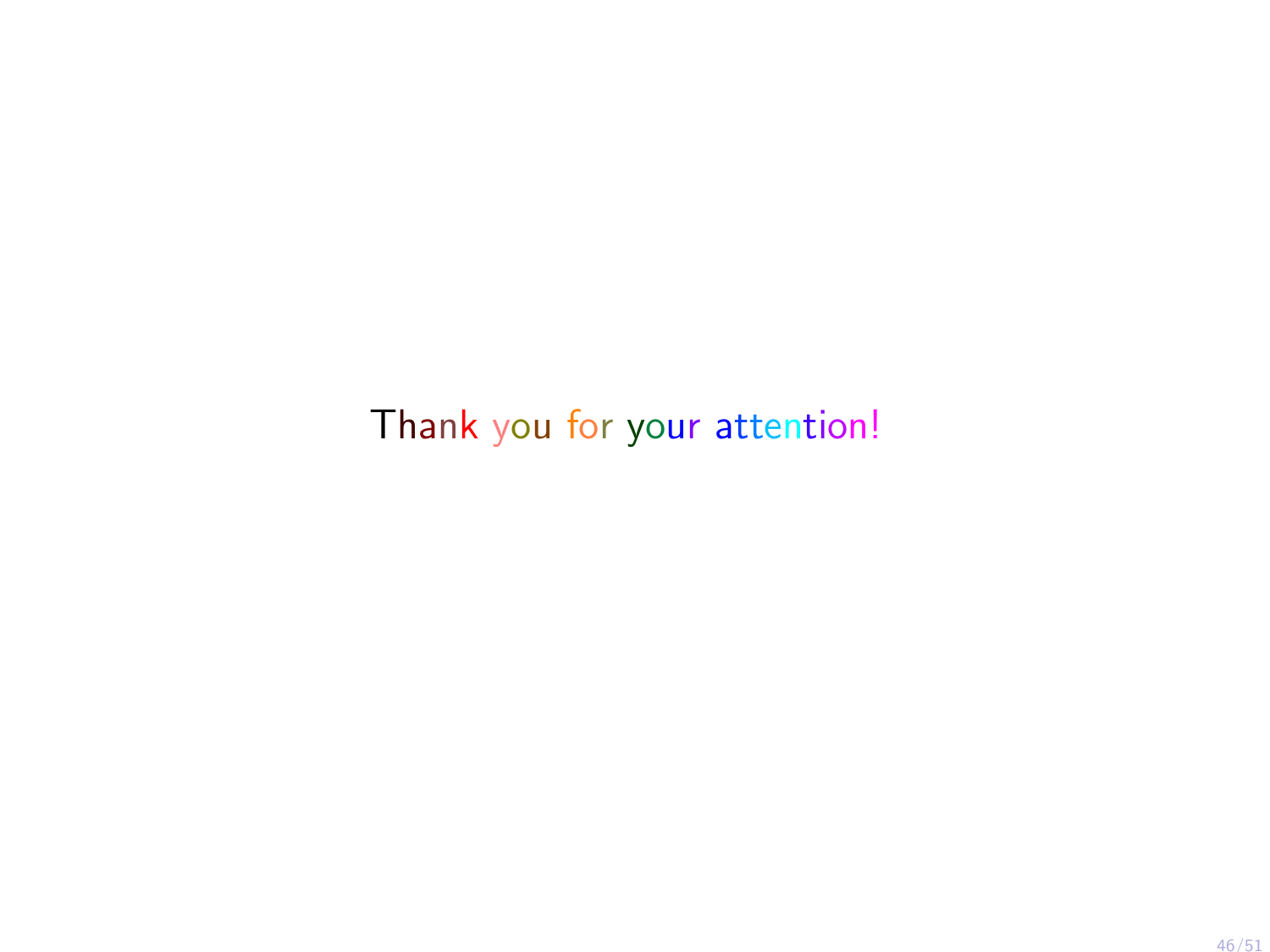### References I

- <span id="page-46-3"></span>Adams, E. W. (1975). The logic of conditionals. Dordrecht: Reidel.
- <span id="page-46-1"></span>Boole, G. (1854). An investigation of the laws of thought, on which are founded the mathematical theories of logic and probabilities. London: Walton and Maberly.
- <span id="page-46-4"></span>Calabrese, P. (1987). An algebraic synthesis of the foundations of logic and probability. Information Sciences, 42(3), 187 - 237. doi: 10.1016/0020-0255(87)90023-5
- <span id="page-46-5"></span>Calabrese, P. (2017). Logic and conditional probability: A synthesis. College Publications.
- <span id="page-46-6"></span>Ciucci, D., & Dubois, D. (2012). Relationships between Connectives in Three-Valued Logics. In Advances on computational intelligence (Vol. 297, pp. 633–642). Springer.
- <span id="page-46-7"></span>de Finetti, B. (1931). Sul significato soggettivo della probabilitá. Fundamenta Mathematicae, 17, 298-329.
- <span id="page-46-0"></span>De Morgan, A. (1847). Formal logic: or, The calculus of inference, necessary and probable. London: Taylor and Walton. (Reprinted 2002 by Eliborn Classics series)

<span id="page-46-2"></span>Edgington, D. (2014). Indicative conditionals. Stanford Encyclopedia of Philosophy. Retrieved from <http://plato.stanford.edu/entries/conditionals/>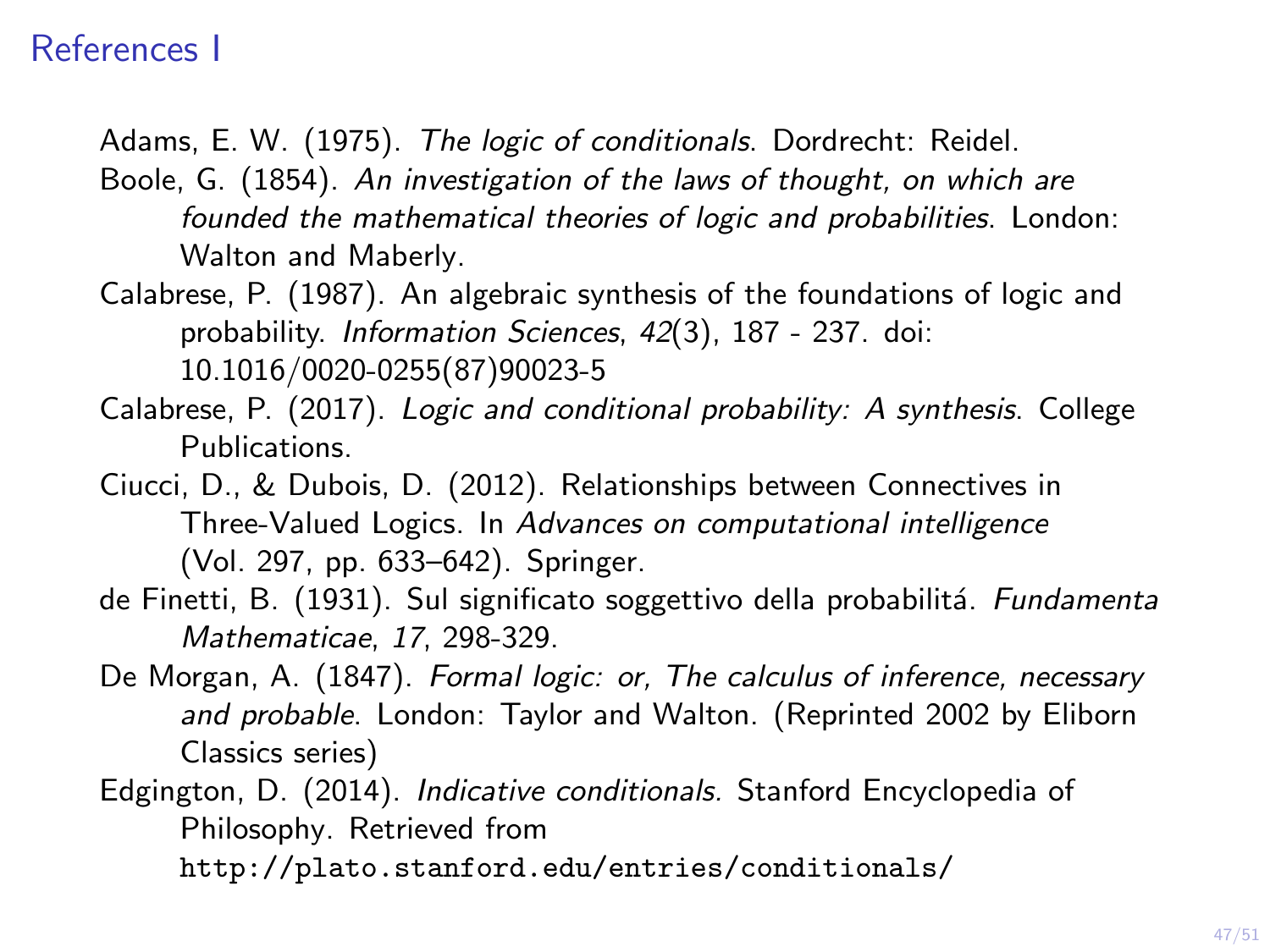### References II

- <span id="page-47-1"></span>Flaminio, T., Godo, L., & Hosni, H. (2020). Boolean algebras of conditionals, probability and logic. Artificial Intelligence, 286, 103347. doi: 10.1016/j.artint.2020.103347
- <span id="page-47-3"></span>Gilio, A. (2012). Generalizing inference rules in a coherence-based probabilistic default reasoning. International Journal of Approximate Reasoning, 53(3), 413–434.
- <span id="page-47-2"></span>Gilio, A., & Over, D. (2012b). The psychology of inferring conditionals from disjunctions: A probabilistic study. Journal of Mathematical Psychology, 56(2), 118–131. doi: 10.1016/j.jmp.2012.02.006
- <span id="page-47-0"></span>Gilio, A., & Over, D. E. (2012a). The psychology of inferring conditionals from disjunctions: A probabilistic study. Journal of Mathematical Psychology, 56, 118–131.
- <span id="page-47-4"></span>Gilio, A., Pfeifer, N., & Sanfilippo, G. (2016). Transitivity in coherence-based probability logic. Journal of Applied Logic, 14, 46–64.
- <span id="page-47-5"></span>Gilio, A., Pfeifer, N., & Sanfilippo, G. (2020). Probabilistic entailment and iterated conditionals. In S. Elqayam, I. Douven, J. S. B. T. Evans, & N. Cruz (Eds.), Logic and uncertainty in the human mind: A tribute to david e. over (pp. 71–101). Oxon: Routledge. doi: 10.4324/9781315111902-6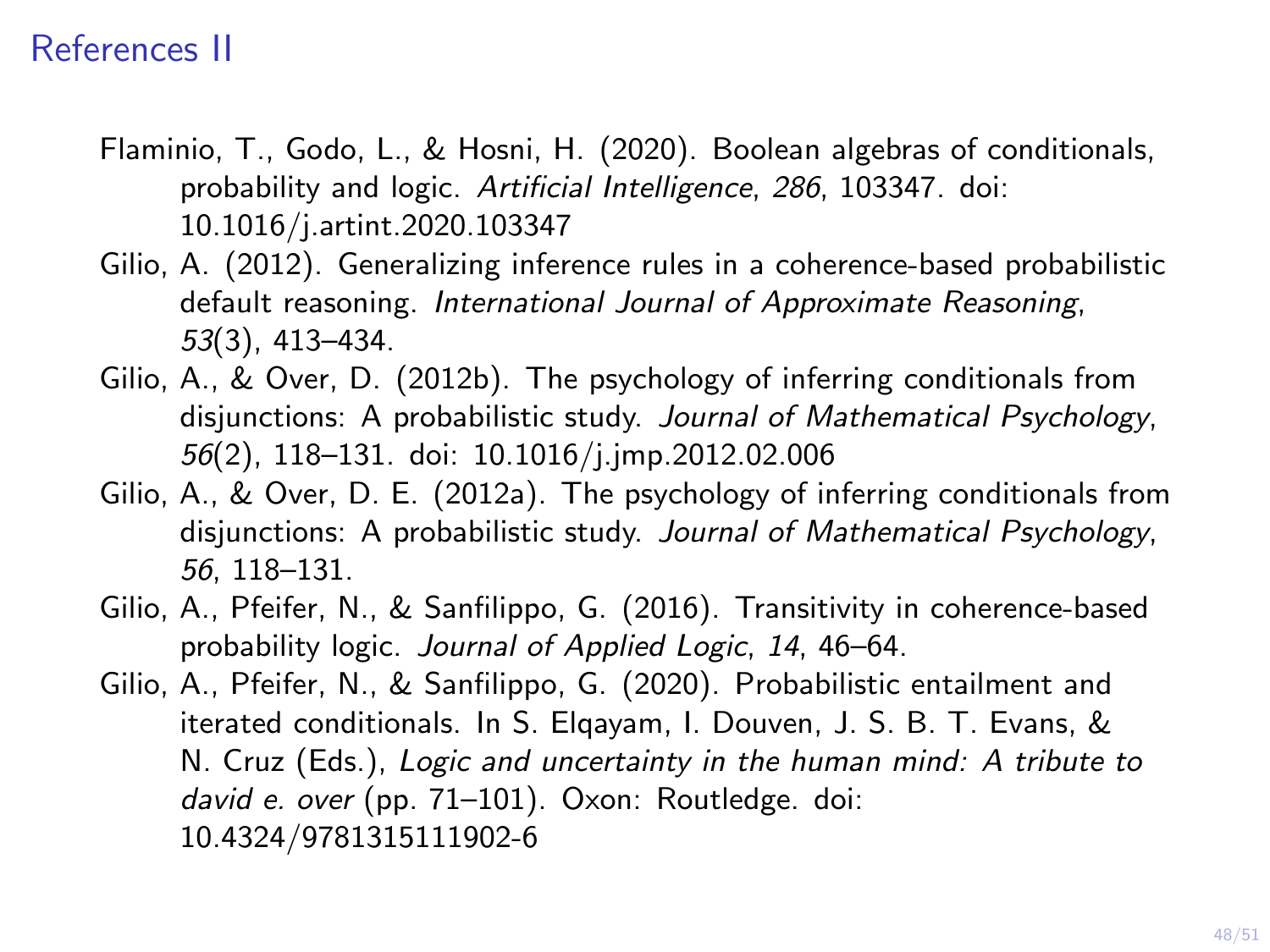### References III

- <span id="page-48-0"></span>Gilio, A., & Sanfilippo, G. (2013a). Conditional random quantities and iterated conditioning in the setting of coherence. In L. C. van der Gaag (Ed.), Ecsqaru 2013 (Vol. 7958, pp. 218–229). Berlin, Heidelberg: Springer.
- <span id="page-48-1"></span>Gilio, A., & Sanfilippo, G. (2013b). Conjunction, disjunction and iterated conditioning of conditional events. In Synergies of soft computing and statistics for intelligent data analysis (Vol. 190, pp. 399–407). Berlin: Springer.
- <span id="page-48-5"></span>Gilio, A., & Sanfilippo, G. (2013c). Quasi conjunction, quasi disjunction, t-norms and t-conorms: Probabilistic aspects. Information Sciences, 245, 146–167. doi: 10.1016/j.ins.2013.03.019
- <span id="page-48-2"></span>Gilio, A., & Sanfilippo, G. (2014). Conditional random quantities and compounds of conditionals. Studia Logica, 102(4), 709-729. doi: 10.1007/s11225-013-9511-6
- <span id="page-48-3"></span>Gilio, A., & Sanfilippo, G. (2019). Generalized logical operations among conditional events. Applied Intelligence, 49(1), 79–102. doi: 10.1007/s10489-018-1229-8
- <span id="page-48-4"></span>Gilio, A., & Sanfilippo, G. (2020). Algebraic aspects and coherence conditions for conjoined and disjoined conditionals. International Journal of Approximate Reasoning, 126, 98 - 123. doi: https://doi.org/10.1016/j.ijar.2020.08.004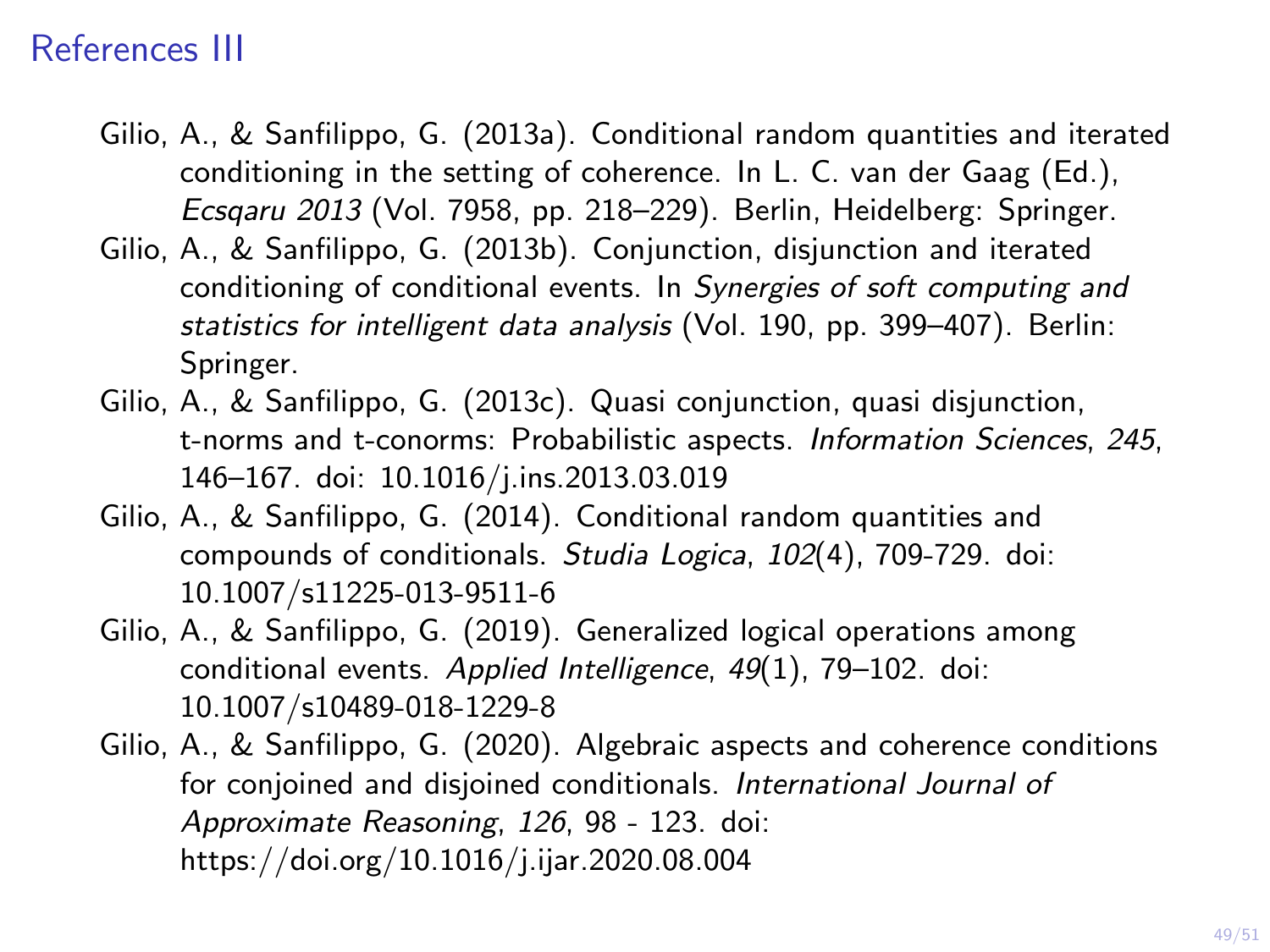### References IV

- <span id="page-49-5"></span>Gilio, A., & Sanfilippo, G. (2021a). Compound conditionals, Fréchet-Hoeffding bounds, and Frank t-norms. International Journal of Approximate Reasoning, 136, 168-200.
- <span id="page-49-6"></span>Gilio, A., & Sanfilippo, G. (2021b). On compound and iterated conditionals. Argumenta, 6(2), 241–266.
- <span id="page-49-2"></span>Goodman, I. R., Nguyen, H. T., & Walker, E. A. (1991). Conditional inference and logic for intelligent systems: A theory of measure-free conditioning. North-Holland. Retrieved from

<www.dtic.mil/dtic/tr/fulltext/u2/a241568.pdf>

- <span id="page-49-3"></span>Kaufmann, S. (2009). Conditionals right and left: Probabilities for the whole family. Journal of Philosophical Logic, 38, 1-53. doi: 10.1007/s10992-008-9088-0
- <span id="page-49-7"></span>McGee, V. (1985). A counterexample to modus ponens. Journal of Philosophy, 82, 462–471. doi: https://doi.org/10.2307/2026276
- <span id="page-49-4"></span>McGee, V. (1989). Conditional probabilities and compounds of conditionals. Philosophical Review, 98(4), 485–541.
- <span id="page-49-0"></span>Over, D. E., & Cruz, N. (2017). Probabilistic accounts of conditional reasoning. In L. Macchi, M. Bagassi, & R. Vialem (Eds.), International handbook of thinking and reasoning. Hove Sussex: Psychology Press.
- <span id="page-49-1"></span>Pfeifer, N. (2012). Experiments on Aristotle's Thesis: Towards an experimental philosophy of conditionals. The Monist, 95(2), 223–240.